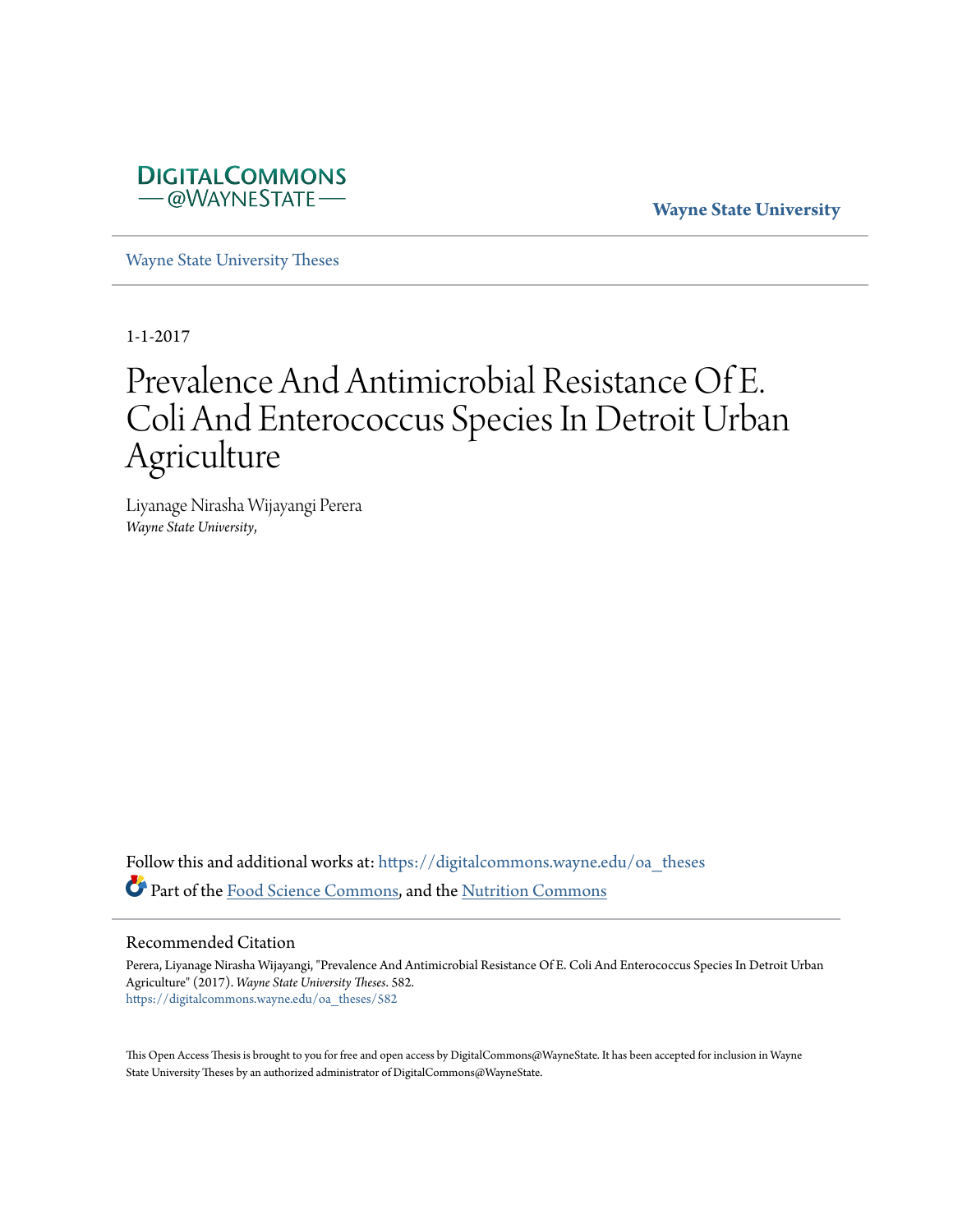# **PREVALENCE AND ANTIMICROBIAL RESISTANCE OF** *E. COLI* **AND**  *ENTEROCOCCUS* **SPECIES IN DETROIT URBAN AGRICULTURE**

by

# **LIYANAGE NIRASHA WIJAYANGI PERERA**

## **THESIS**

Submitted to The Graduate School

Of Wayne State University,

Detroit, Michigan

in partial fulfillment of the requirements

for the degree of

## **MASTER OF SCIENCE**

2017

MAJOR: NUTRITION AND FOOD SCIENCE

Approved By:

Advisor Date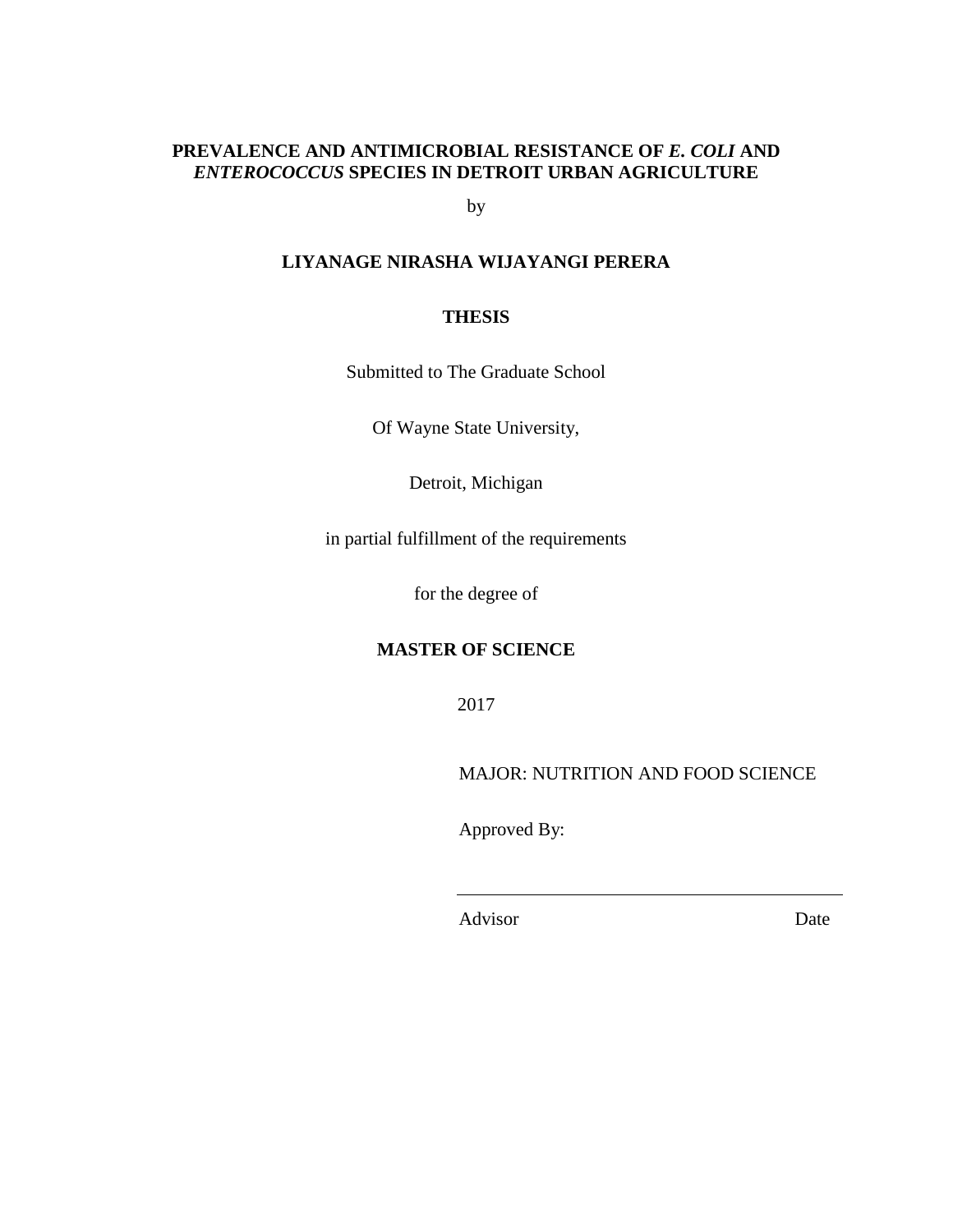# **© COPYRIGHT BY**

# **LIYANAGE NIRASHA WIJAYANGI PERERA**

**2017**

**All Rights Reserved**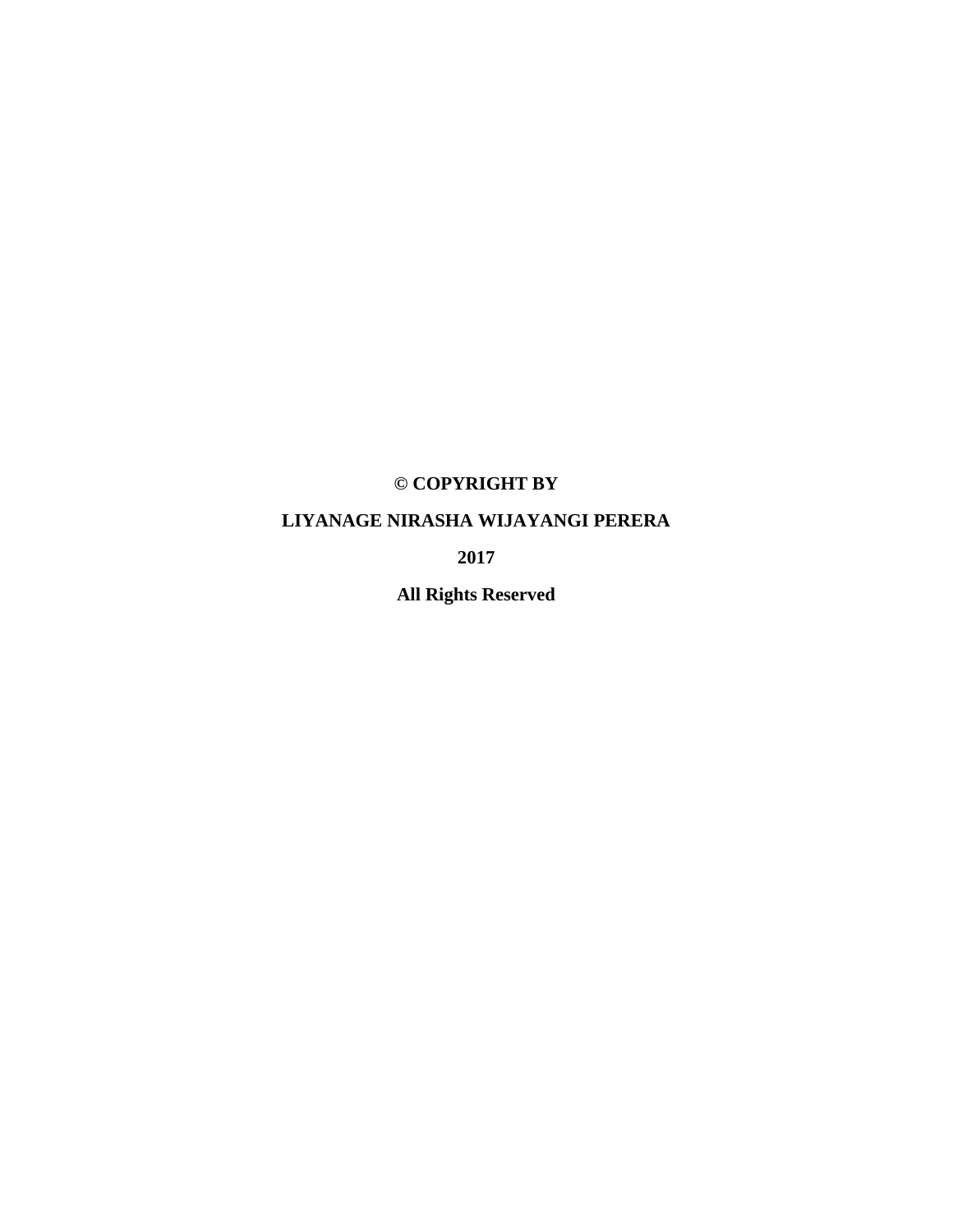# **DEDICATION**

*To those who perceive the truth beyond the enchanted world*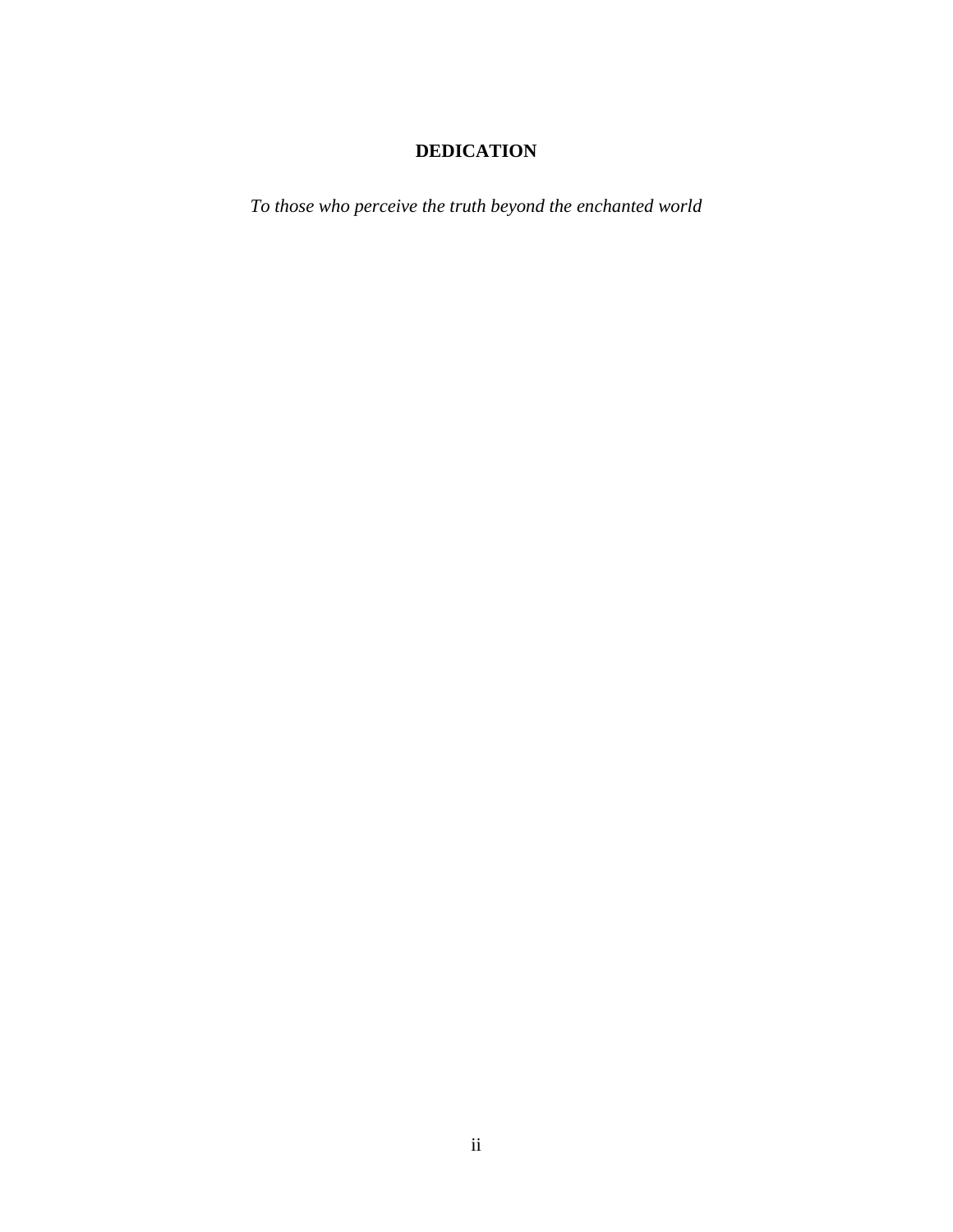#### **ACKNOWLEDGMENTS**

When I walk down my memory lane towards the destination of my thesis referred to as" *Prevalence and antimicrobial resistance of E. coli and Enterococcus species in Detroit Urban Agriculture*" I always stop here and wish to express my deepest sense of gratitude to my advisor, Dr. Yifan Zhang, for her invaluable guidance and priceless advice given to me to make this research a success. Without Dr. Zhang's assistance and contributions, I may not have been able to complete my graduate studies at Wayne State University. All her contributions will be treasured in my mind forever.

Beside my supervisor, I would like to convey my sincere thanks to Dr. Ahmad Heydari and Dr. Kevin Zhou for being kind enough to be a part of the committee and their independent evaluation of my thesis and also their valuable comments.

I am very grateful to all of my collaborators, Dr. Larry Lemke (Wayne State University), Dr. Fay Hansen (Oakland University), Patrick Crouch and Edith Floyd (Detroit community gardens), for coordinating the project and providing soil and vegetable samples for the research.

In addition, I wish to express my sincere gratitude to Abdullah Ibn Mafiz, Ana Paula Fonseca and Eric Chang for their value help to accomplish my research. I'm also grateful to all my fellow lab mates, Varun Tahlan, Miguel Rivas, Vidhya Bai, Kaitlyn Merz for being such nice friends, and encouraging me throughout my work.

I would also like to convey my heartiest gratitude to my husband Ayesh Gunawardana, for his love and caring to make this study a success.

iii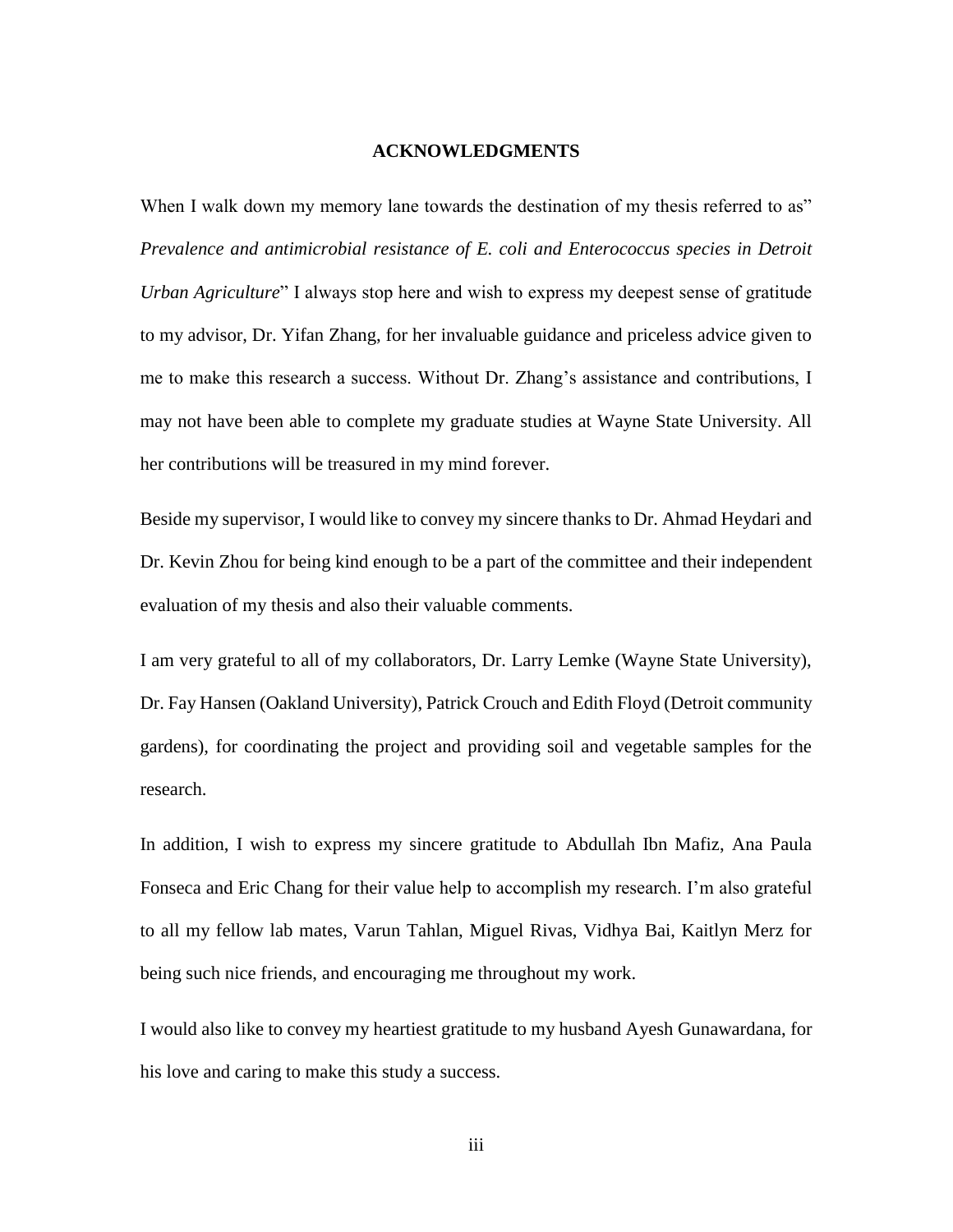I owe to my ever-loving parents, my mother Jayantha Subasinghe and my father Victor Perera for been with me throughout my life ever since I was born and at good and bad times to make me into a better person. You are the nuclear for every success in my life.

Special thank should be given to my father in law Dr. Kanishka Gunawardana for his guidance in completing this thesis. At last but not least, I would like to convey my gratitude towards Dr. Neranga Abeysinghe and all my friends in the Detroit, Sri Lankan community for their generous support.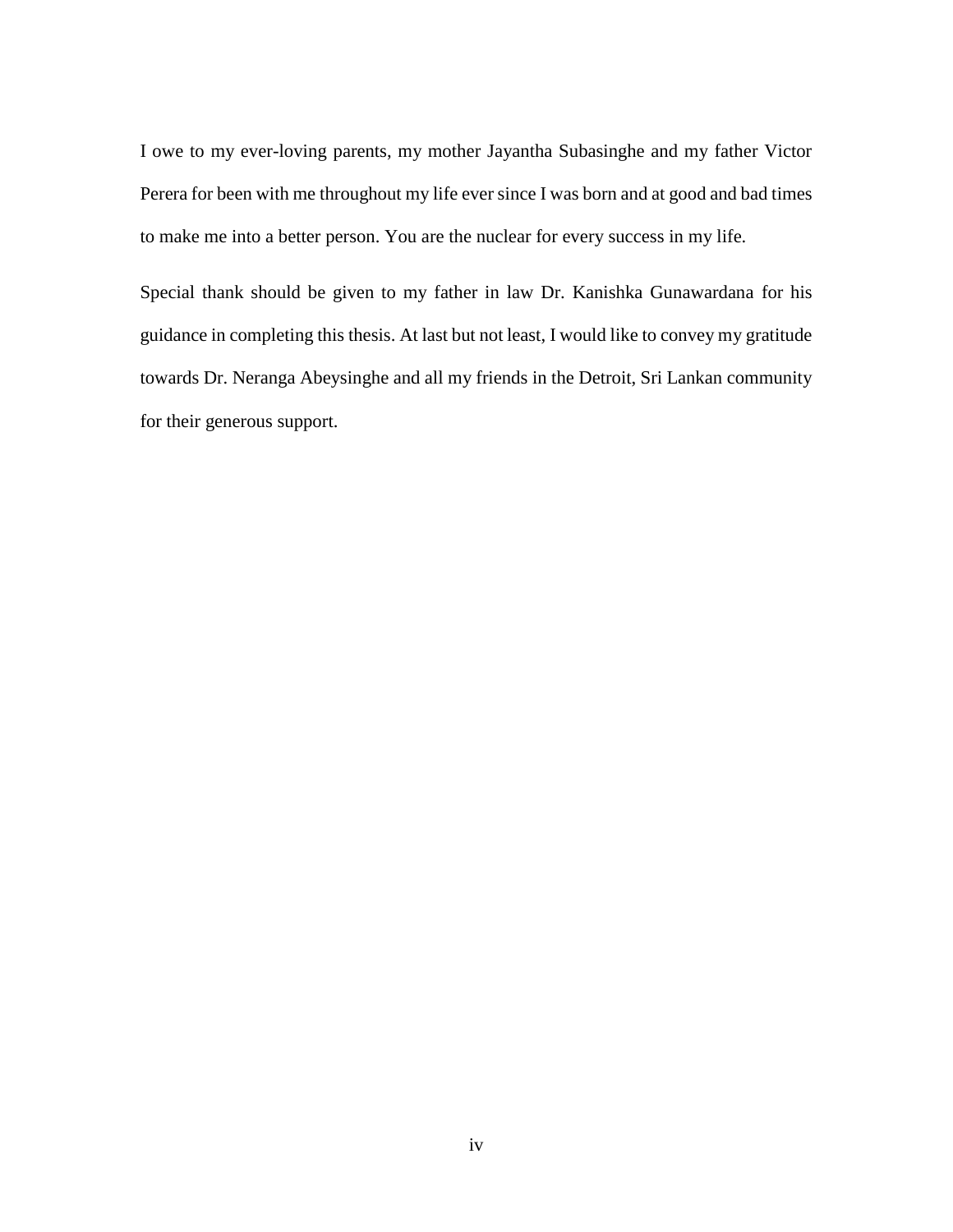# **TABLE OF CONTENTS**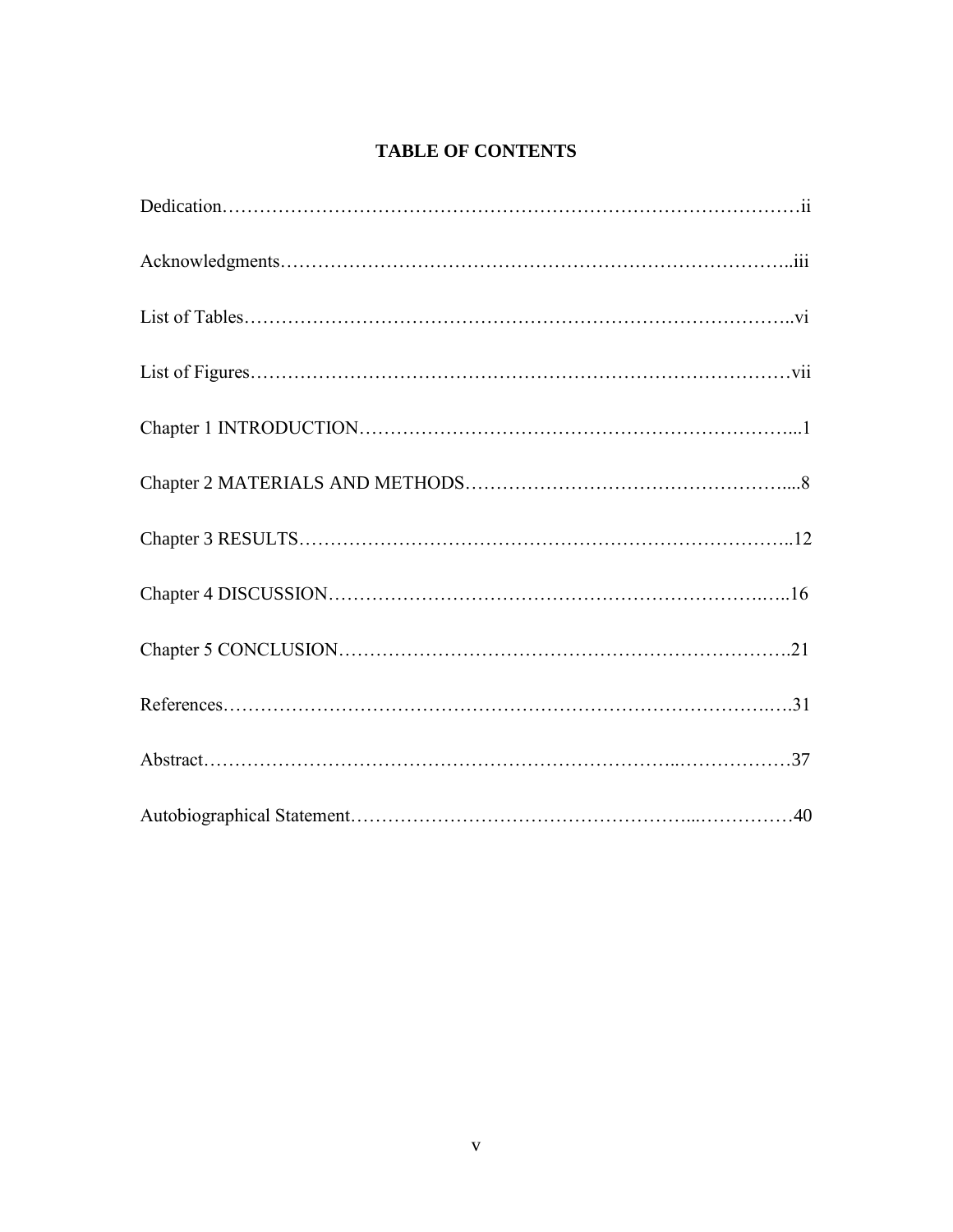# **LIST OF TABLES**

| Table 1: Prevalence of <i>E. coli</i> and <i>Enterococcus</i> species in soil and vegetables23 |
|------------------------------------------------------------------------------------------------|
| Table 2: Antimicrobial resistance of E. coli and Enterococcus species in soil and              |
|                                                                                                |
| Table 3: Antimicrobial resistance of <i>Enterococcus</i> species isolated from vegetables28    |
|                                                                                                |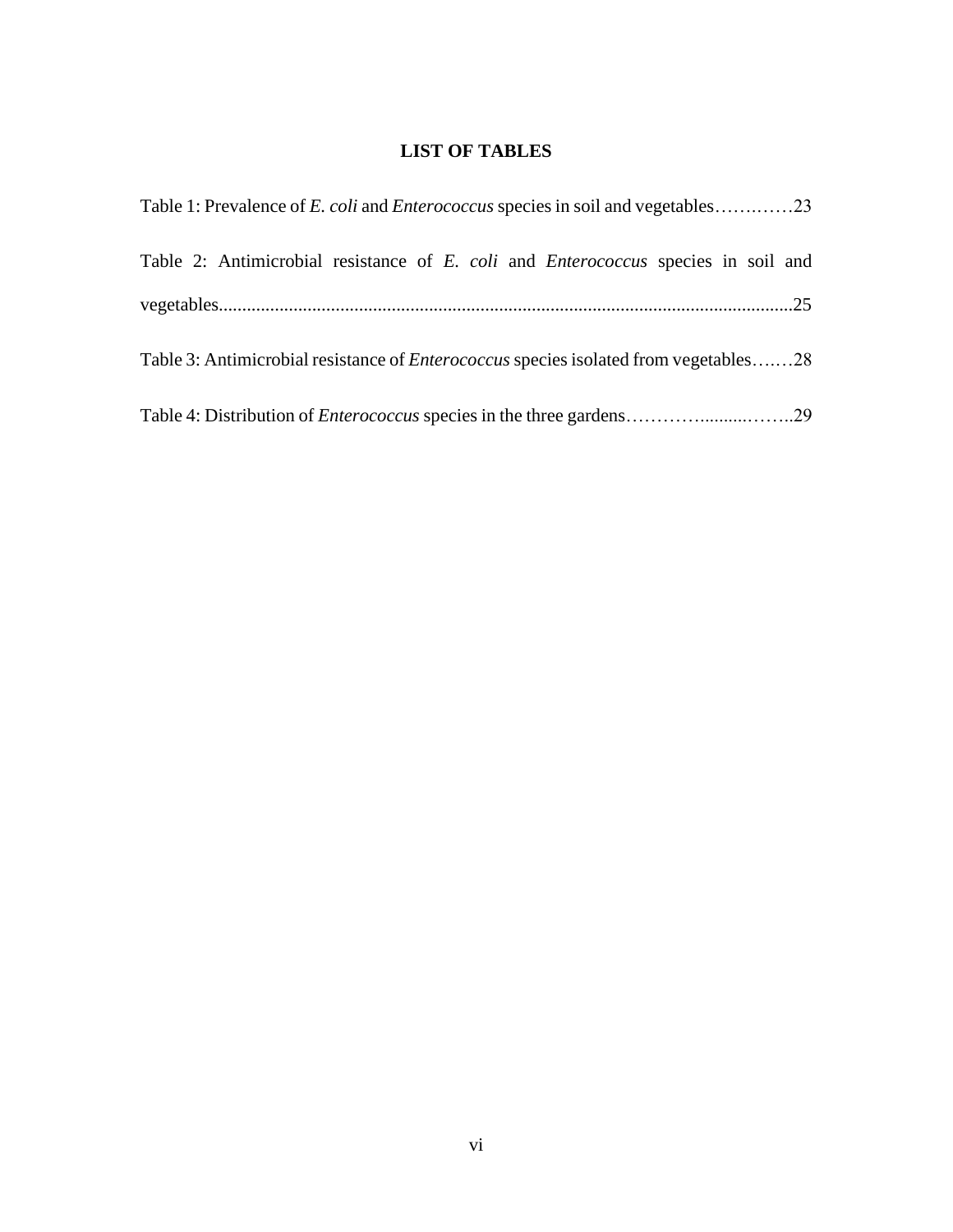# **LIST OF FIGURES**

| Figure 1: Isolation and purification of bacterial strains from soil and vegetable samples22         |
|-----------------------------------------------------------------------------------------------------|
| Figure 2: Prevalence of E. coli and <i>Enterococcus</i> species in soil and vegetables among the    |
|                                                                                                     |
|                                                                                                     |
|                                                                                                     |
| Figure 5: PFGE dendrogram representing the genetic similarity of 30 typeable isolates of            |
| <i>E. coli</i> based on the <i>Xbal</i> digestion and their antimicrobial susceptibility profiles30 |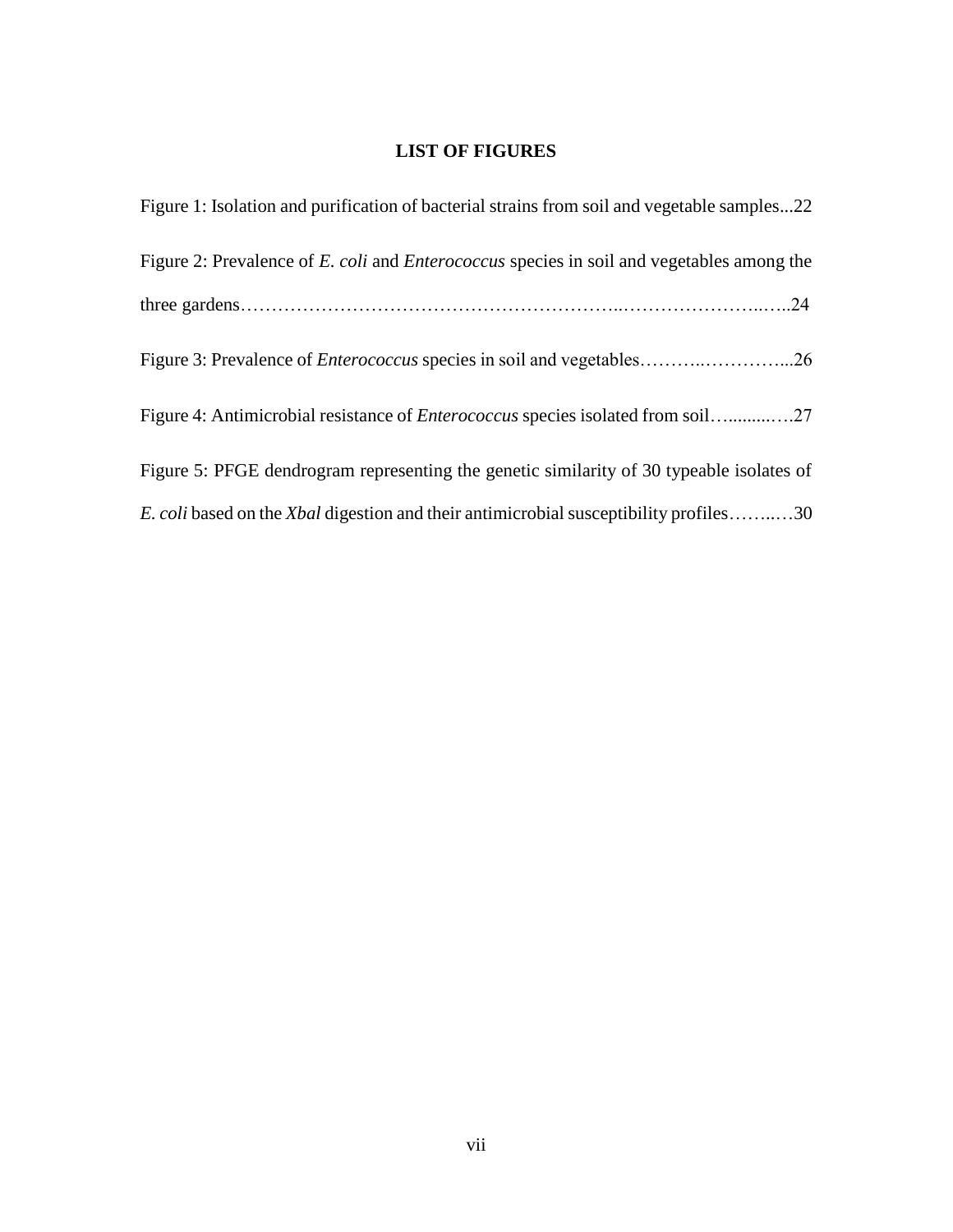#### **CHAPTER 1**

#### **INTRODUCTION**

#### **1.1 Urban Agriculture**

Urban agriculture is defined as the cultivating crops and livestock farming within and the periphery of the cities and towns for food production and other uses [1, 2]. It includes individual gardens, community gardens shared by several gardeners, non-profit gardens that provide community services and large scale profit farms [3, 4]. Urban gardens generates economic, social and environmental benefits to the cities by creating new jobs, generating revenue from locally grown food, ensuring food security and improving wellness of residents and assembling green environment by assuring the ecological balance [3, 5].

It is estimated that urban agriculture is practiced by more than 0.2 billion people worldwide ensuring the food security for nearly 0.8 billion urban population [6]. United States Department of Agriculture (USDA) claims that there is an increasing demand for locally harvested food among the consumers specially in local cafeterias and farmers markets [3]. In 1991, 33% of the United Sates farms were located in the metropolitan areas and they have been attributed more than 30% of the crops and farm animal production in the country. According to the estimates the average annual food production of the United States urban farms are more than \$35 million [7].

Detroit in the state of Michigan has a remarkable history for urban farming. According to the history the city itself has started as a farmland. In the early twentieth century, backyard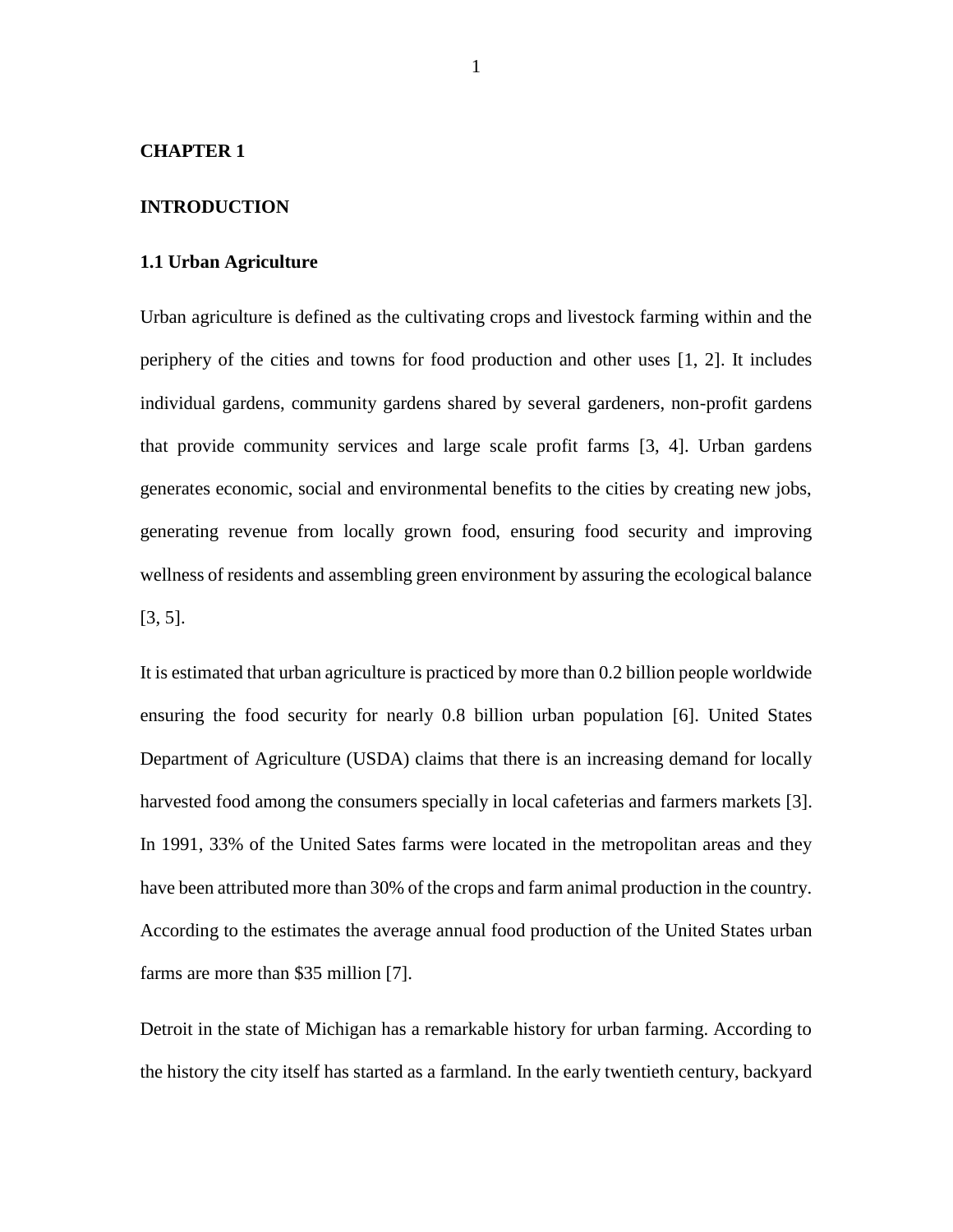gardening was popular in Detroit because of the migration of African-American sharecroppers [4]. The abandoned land areas due to the recent decline of the automobile industry has been re-creating a perfect opportunity in Detroit for urban farming. There are around 30,000 acers of vacant lands available in Detroit and approximately 4800 acers are owned by the government which affords easy access to urban farming [3, 8].

#### **1.2 Fresh Produce Consumption**

Fresh fruits and vegetables play a vital role in a balanced and healthy diet. They are considered as important sources of essential nutrients, phytochemicals and dietary fibers [9]. When it comes to the long-term health benefits, the consumption of fresh fruits and vegetables are encouraged in many countries to combat against some chronic health conditions such as cancer and cardiovascular diseases [10]. The consumption of fresh fruits and vegetables more than 400g per day is recommended to improve the health of a person [11].

In the United States, from 1994 to 2004 the import cost of fresh produce has doubled to \$12.7 billion [12]. Therefore, it is evident that the fresh produce consumption has increased in the past decade. Since these fruits and vegetables are usually consumed in raw or minimally processed way, they can be considered as vehicles for transmitting human pathogens [10]. From 1990 to 2005 there were around 713 foodborne illness outbreaks that were linked with fresh produce [11]. Lettuce, sprouts, berries and melon are the most frequently reported food items that accompanied with the foodborne illness outbreaks. Out of these outbreaks, more than 50% were associated with bacteria pathogens [13].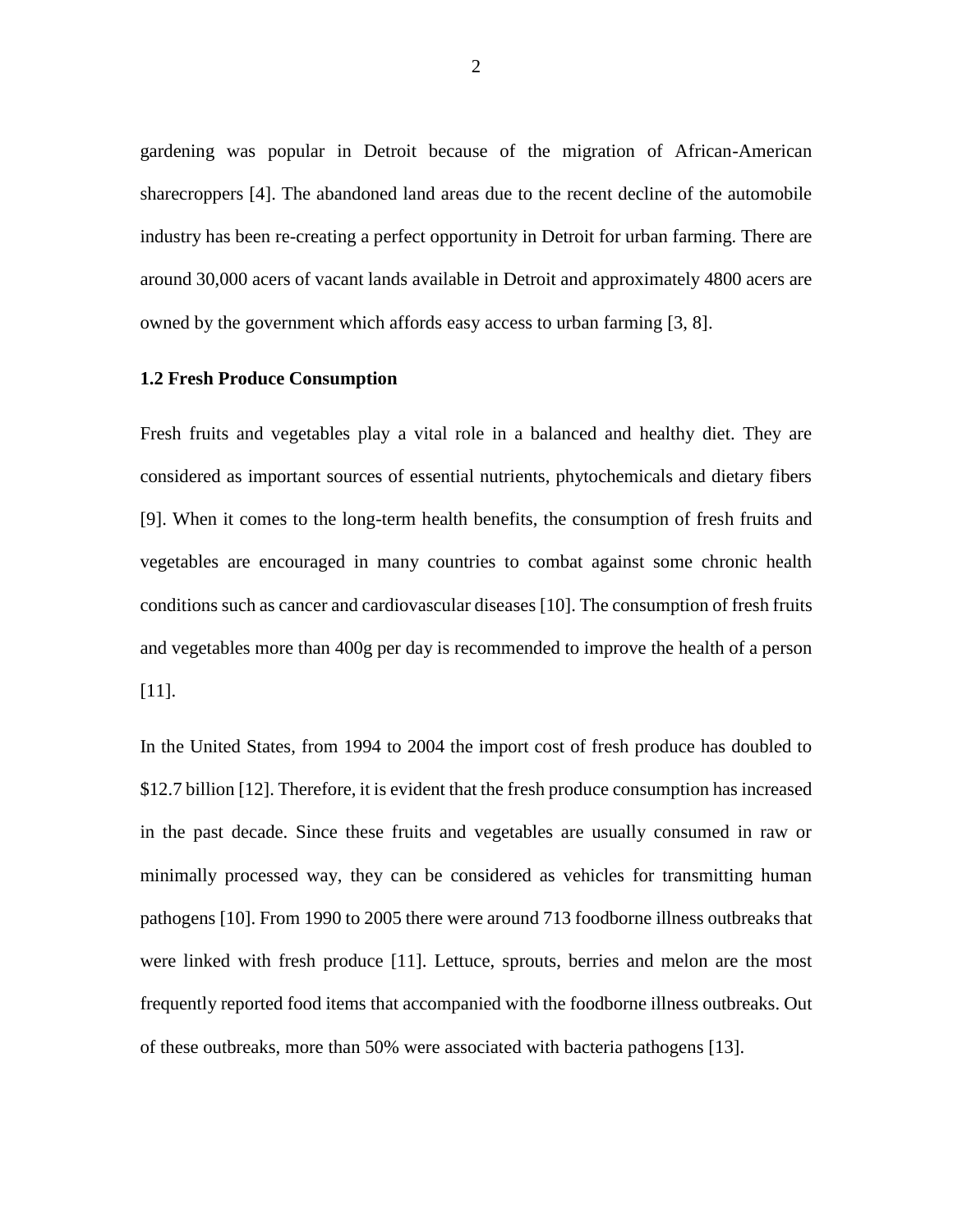Active and passive surveillance data indicate that in the United States alone, more than 30 major foodborne pathogens are identified per year. These pathogens cause 9.4 million cases of foodborne illnesses that lead to 55,961 medications and 1,351 deaths [14]. The average cost per each case lies in-between \$ 1068-1626 resulting accumulated annual cost of illness \$ 51.0 - 77.7 billion [15].

#### **1.3 Antimicrobial Resistance in Agriculture**

Antimicrobial agents are the substances produced from one microorganism that can kill or inhibit the growth of other microorganism [16]. In USA, approximately 40 different antimicrobial agents belonging to at least 14 different classes are being used in agriculture as growth promoters and to control and treat the animal and plant diseases [16, 17]. Out of them more than 80% of these antimicrobials are primarily used as growth promotive and prophylactic agents [18]. Streptomycin, oxytetracycline, gentamicin and oxolinic acid are the most frequently applying antimicrobials in agriculture where streptomycin and oxytetracycline are the only two antimicrobials registered by the United States Environment Protection Agency (USEPA) for plant base agriculture as remedy to diseases [16, 19]. According to the regulations twelve different types of fruits, ornamental fruit crops and vegetables including apple, pear, bean celery, tomato, potato, palm, rose and etc. are allowed to use streptomycin as disease controlling agent and four fruit crops including apple, nectarine, peach and pear are register under oxytetracycline [19].

The emergence of antimicrobial-resistant bacteria in agricultural systems is one of the major concerns today [20]. Excessive use of antimicrobials in agriculture, use of animal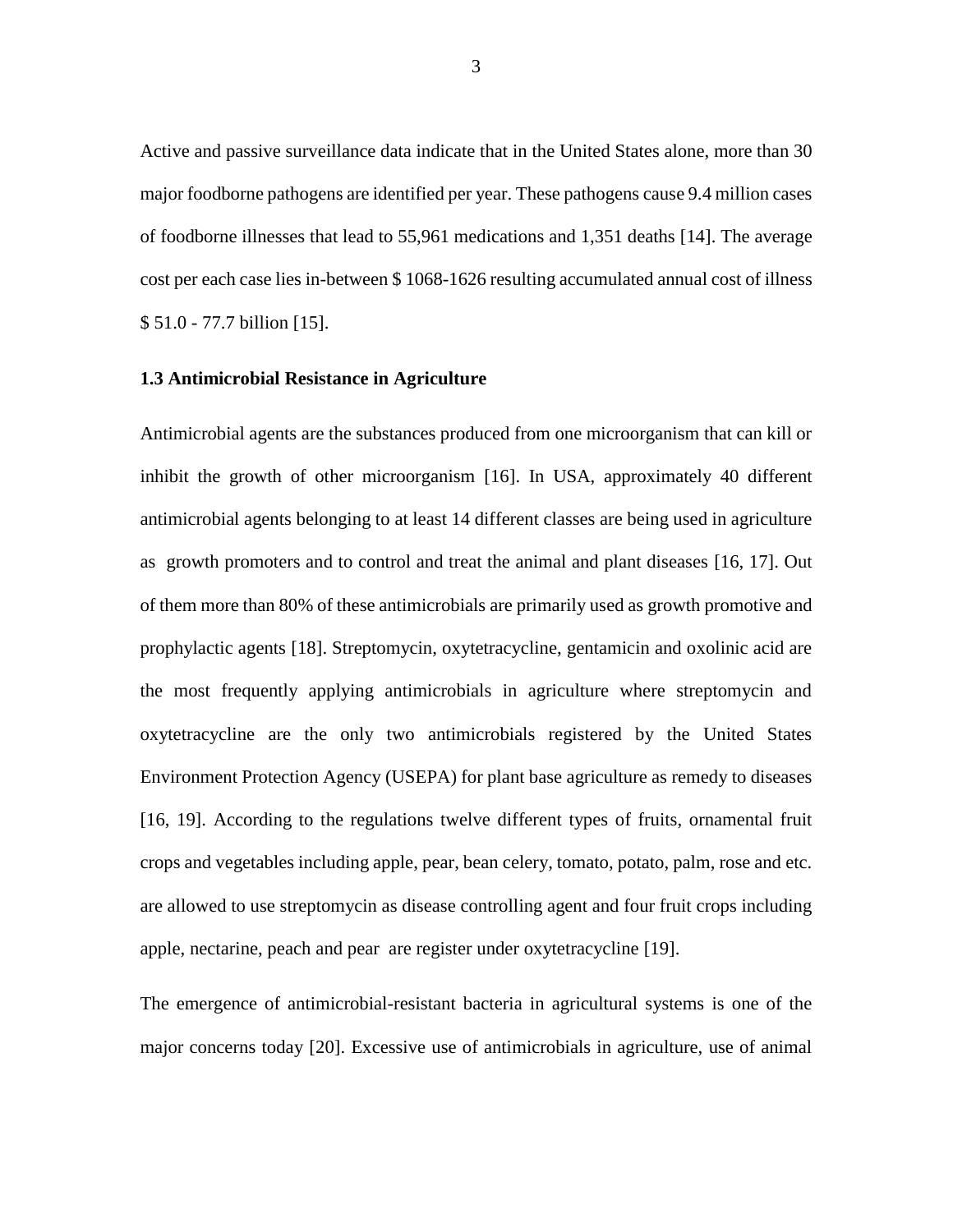manure as a fertilizer and soil conditioner and irrigation with treated waste water act as major contributors in agricultural soil for the emergence of these new antimicrobial resistance phenotypes [18, 21-23]. Studies have shown that use of animal manure and treated waste water introduce large number of antimicrobial-resistant bacteria, antimicrobial residue and antimicrobial resistance genes into the agricultural soil [22-24]. A study conducted in USA by collecting 43 soil samples from two farms has shown that the use of pig manure was result in 0.7 µg/Kg of sulfamethazine in farm soil [23]. In addition, several tetracycline and sulfonamide resistance genes were detected in agricultural soil treated with pig manure in Germany [24].

There are two major mechanisms that allow bacteria to acquire antimicrobial resistance from the environment. The vertical spreading of antimicrobial resistance which is known as clonal dissemination and horizontal gene transfer between different bacterial isolates, species, genera as well as different kingdoms which is known as the trans-kingdom transfer from plant to bacteria are the first and second mechanisms respectively [21, 25].

The key concern is that fresh fruits and vegetables can serve as vehicles for transmitting antimicrobial-resistant bacteria from agricultural environment to human. Moreover the diseases caused by these bacteria in human host is also resilient to the conventional antimicrobials [18]. Therefore, the emergence of new antimicrobial-resistant bacteria can be identified as imminent threat to the world health and has become one of the key challenges faced by the agricultural industry today. The world health organization has also recognized the emergence of new antimicrobial-resistant bacteria as a critical challenge for the human health. According to their reports, in the United States there are around two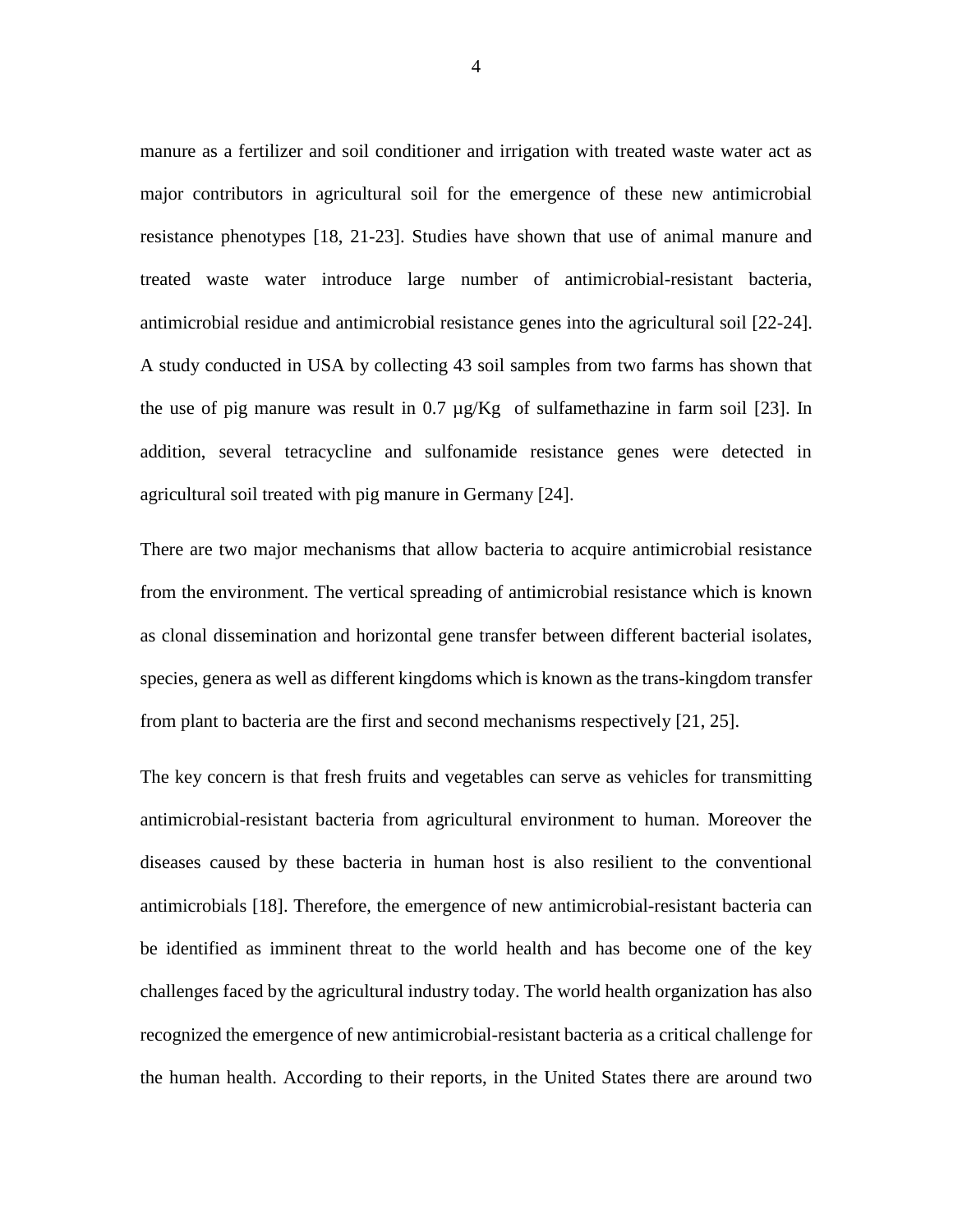million people infected by antimicrobial-resistant pathogens in every year and more than 10,000 people die from the infection [26].

#### **1.4** *E. coli* **and** *Enterococcus* **Species**

*Escherichia coli* is a Gram-negative, rod shaped, facultatively anaerobic bacteria commonly found in the intestine of the warm-blooded animals. The majority of *E. coil* are harmless and they play an important role as gut microflora in humans. But pathogenic *E. coli* can cause common gastrointestinal problems including diarrhea vomiting upon the ingestion of contaminated food or water.

*Escherichia coli* O157:H7 is considered as one of the major foodborne outbreak causing pathogens in the United States. This bacterium is capable of producing Shiga toxins and categorized under Enterohemorrhagic *E. coli* (EHEC). It causes non-bloody diarrhea, hemorrhagic colitis and hemolytic uremic syndrome in infected patients [27, 28]. However, most of the *E. coli* O157:H7 outbreaks are combined with animal and dairy products, while the outbreaks caused by consumption of contaminated fresh produce is also being reported. From 1990 to 2004 pathogenic *E.coli* has caused 27 foodborne outbreaks linked with seed sprouts, fresh fruits and leafy vegetables [29]. On September 2006, *E. coli* O157:H7 outbreak has been reported in 26 states including 205 confirmed cases due to consumption of contaminated pre-packed spinach [28].

Antimicrobial-resistant *E. coli* are prevalent in the environment that can acquire antimicrobial resistance via different mechanisms. A study conducted by collecting samples from animal and plant origin shows that pathogenic *E. coil* including *E. coil*,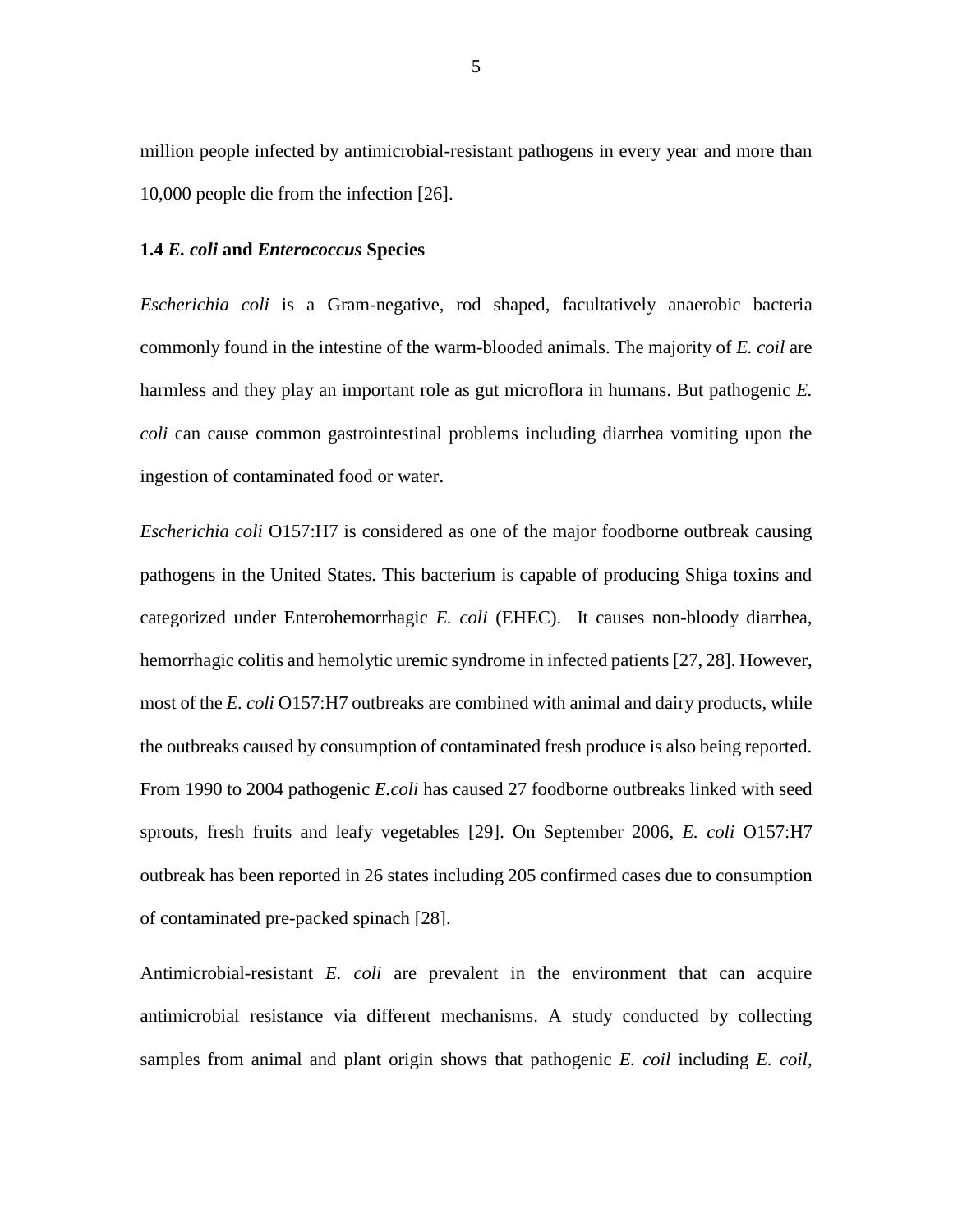O157:H7 were resistant to ampicillin, tetracycline, sulfamethoxazole, streptomycin, kanamycin, chloramphenicol and cephalothin. Further, the study identified that these bacteria exhibit integron-mediated resistance gene transfer [30]. Irrigation water may be a good source of spreading the antimicrobial resistance*.* A study conducted by collecting irrigation water from Rio Grande river shows *E. coli* were resistant to cephalothin (18%), ampicillin (11%), tetracycline (9%), streptomycin (4%), kanamycin (2%) and gentamicin (0.3%) and several *E. coli* isolates contained class 1 and 2 integron–specific sequences [31].

Along with *E. coli*, the Gram positive, facultative anaerobic non-spore-forming bacteria, *Enterococcus* also has a significant impact on human health [32]. Enterococci are one of the leading bacteria genus that cause nosocomial infections. The most common infections are urinary tract infections, bacteremia, and endocarditis [33, 34]. Enterococci are ubiquitous in the environment and they are mostly found in soil, water, food and the gastrointestinal tract of animals and human. This genus includes more than 40 *Enterococcus* species and among them *E. faecalis and E. faecium* are the most common in clinical samples [32, 35]. Presence of these two bacteria along with *E. durans* and *E. hirae* is an indication of sewage contamination [32]. Beside these species *E. casseliflavus, E. mundtii* and *E. gallinarum* are also prevalent in soil, water and vegetables [34].

*Enterococcus* species are intrinsically resistant to lots of antimicrobials and these bacteria can acquire antimicrobial resistance from the environment. Many studies have shown that *E. faecium* and *E. faecalis* isolated from non-clinical origins are resistant to different antimicrobials including ampicillin, penicillin, tetracycline, erythromycin,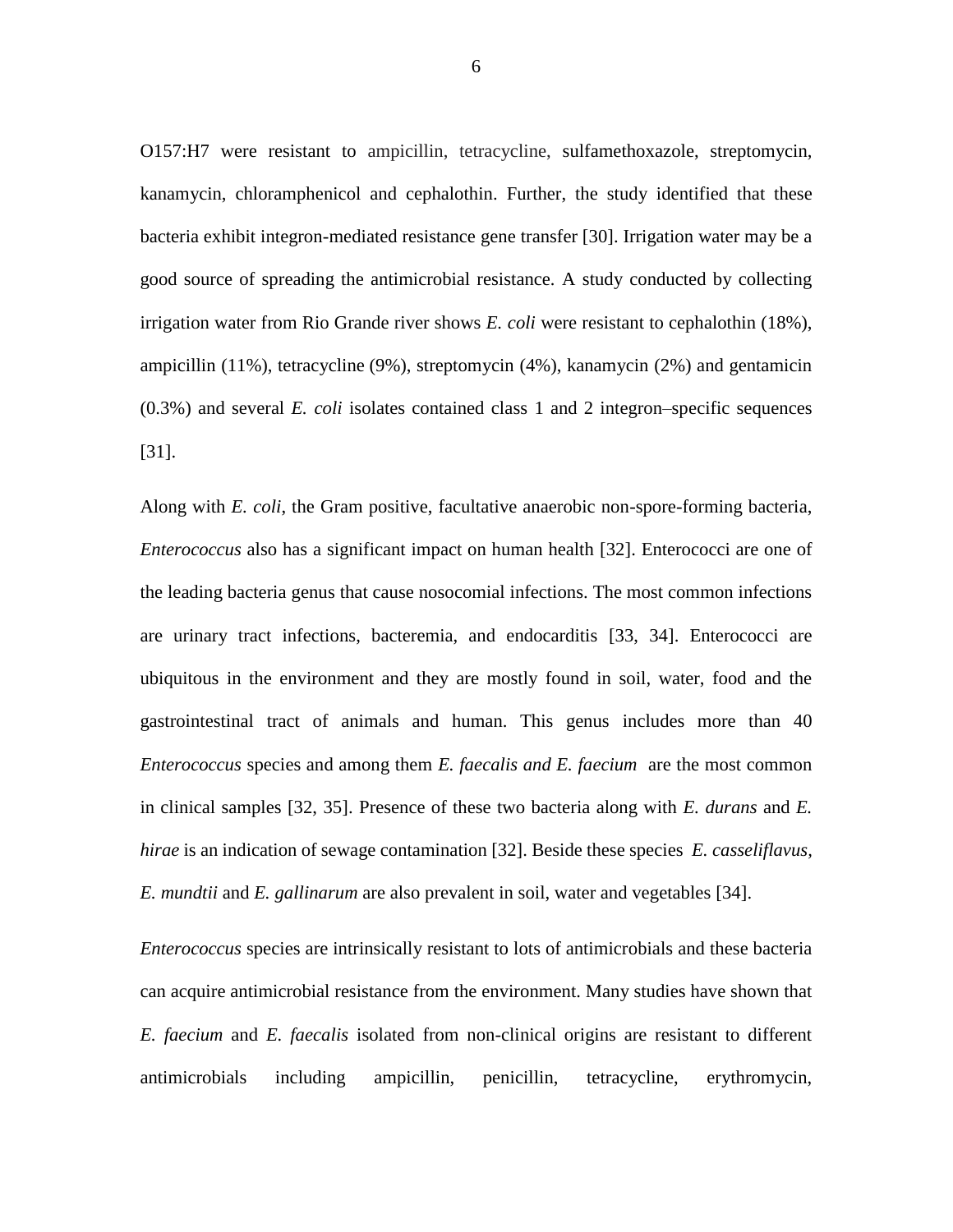chloramphenicol, gentamicin, rifampicin, lincomycin, vancomycin and fusidic acid [17, 21, 34, 36]. *Enterococcus* species acquire resistance to aminopenicillins, fluoroquinolones and rifampin via mutation in the chromosomal gene. Moreover, they can exchange resistance gene through conjugation via conjugative transposons or conjugative plasmids with broad host range. Examples for conjugational antimicrobial resistance are resistance to tetracyclines, chloramphenicol, macrolides and glycopeptide [33].

### **Objective:**

Detroit is famous for urban farming from the  $19<sup>th</sup>$  century and currently it has more than 200 urban farms [8]. Due to the decline of the automobile industry the abandoned land areas are now being converted in to urban farms. Therefore, the safety and sustainability of this agricultural system must be ensured to produce quality foods. Nevertheless, still there are limited data available on the soil quality and the biological contaminants such as foodborne bacterial pathogens and their resistance to antimicrobials in these urban farms. The present study was aimed to investigate the prevalence and antimicrobial resistance of *E. coli* and *Enterococcus* species in soil and vegetables in urban gardens located around the metro Detroit area.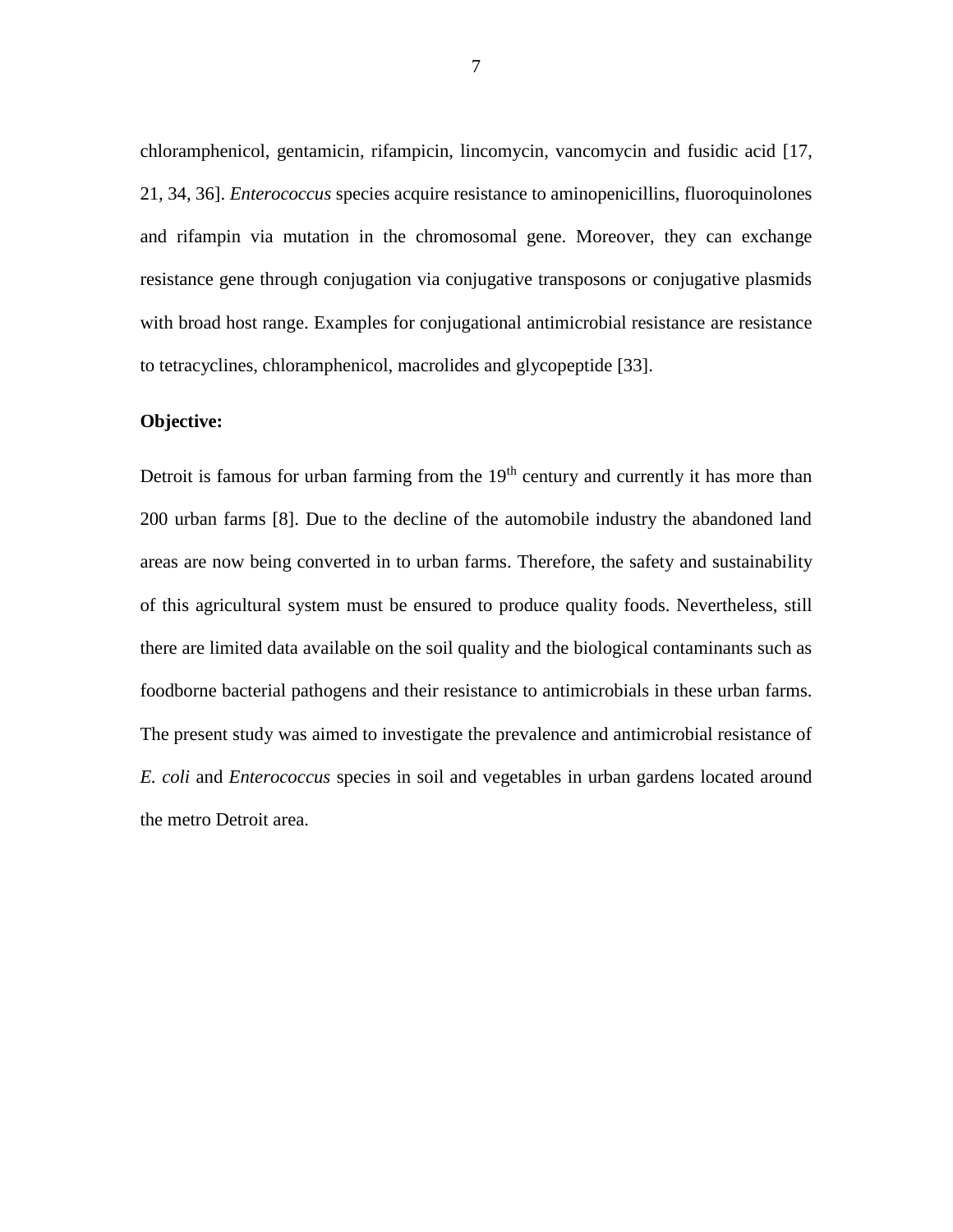#### **CHAPTER 2**

## **MATERIALS AND METHODS**

#### *2.1 Soil and Vegetable Sample Collection*

During the summer 2015, a total of 19 soil samples and 48 vegetable samples including 21 leafy greens and 27 root vegetables which are ready to be harvested were collected from three urban gardens (E, O and G) in Detroit, MI. Leek, kale, chard, collard greens, mustard greens, scallion, arugula, potato, squash, carrot and turnip were present among the collected vegetable samples. At each sampling point a sample with an approximate mass of 300-400 g was collected into sterile zip-lock bags and stored into a cooler filled with ice.

#### *2.2 Isolation and Purification of Bacterial Strains*

*E. coli* and *Enterococcus* species were isolated and purified from soil and vegetable samples as shown in Figure 1.

#### *2.3 DNA Extraction*

*E. coli* and *Enterococcus* DNA was extracted using a boiling method. Depending on the colony size, 1-3 colonies for *E. coli* and 3-5 colonies for *Enterococcus* were mixed with 200 µL of sterilized distilled water and homogenized by overtaxing. The DNA was denatured in the water bath at 95  $\degree$ C for of 15 minutes. Thereafter, the sample was centrifuged at 14,000 rpm (Thermo Electron LED GmpH, Osterode, Germany) for 5 minutes. The supernatant was transferred into new tubes and stored at -20 °C for subsequent use.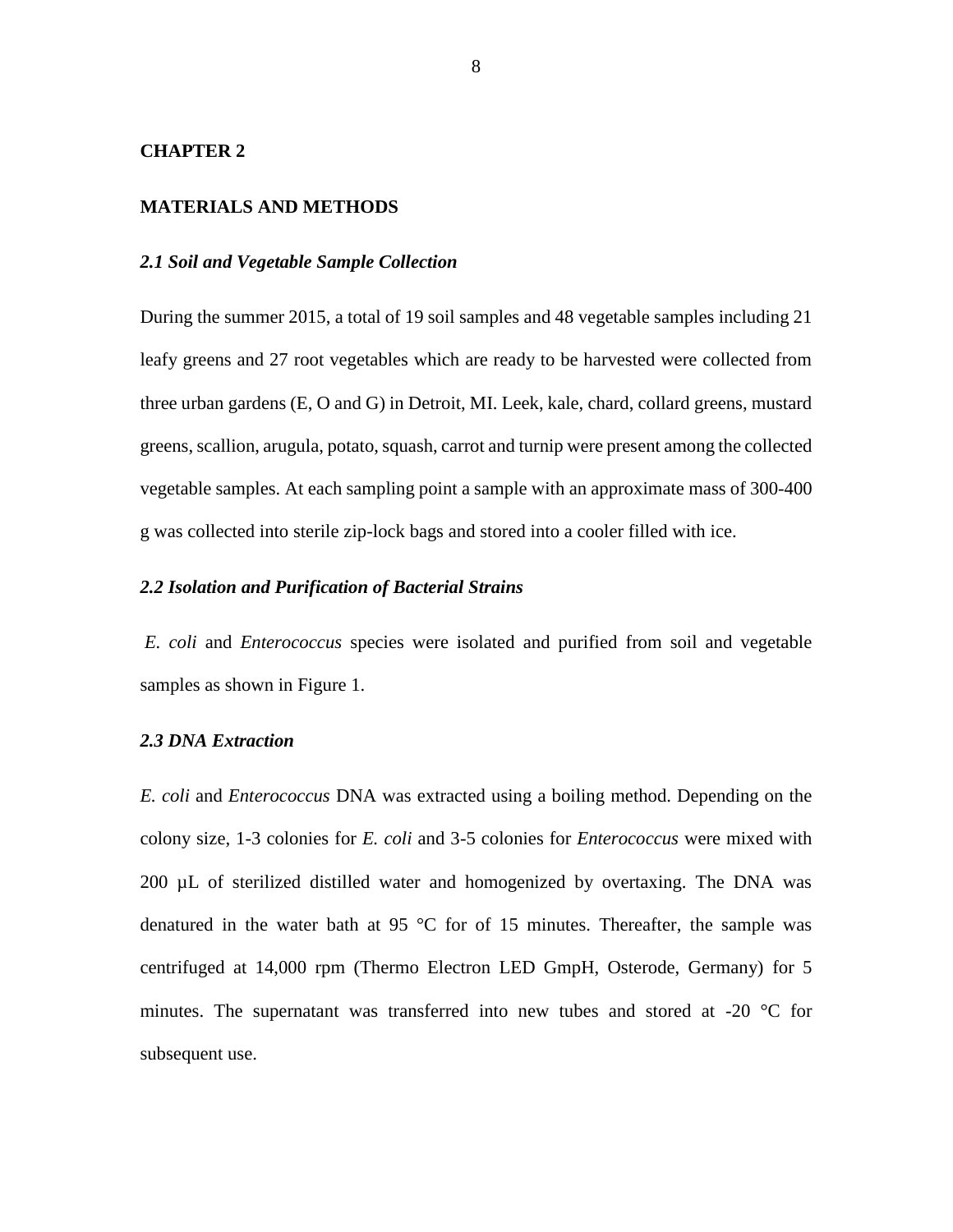#### *2.4 PCR Identification of Bacteria Strains*

PCR was performed to identify the isolates of *E. coli* and *Enterococcus* species. Five microliters of genomic DNA were added to the reaction mixture as template. In PCR, Eco1 (5´ GACCTCGGTTTAGTTCACAGA 3´) and Eco2 (5´ CACACGTGACGCTGACCA 3´) primes were used to identify *E. coli* targeting the *malb* promoter gene with 518bp product size [37]. *Enterococcus* species were identified by targeting the *tuf* gene. The gene was amplified using Ent1 (5<sup>T</sup>ACTGACAAACCATTCATGATG 3<sup>^</sup>) and Ent2 (5´AACTTTCGTCACCAACGCGAAC 3´) primes with 112pb product size [38]. *E. coli* ATCC 25922 and *E. faecalis* JH2-2 were used as the positive control for *E. coli* and *Enterococcus* respectively. After the PCR reaction, the product was electrophoresed on a 1.5% agarose gel and visualized under UV light using the transilluminator (Bio-Rad Laboratories, Hercules, CA).

#### *2.5 Disc Diffusion Test*

Thirty-four isolates of *E. coli* and 55 isolates of *Enterococcus* from unique samples were selected for the disc diffusion test. This assay was performed to analyze the antimicrobial susceptibility profile of *E. coli* and *Enterococcus* as described by the Clinical and Laboratory Standards Institute (CLSI) [39]. Briefly, 0.5 McFarland solution was prepared using overnight bacterial cultures on the tryptic soy agar plates (Becton, Dickinson and company, Sparks, MD). Using a cotton swab the bacteria suspension in 0.5 McFarland solution was spread on the entire Mueller-Hinton agar plates (Oxoild Ltd., Basingstoke, Hampshire, England). Antimicrobial discs were applied on to the Mueller-Hinton agar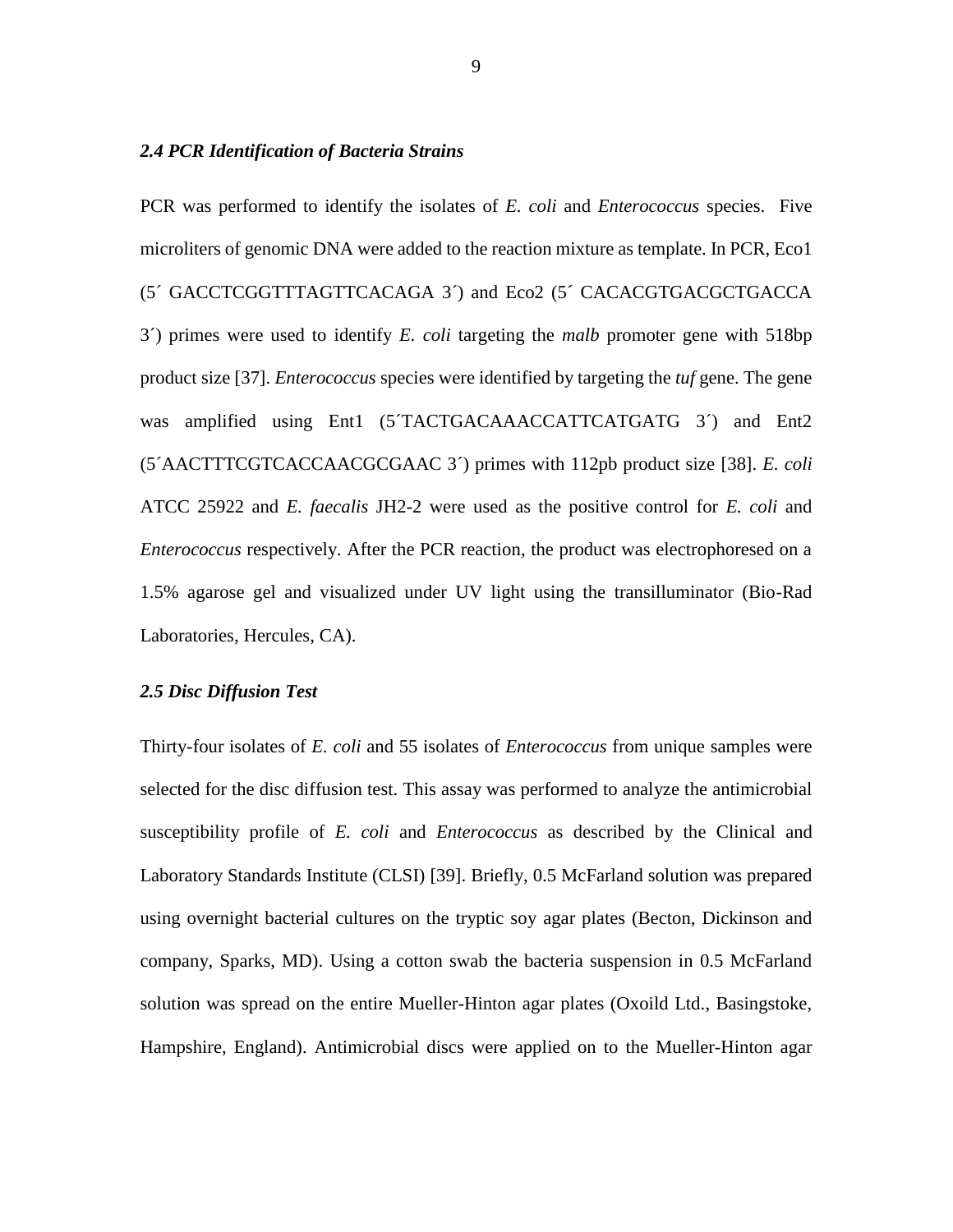plates using a dispenser. All bacteria were examined for their susceptibility to ampicillin, chloramphenicol, ciprofloxacin, streptomycin, and tetracycline (Becton, Dickinson and company, Sparks, MD). In addition, ceftriaxone and trimethoprim/sulfamethoxazole were tested for *E. coli* and erythromycin and vancomycin were tested for *Enterococcus* species. The diameter of the zone of inhibition was measured and interpreted according to the CLSI guidelines after 16-18 hours of incubation at 37 °C. *E. coli* ATCC 25922 and *Staphylococcus aureus* ATCC 25923 were used as the standard strains for quality control.

#### *2.6 Molecular Identification of Bacteria Species*

#### *2.6.1 PCR Based Amplification and 16S rDNA Sequencing*

All 55 *Enterococcus* isolates were screened for *E. feacalis* using FL1 (5´ ACTTATGTGACTAACTTAACC 3´) and FL2 (5´ TAATGGTGAATCTTGGTTTGG 3´) primers with 360bp product size targeting the *sodA* gene [32, 40]. In the PCR assay, *E. feacalis* JH2-2 was used as the positive control. PCR negative samples for *E. feacalis* were subjected to the 16S rDNA sequencing by amplifying the 16S rRNA gene. For 16S sequencing *Enterococcus* DNA was extracted using QIAamp® DNA mini kit (Qiagen, Hilden, Germany). The primes used for the 16S rRNA gene amplification was 27F (5' AGAGTTTGATCCTGGCTCAG 3′) and 1492R ( 5′ TACCTTGTTACGACTT 3′) with product size of 1164bp [41, 42]. The DNA sequencing was carried out in Eton Bioscience Laboratories, NJ and the resulted DNA sequences were analyzed using website for rDNA sequence data [\(https://rdp.cme.msu.edu/\)](https://rdp.cme.msu.edu/).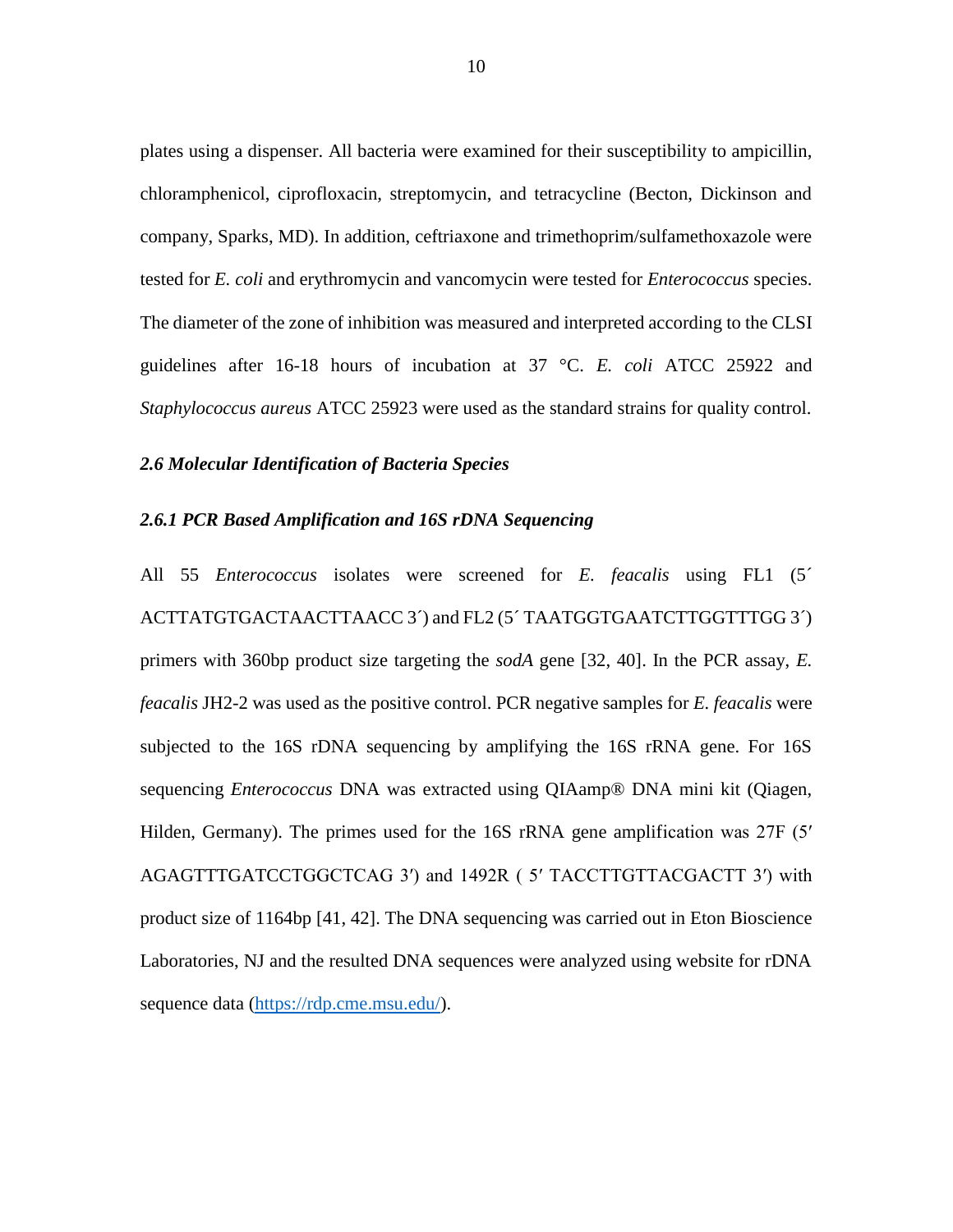#### *2.6.2 Pulsed-field Gel Electrophoresis (PFGE) on E. coli*

PFGE was performed flowing the standardized PulseNet protocol for *E. coli* O157:H7 with few modifications [43]. Briefly, *E. coli* was grown on tryptic soy agar plates at 37 ºC for 18 hours and the cell suspension was prepared in TE buffer (10 mM Tris-HCl, and 1 mM EDTA, pH 8.0) by adjusting the cell density to 0.50-0.54 using Dade Microscan Turbidity Meter (Siemens Healthcare Diagnostic Inc, CA). Genomic DNA was prepared by mixing 200  $\mu$ L of standardized cell suspension, 10 $\mu$ L of 20 mg/mL proteinase K stock solution (Sigma aldrich, St. Louis, MO) and 200 µL of 1% melted Megabase agarose (Bio-Red, Hercules, CA).

Plugs were then incubated in cell lysis buffer (50mM Tris HCl: 50mM EDTA, pH 8.0 and 1% Sarcosyl) supplemented with proteinase K stock at final concentration of 0.1mg/ml in a shaker (180 rpm) at 54 ºC for 3 hours. After the incubation plugs were washed with distilled water and TE buffer and digested with 20U of *XbaI* (New England Biolabs, Ipswich, MA) at 37 ºC overnight. Plugs were loaded on 1% Megabase agarose in 0.5x Tris-Borate EDTA buffer and electrophoresis was performed on a CHEF-DR III apparatus (Bio-Rad Laboratories). The following parameters were used, initial switch time, 2.2s; final switch time, 54.2s; run time, 20 hours; angle, 120°; gradient, 6 V/cm; temperature, 14 °C; ramping factor: linear. The resulting PFGE patterns were analyzed using the BioNumerics software program (ver. 6.5; Applied Maths, Austin, TX, USA) and *Salmonella* serotype *Braenderup* H9812 was used to normalize the gel image. The Dice similarity coefficient and the unweighed pair group method with arithmetic means (UPGMA), with 1.5% of position tolerance and 1% optimization were used for the clustering analysis.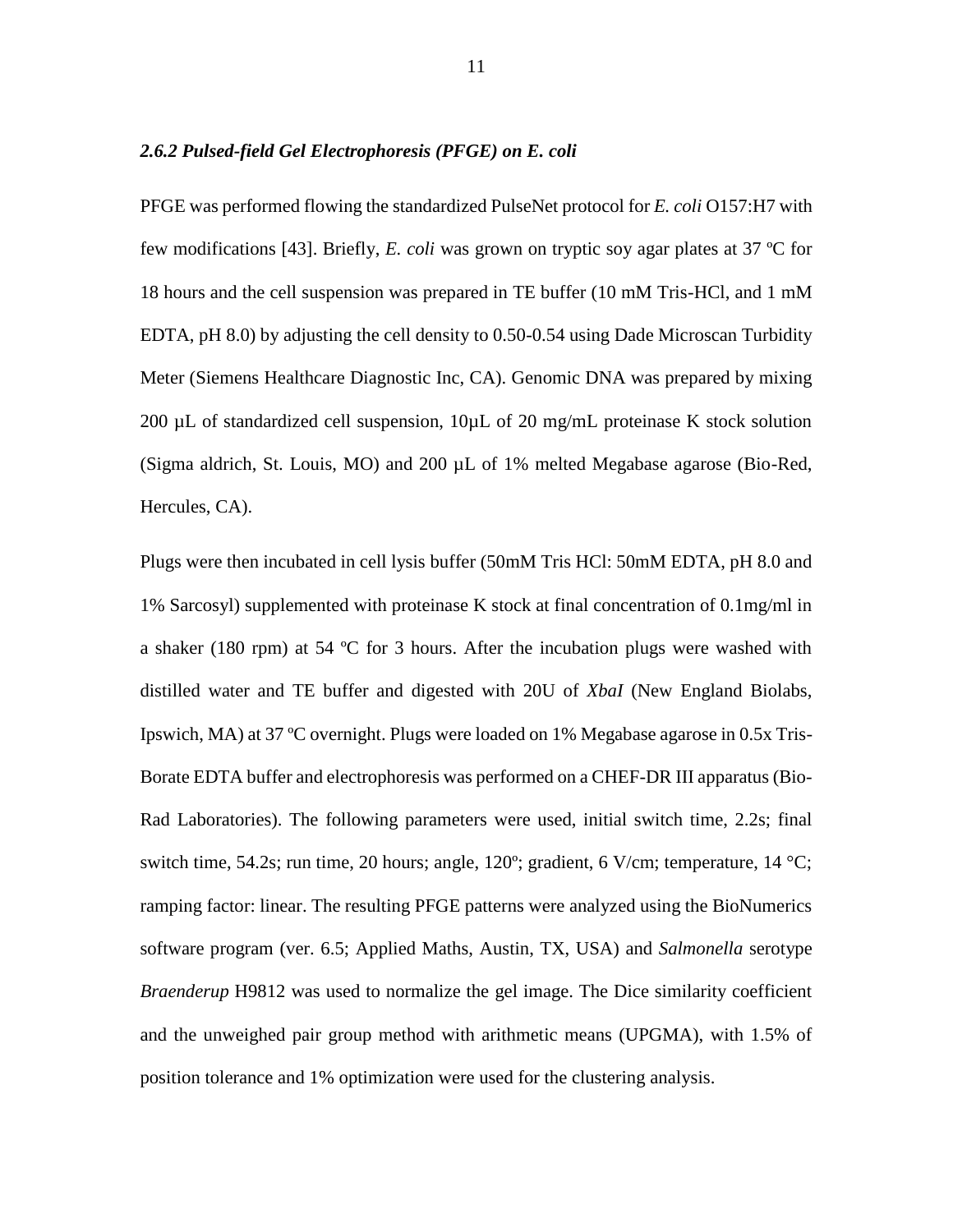#### **CHAPTER 3**

#### **RESULTS**

#### *3.1 Prevalence of E. coli and Enterococcus Species in Soil and Vegetables*

A total of 45 *E. coli* and 83 *Enterococcus* were isolated from soil samples and 100 *E. coli* and 186 *Enterococcus* were isolated from vegetable samples (Table 1). In soil samples, *E. coli* prevalence was higher in garden G (80%) and E (77.8%), but none of the soil samples collected from garden O were contaminated with *E. coli.* All the soil samples collected from garden G and O were contaminated with *Enterococcus* species and seven out of nine samples collected from garden E carried *Enterococcus* (Figure 2 and Table 1). Vegetable samples collected from garden E were highly contaminated with *E. coli* (77.2%) in comparison to garden G and O. However, all three gardens showed high contamination of *Enterococcus* species in vegetable samples (Figure 1).

#### *3.2 Antimicrobial Resistance of E. coli and Enterococcus Species in Soil and Vegetables*

A total of 18 *E. coli* (52.9%) isolates and 44 *Enterococcus* (80%) isolates were resistant to at least one antimicrobial agent. Among the seven antimicrobials that were tested, *E. coli* showed resistance to ampicillin only in both soil and vegetables, with prevalence rate of 23.5% and 36.8% respectively. *E. coli* isolated from garden E showed ampicillin resistance in both soil and vegetable samples, but garden G exhibited ampicillin resistance in vegetable only (Table 2). Streptomycin resistance was common in 64.7% of *Enterococcus* isolated from soil, followed by 11.8% to erythromycin, 5.9% to ciprofloxacin and 5.9% to tetracycline. Streptomycin resistance was also the most prominent in *Enterococcus* in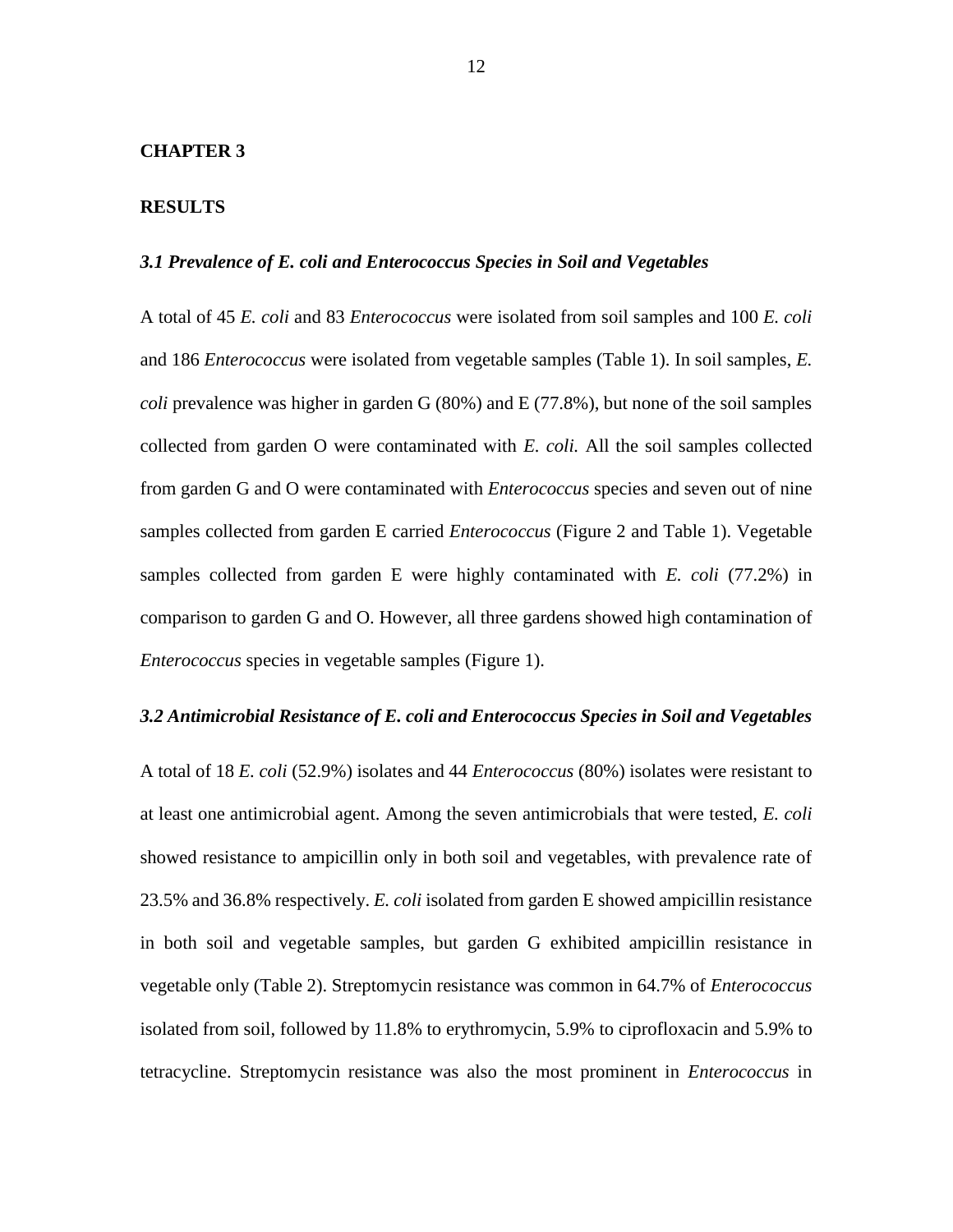vegetables with prevalence of 78.9% among the three gardens. Further, resistance to ampicillin (31.6%), ciprofloxacin (7.9%), erythromycin (7.9%) and tetracycline (7.9%) was also observed in *Enterococcus* of vegetable origin (Table 2).

#### *3.3 Enterococcus Species Distribution and Antimicrobial Resistance*

PCR and 16S rDNA sequencing on unique *Enterococcus* isolates revealed that *E. mundtii* (29.4%) was the most abundant in soil, followed by *E. casseliflavus* (11.8%), *E. durans* (11.8%), *E. faecalis* (11.8%) and *E. faecium* (5.9%) as shown in Figure 3. Five out of 6 isolates of *E. mundtii* showed resistance to streptomycin and both *E. casseliflavus* were found to be resistant to streptomycin (100%) and one isolate was resistant to ciprofloxacin. *E. faecalis* isolated from garden E exhibited multidrug resistance being resistant to erythromycin, streptomycin and tetracycline (Figure 4).

In contrast, the vast majority of *Enterococcus* from vegetables was identified as *E. faecalis*  (81.6%). Further, *E. faecium* (7.9%) and *E. mundtii* (2.6%) were also present in the vegetable samples (Figure 3). *E. faecalis* showed higher resistant to streptomycin (80.1%) and ampicillin (38.7%) compared to erythromycin (6.5%) and tetracycline (3.2%). All three *E. faecium* isolates were resistant to ciprofloxacin and streptomycin and two isolates (66.7%) were resistant to tetracycline. Two *E. faecium* strains isolated from vegetable samples collected from garden G showed multi-drug resistance being resistant to ciprofloxacin, streptomycin and tetracycline. Moreover, one of these multi-drug resistant *E. faecium* also showed resistant to erythromycin (Table 3).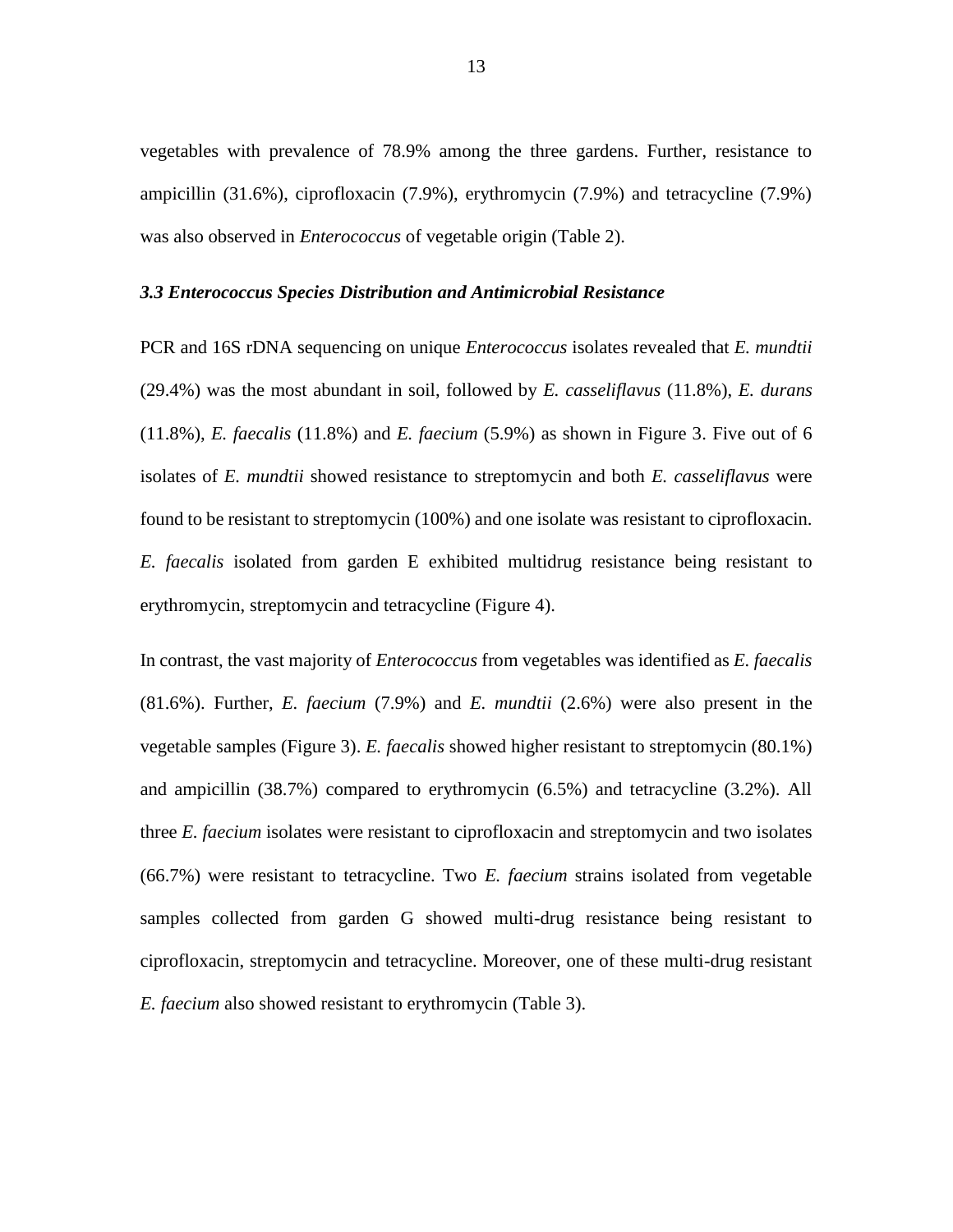Garden variation was observed in the distribution of *Enterococcus* species in soil and vegetables. *E. mundtii* (28.6%) and *E. faecalis* (28.6%) were highly abundant in soil samples compared to other *Enterococcus* species in garden E. However, all the vegetable samples were 100% dominated by *E. faecalis. E. mundtii* (60%) and *E. casseliflavus* (40%) were the only two species dominated in the soil sample collected from garden G. However, the vegetable samples collected from garden G were positive for *E. faecium* (50%). In garden O, *E. durans* (40%) was prevalent in soil samples and 14 out of 17 (82.3%) vegetable samples were contaminated with *E. faecalis* (Table 4).

#### *3.4 Clonal Relatedness among E. coli*

PFGE technique was used to identify the similarity among the *E. coli* isolates. According to the dendrogram twenty-five unique patterns were identified among 30 typeable isolates of *E. coli* from three urban gardens. *XbaI* restriction enzyme digestion produced 15 – 22 fragments and the overall similarity among the isolates was 53.4%. Two soil samples from garden G, G\_S\_61C and G\_S\_65D were identical clones. Both isolates were intermediately resistant to ampicillin and 65D showed intermediate resistance to streptomycin. In vegetable samples, two sets of identical clones were found among the leek samples collected from garden E. E\_V\_12C, 13B and 18C isolates were identical to each other and E\_V\_15E, 16A and 17B isolates were also identical clones. E\_V\_12C, 13B and 18C showed same antimicrobial susceptibility profiles being resistance to ampicillin. Moreover, E\_V\_15E and 16A were resistant to ampicillin and 17B showed intermediate resistance. Identical PFGE patterns were identified either in soil or vegetable within the same garden,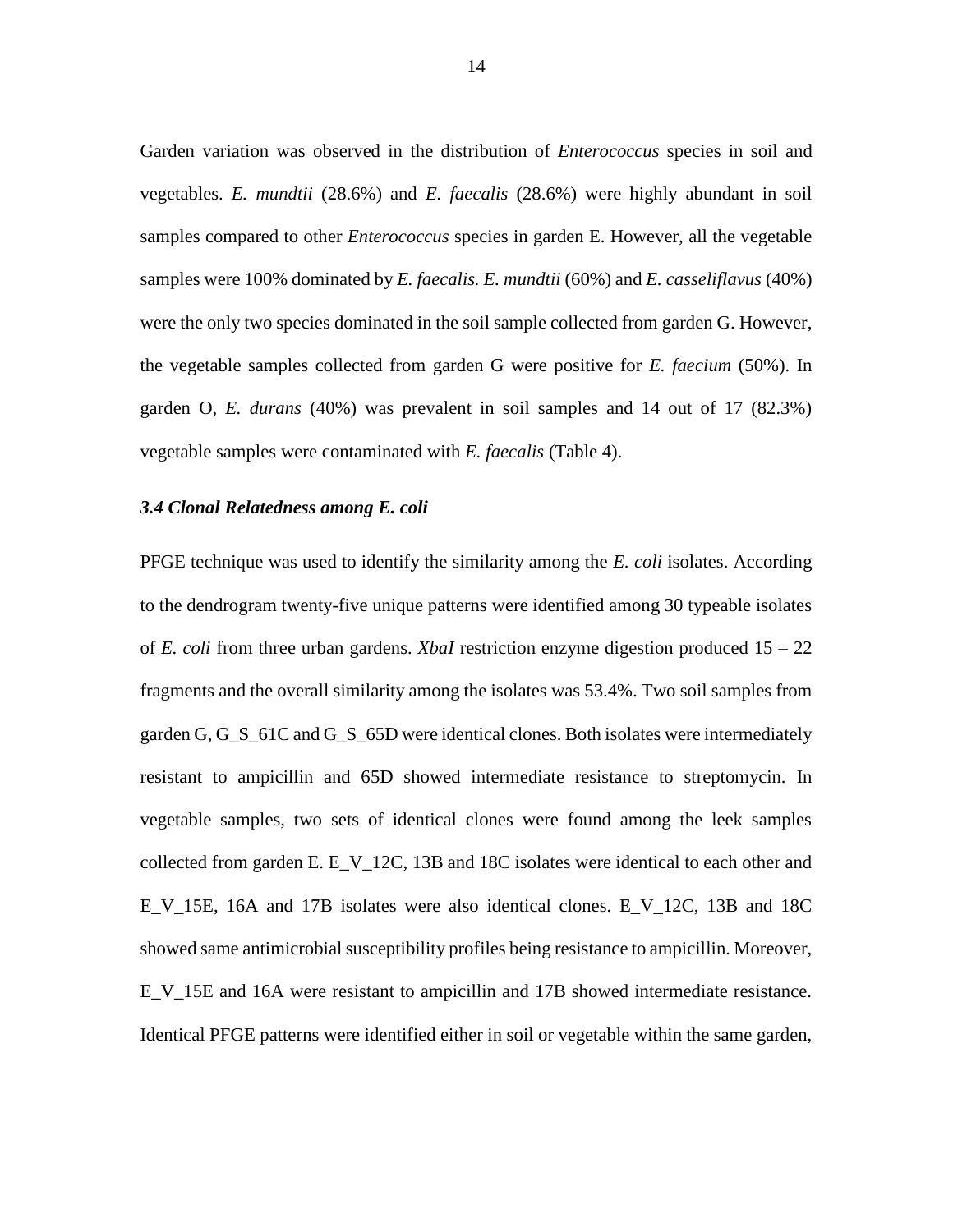but no common clones were shared by isolates from soil and vegetable samples or from different gardens (Figure 5).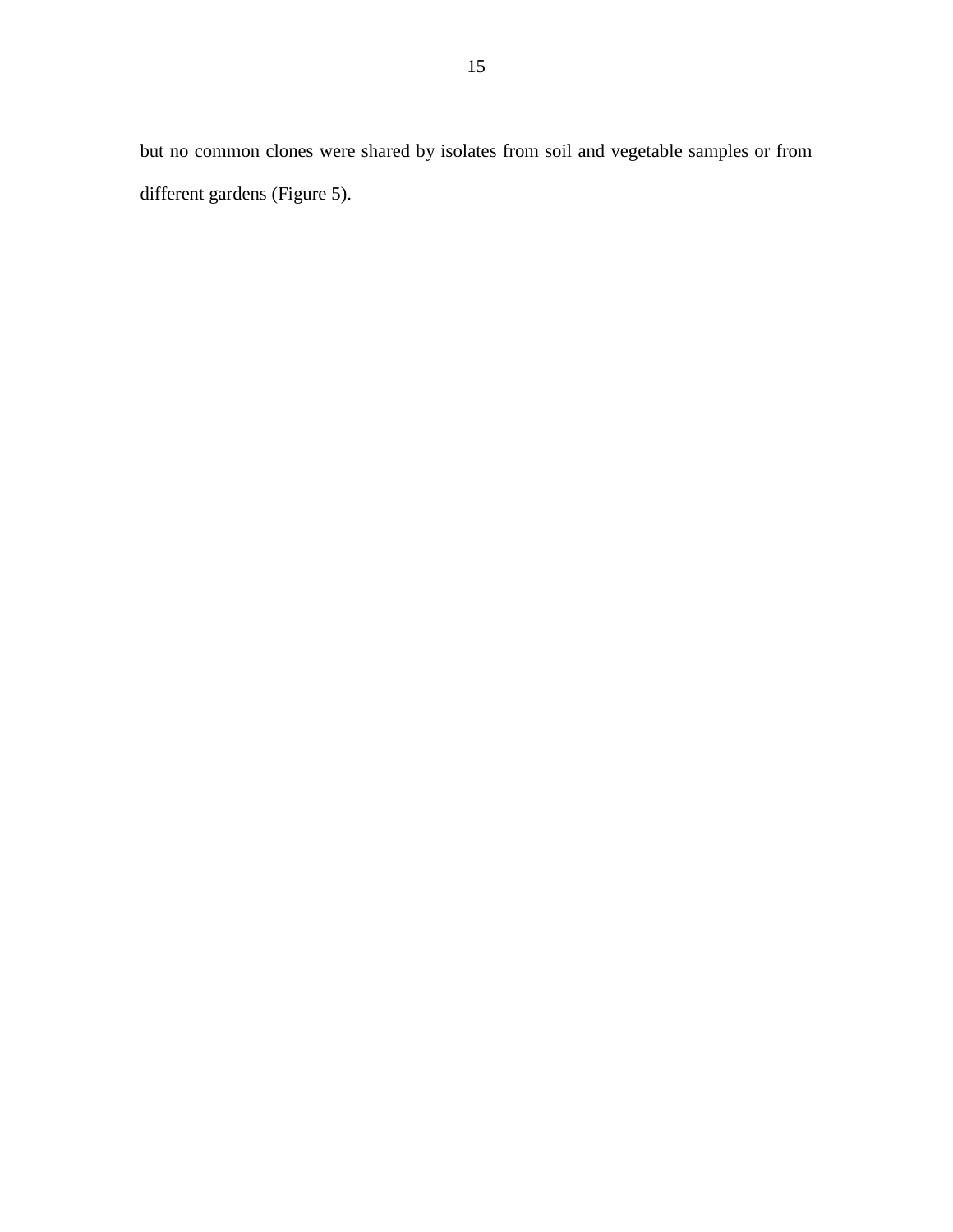#### **CHAPTER 4**

#### **DISCUSSION**

The study on *E. coli* and *Enterococcus* species has been mainly concentrated to the research work based on clinical samples, animal originated foods and environmental samples such as water, soil and plants [34, 36, 44]. Although, there have been a few studies related to isolating these bacteria from vegetables, most of them were associated with outbreak investigations [17, 28, 45]. Therefore, the current investigation was conducted as a preliminary study to acquire basic understanding of microbiological quality and antimicrobial resistance of *E. coli* and *Enterococcus* present in soil and vegetables collected from Detroit urban gardens.

The current study was able to isolate *E. coli* and *Enterococcus* species from soil and vegetable samples collected from urban gardens. The abundance of these bacteria in soil and vegetables may depend on the history of the particular land, past and present exposure to manure, airborne transmission of pathogens, etc. [29, 46, 47]. Garden O is an organic farm, it uses a special organic fertilizer known as alfalfa meal as a nitrogen source [48, 49]. This fertilizer acts as a rapid decomposer and it enhances the prevalence of nonpathogenic bacteria in soil. Therefore, the pathogenic and natural soil bacteria would engage in a competition for growth. The addition of alfalfa meal could be a reason for the less prevalence of pathogenic *E. coli* and *Enterococcus* species in the soil samples collected from garden O.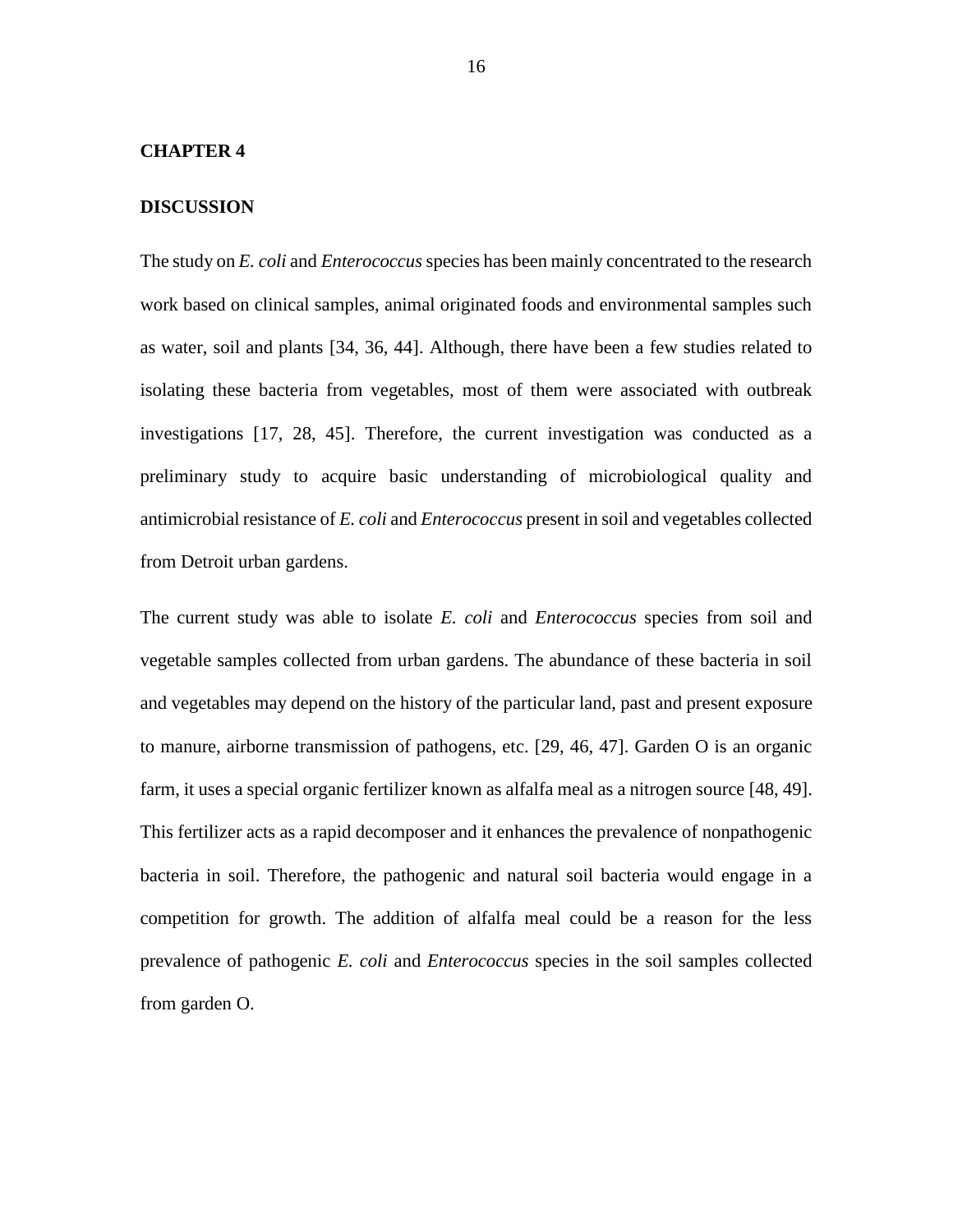Compared to *E. coli*, *Enterococcus* are widespread in the environment. Present study results also demonstrate that *Enterococcus* are prominent in the soil and vegetable samples. The soil samples were dominated by *E. mundtii*, *E. casseliflavus*, *E. durans*, *E. faecalis* and *E. faecium*. However, vegetable sample were highly contaminated with *E. faecalis* and *E. faecium*. Since these two species are considered as major fecal enterococci, their occurrence in vegetables may serve as an indication of sewage contamination in the agricultural practice [32]. In addition, *Enterococcus* species abundance in vegetable was considerably higher in comparison to soil and then would create food safety issues in urban agriculture. The vegetables might serve as carriers for transmitting foodborne pathogens and cause foodborne illnesses. Further, if the initial bacteria count is high, these two species can survive cooking and food processing which enhance the food safety related problems [36].

The present study provided the evidences for the presence of antimicrobial-resistant *E. coli* and *Enterococcus* species in soil and vegetables. *E. coli* that were isolated from soil and vegetables exhibited resistance to ampicillin only. Resistance to ciprofloxacin, erythromycin, streptomycin and tetracycline were common in *Enterococcus* isolated from soil and vegetable samples. In addition to that ampicillin resistance was found in vegetable samples. The present study has detected relatively high streptomycin resistance in *Enterococcus* species isolated from soil and vegetables compared to other antimicrobials. Although streptomycin has been approved by USEPA for agricultural use, none of the three gardens studied has used streptomycin as antimicrobial agent to treat or control plant diseases. Therefore, chances are low that bacteria would develop resistance to streptomycin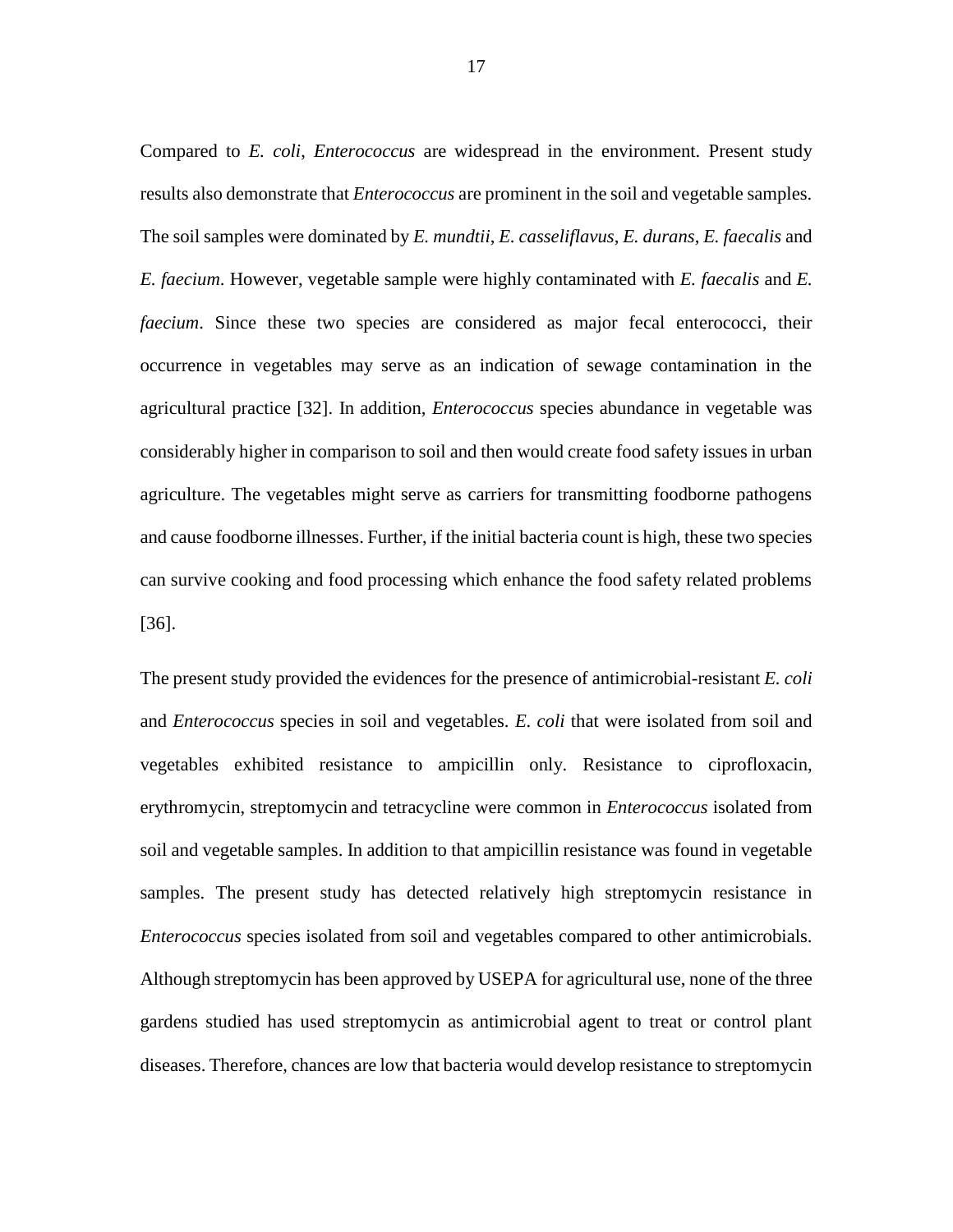due to antimicrobial selection. However, presence of antimicrobial residue and antimicrobial resistance genes in urban garden soil may be possible reasons for the higher prevalence of streptomycin-resistant bacteria in soil and vegetables compared to other antimicrobial agents. Other than that, there is a possibility of having heavy metals and pesticide residue in the garden soil which creates a selective pressure on bacteria to acquire antimicrobial resistance.

There are plenty of studies showing that *E. coli* and *Enterococcu*s species are resistant to various antimicrobials in environmental samples including fresh vegetables [30, 34, 35]. Many studies claim that the substantial diversity of bacteria in nutrient rich soil and mobile elements might have increased the prevalence of antimicrobial-resistant bacteria in soil via resistance gene transfer. According to the current knowledge, bacterial gene transfer occurs through conjugation, transformation and transduction in the agricultural settings. Most studies have shown that antimicrobial-resistant bacteria actively secrete antimicrobials to the nutrient rich soil which eventually become antimicrobial residue, tend to enhance the resistance genes transfer from resistant bacteria to non-resistant bacteria [25, 50].

Furthermore, many studies have shown that agricultural practices such as the use of animal manure, pesticide and presence of heavy metals in soil that create a selective pressure on bacteria might have a significant impact on increasing the abundance of antimicrobialresistant bacteria in soil [25, 46, 51, 52]. Recent publications show that integrons, a cluster of multiple resistance genes, present in the bacteria inhabited in contaminated soils contain heavy metal and disinfectant resistance genes which also can disseminated in the environment upgrading the antimicrobial resistance. Studies shows that specially *E. coli*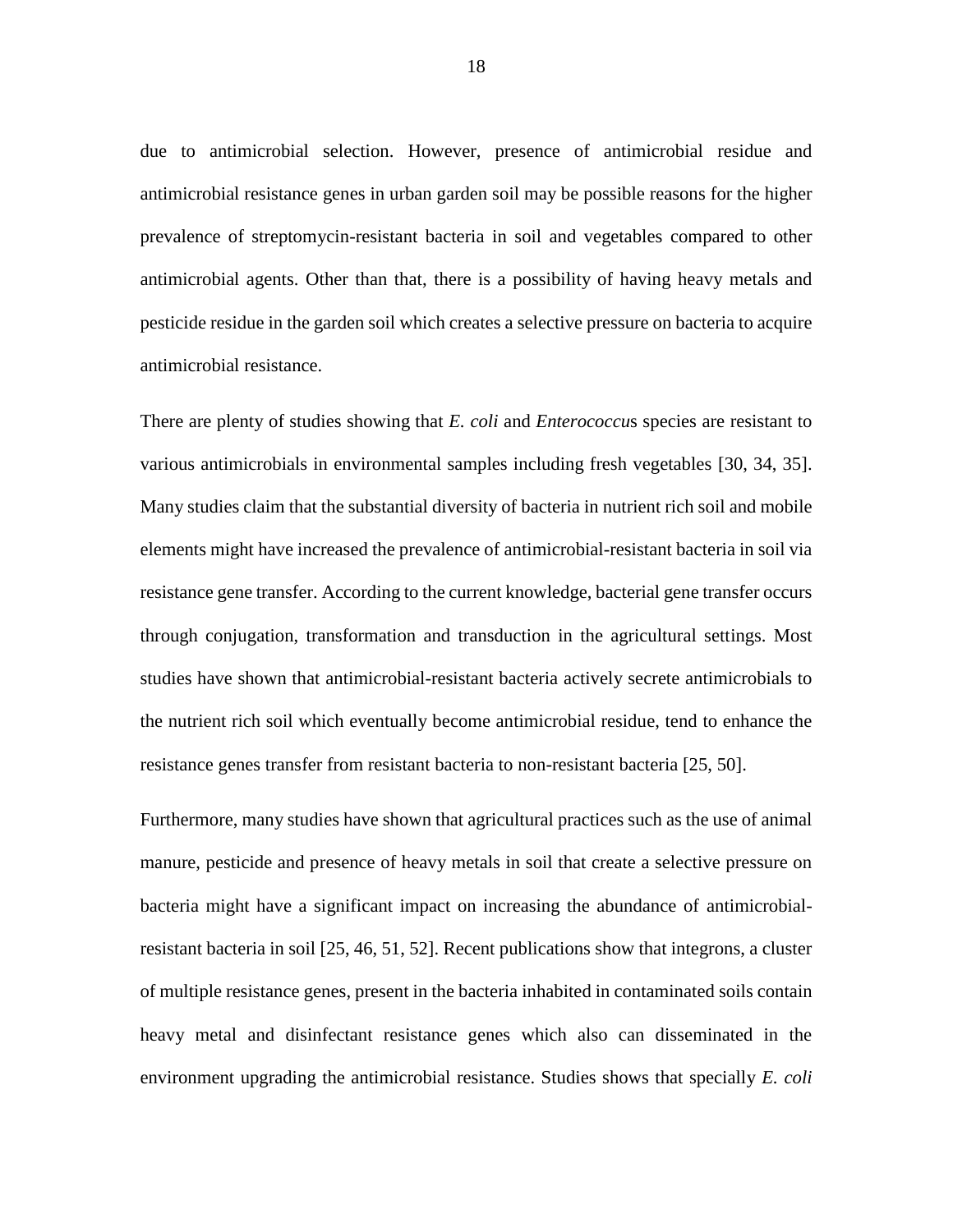could acquire antimicrobial resistance through integron-mediated resistance gene transfer [25, 31]. Moreover, bacteria could acquire antimicrobial resistance form plant through a mechanism known as trans-kingdom transfer [25].

Since urban agriculture is a complex and multivariate environment with lots of confounding variables, one or more above mentioned process or combinations of several mechanisms might play an important role in the dissemination of resistance genes. The present study indicates that bacteria isolated from vegetable samples exhibit resistance to diverse types of antimicrobials compared to bacteria isolated from soil and two *E. faecium* strains isolated from vegetable samples also showed multi-drug resistance. Therefore, it is evident that fresh vegetables grown in urban agriculture are an important reservoir of antimicrobial resistance.

PFGE results demonstrated a diverse genetic background of *E. coil* suggesting a widespread distribution of bacteria in urban agriculture. Nevertheless, common PFGE patterns identified in *E. coli* with similar antimicrobial resistance profiles indicates clonal distribution of the bacteria in the urban agriculture. Therefore, it is important to evaluate the potential factors that contribute to the resistance gene dissemination in these agricultural environments.

Further studies are recommended to conform the results of this preliminary study and more gardens should be included to get a general overview on microbiological contamination and antimicrobial resistance in Detroit urban agriculture. In addition, the relationship between bacteria and their antimicrobial resistance with physical, chemical and biological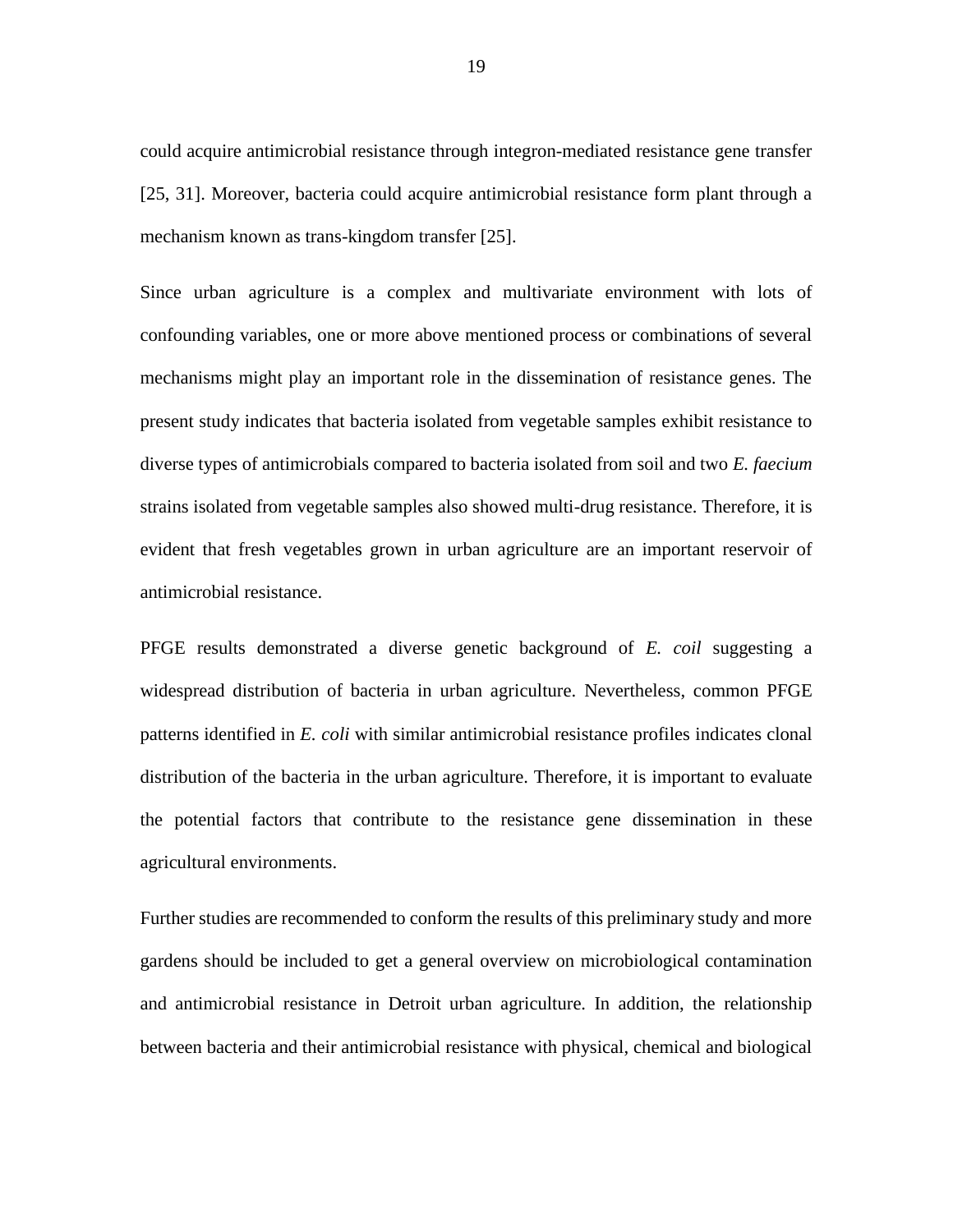contaminants such as heavy metals, pesticides, antimicrobial residues and non-pathogenic soil bacteria present in the urban agricultural environment should be taken into consideration in future studies.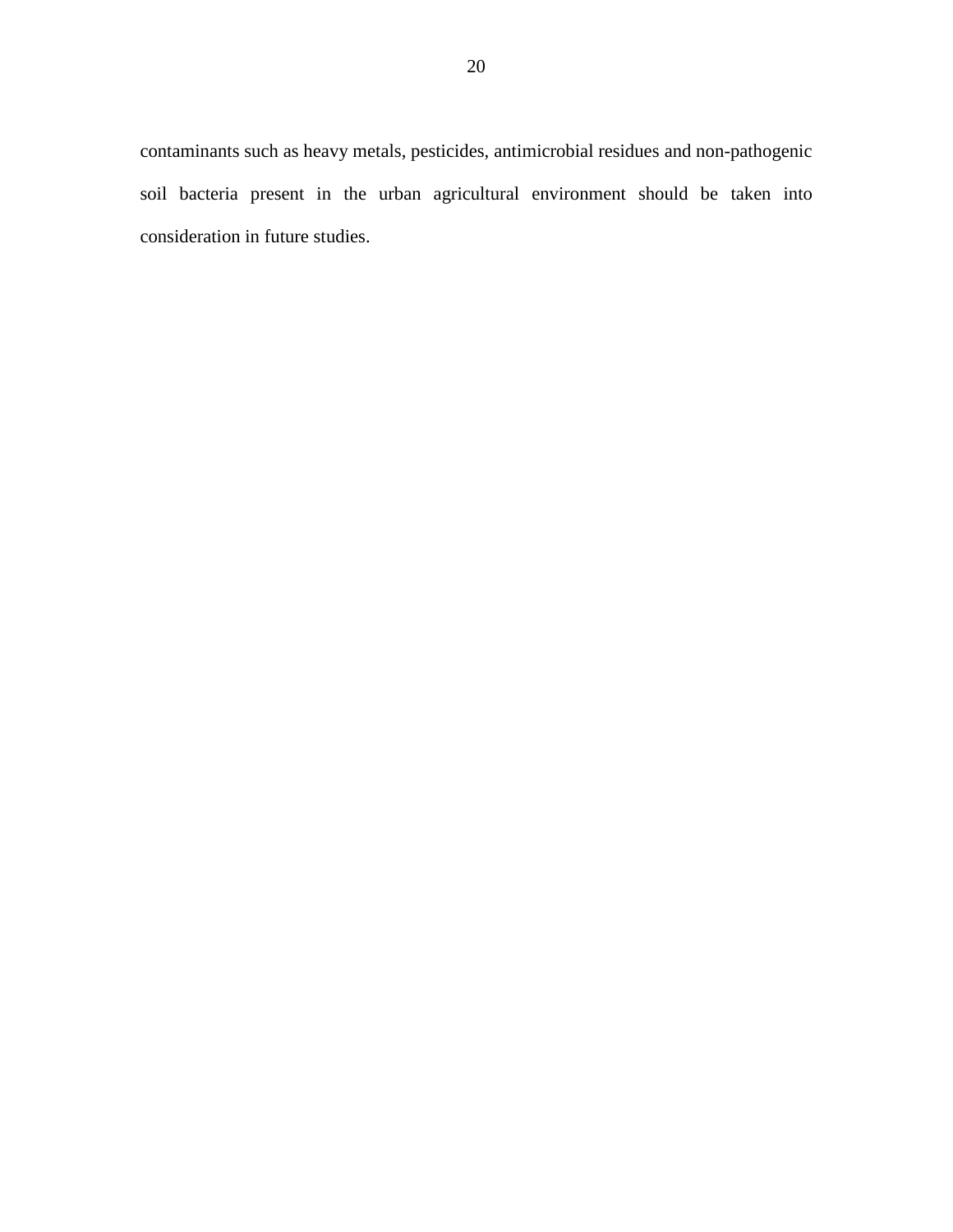#### **CHAPTER 5**

## **CONCLUSION**

Urban agriculture is a good source for providing healthy and inexpensive food. The preset study was designed to evaluate the food safety issue associated with urban agriculture. The results suggest that vegetables are contaminated with common foodborne bacteria such as *E. coli* and *Enterococcus* species. Further, these bacteria showed resistance to common antimicrobials such as ampicillin, ciprofloxacin, erythromycin streptomycin, and tetracycline. The data suggest that urban agricultural soil and vegetables can serve as a reservoir of foodborne bacteria and antimicrobial resistance which is a potential public health concern to food consumers and urban gardeners.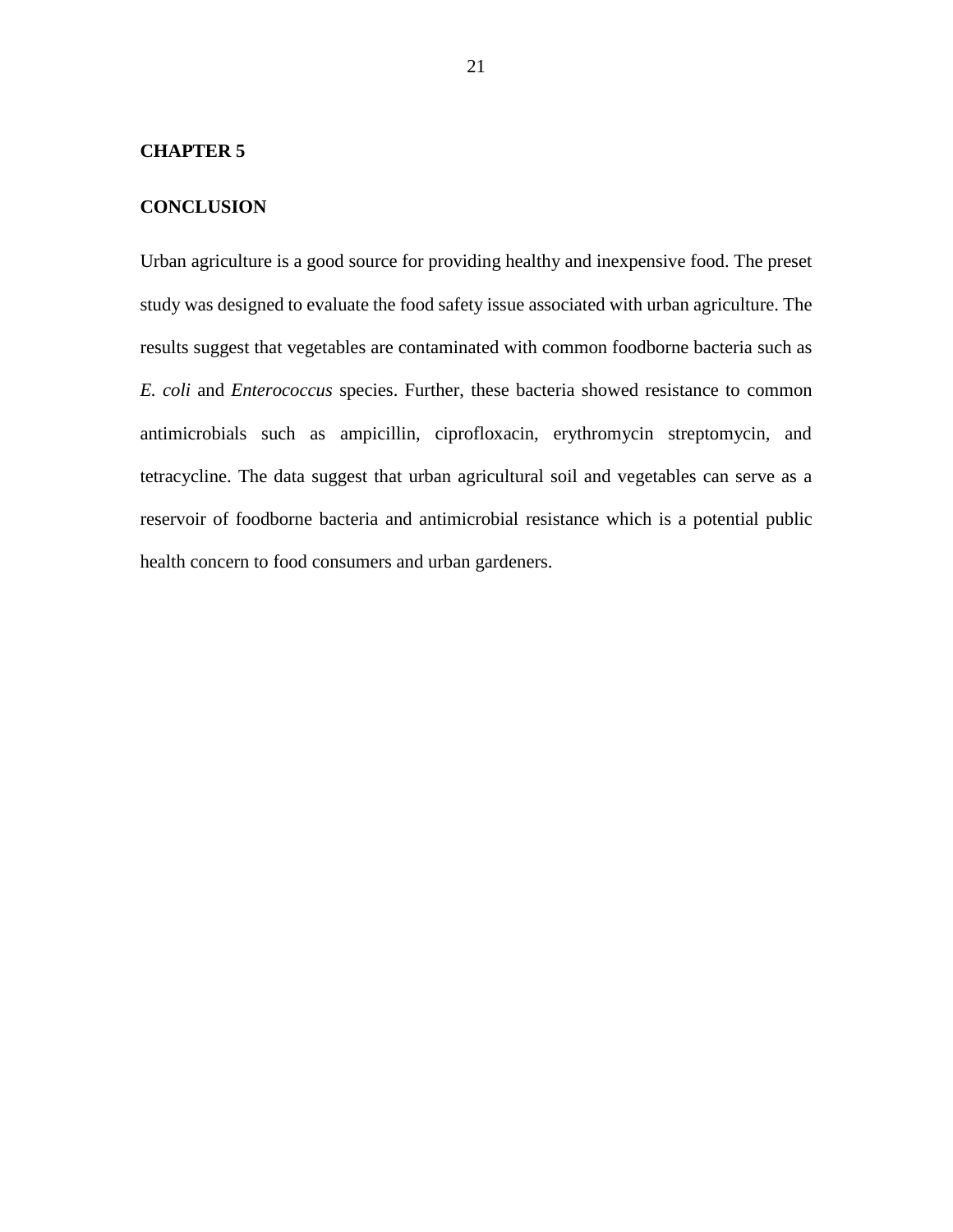

Figure 1: Isolation and purification of bacterial strains from soil and vegetable samples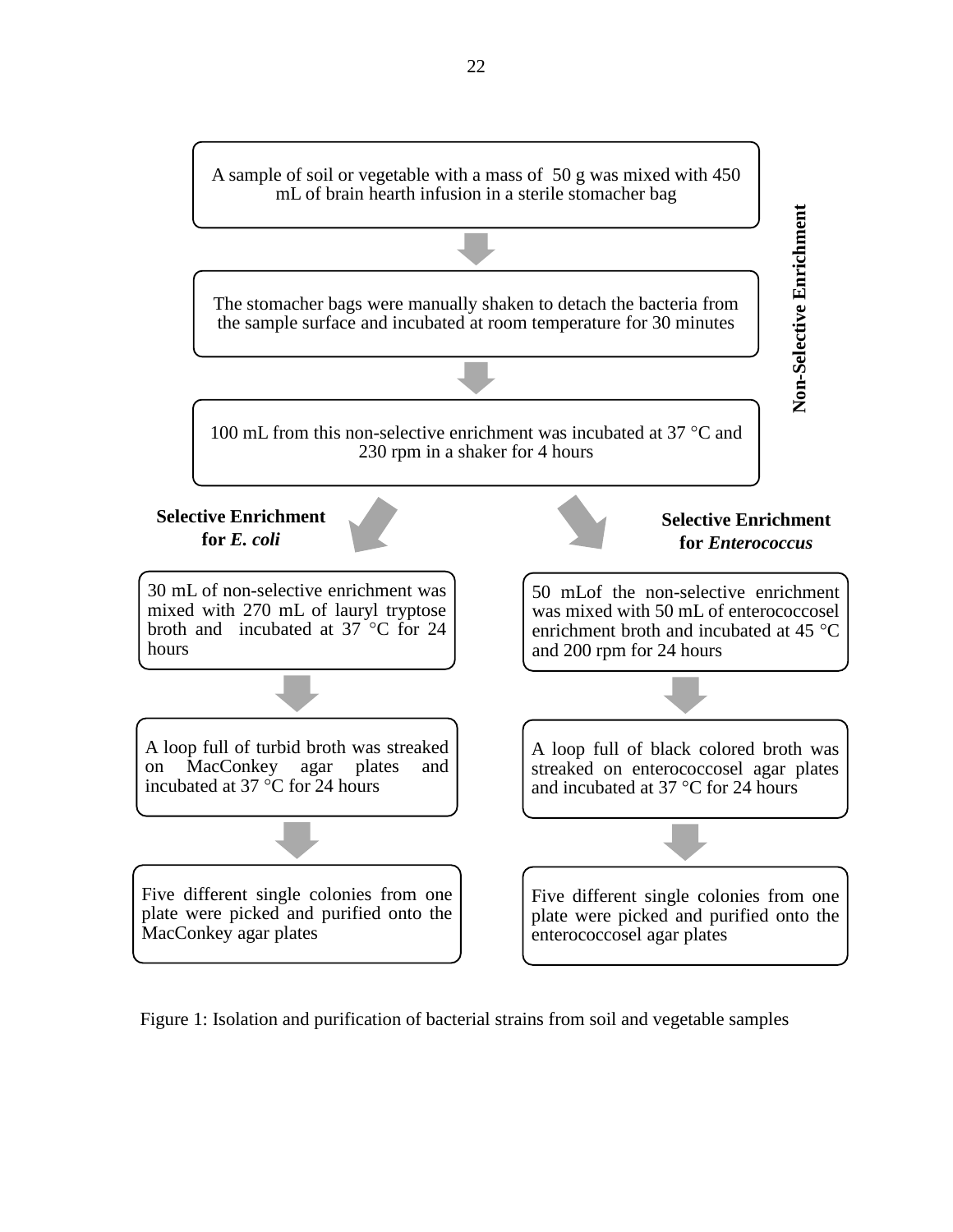|             |                       |                         | Soil                         |                    | Vegetables                   |                    |                       |                    |  |  |
|-------------|-----------------------|-------------------------|------------------------------|--------------------|------------------------------|--------------------|-----------------------|--------------------|--|--|
| Garden      | E. coli               |                         | <b>Enterococcus</b>          |                    | E. coli                      |                    | <i>Enterococcus</i>   |                    |  |  |
|             | No. of $+$<br>Samples | No. of<br>Isolates      | No. of $+$<br><b>Samples</b> | No. of<br>Isolates | No. of $+$<br><b>Samples</b> | No. of<br>Isolates | No. of $+$<br>Samples | No. of<br>Isolates |  |  |
|             | /Total                |                         | /Total                       |                    | /Total                       |                    | /Total                |                    |  |  |
| E           | 7/9                   | 7/9<br>32               |                              | 17/22<br>35        |                              | 73<br>17/22        |                       | 85                 |  |  |
| G           | 4/5                   | 13                      | 5/5                          | 23                 | 1/5                          | 5                  | 4/5                   | 20                 |  |  |
| $\mathbf 0$ | 0/5                   | 5/5<br>$\boldsymbol{0}$ |                              | 25                 | 5/21                         | 22                 | 17/21                 | 81                 |  |  |
| Total       | 11/19                 | 45                      | 17/19                        | 83                 | 23/48                        | 100                | 38/48                 | 186                |  |  |

Table 1: Prevalence of *E. coli* and *Enterococcus* species in soil and vegetables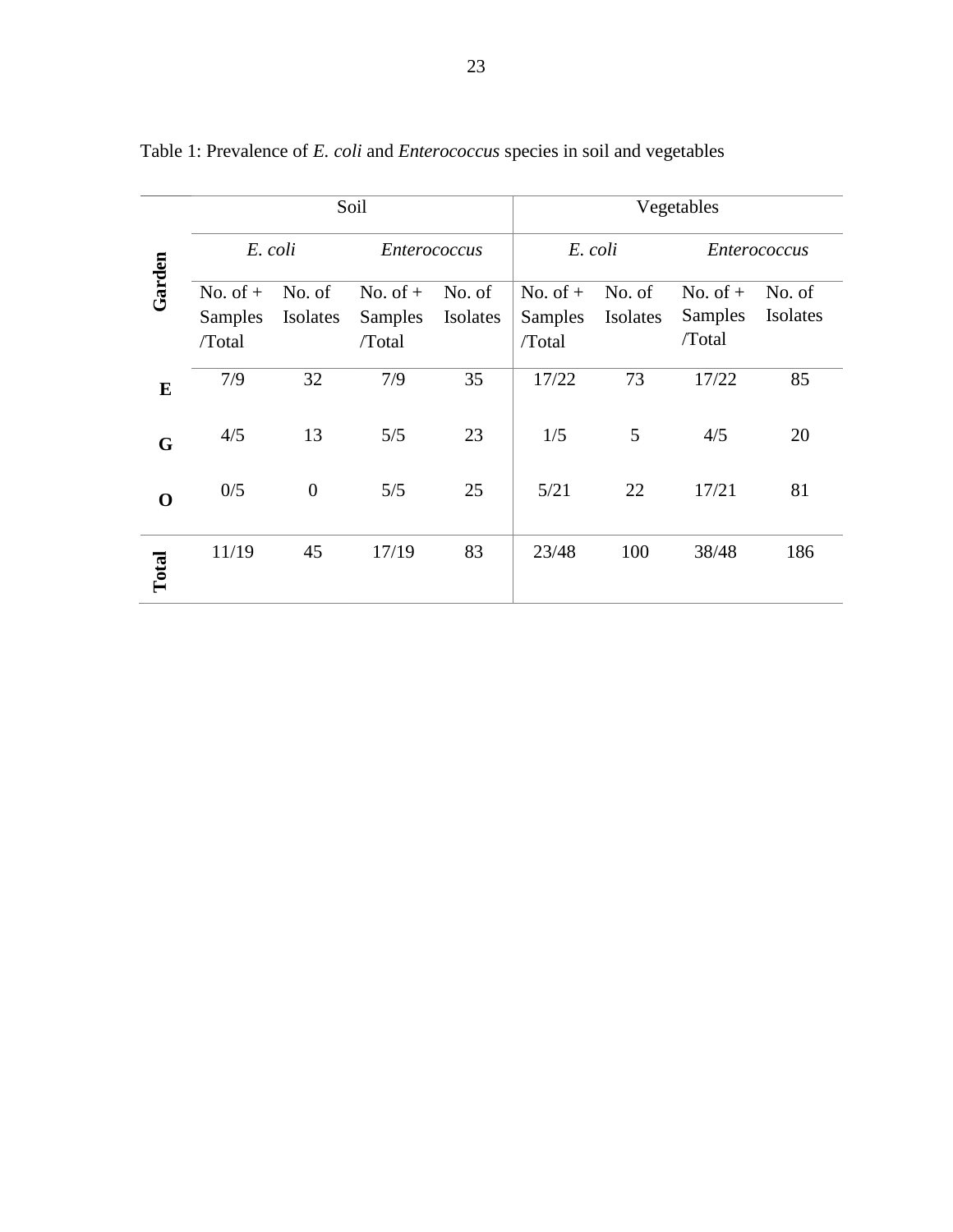

Figure 2: Prevalence of *E. coli* and *Enterococcus* species in soil and vegetables among the three gardens. In garden E, n=9 (Soil), n=22 (Vegetables); G, n=5 (Soil), n=5 (Vegetables); O, n=5 (Soil), n=21 (Vegetables)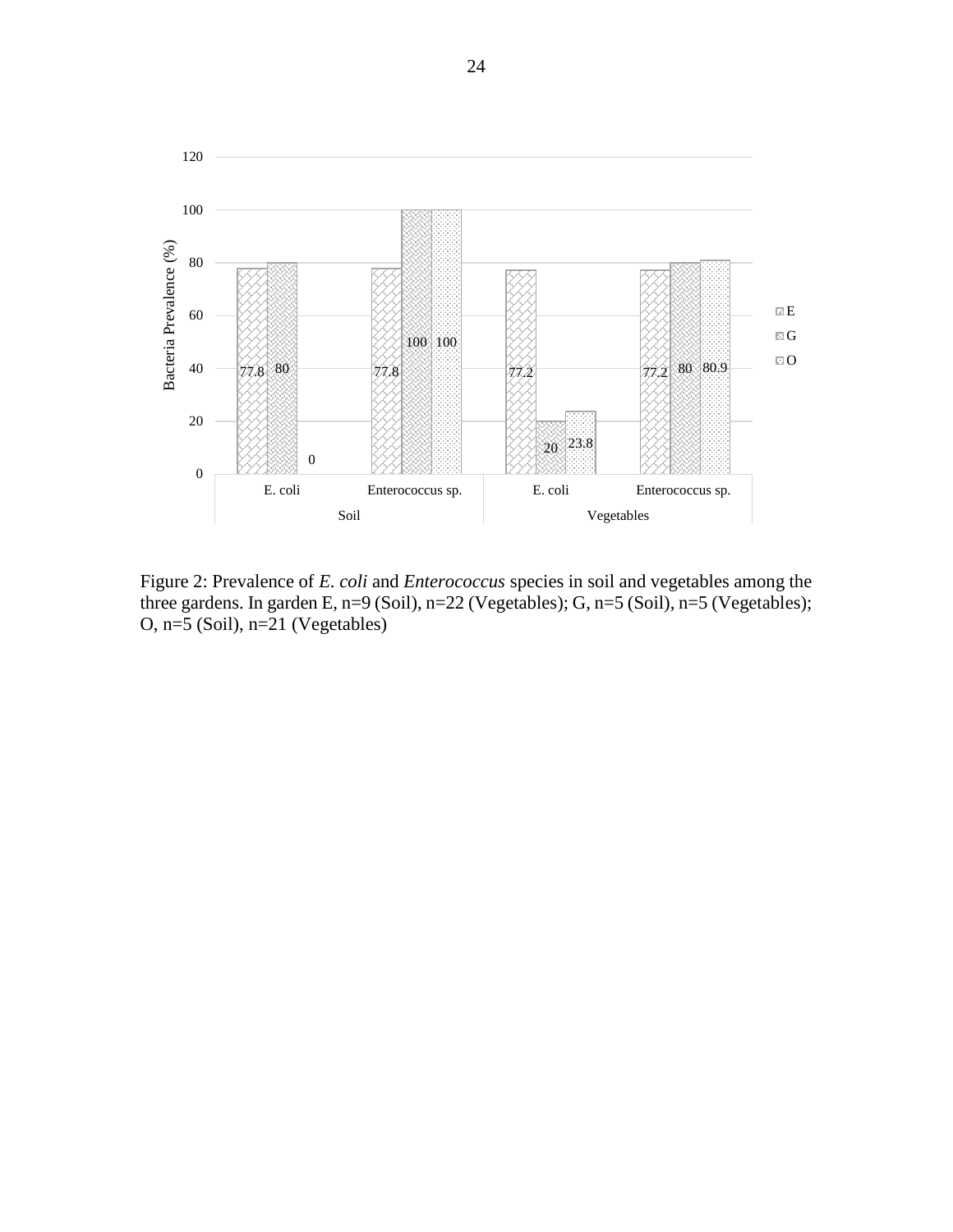| Bacteria            | Source     | Antimicrobial      | Antimicrobial Resistance Phenotypes |                            |                            |  |  |  |
|---------------------|------------|--------------------|-------------------------------------|----------------------------|----------------------------|--|--|--|
|                     |            | Resistance<br>(% ) | E                                   | G                          | $\Omega$                   |  |  |  |
| E. coli             | Soil       | 4/17(23.5)         | Ampicillin <sup>r</sup>             |                            |                            |  |  |  |
|                     | Vegetables | 14/38(36.8)        | Ampicillin $r$                      | Ampicillin <sup>r</sup>    |                            |  |  |  |
| <i>Enterococcus</i> | Soil       | 11/17(64.7)        | Streptomycin <sup>r</sup>           | Streptomycin <sup>r</sup>  | Streptomycin <sup>r</sup>  |  |  |  |
|                     |            | 2/17(11.8)         | Erythromycin <sup>r</sup>           |                            |                            |  |  |  |
|                     |            | 1/17(5.9)          |                                     | Ciprofloxacin <sup>r</sup> |                            |  |  |  |
|                     |            | 1/17(5.9)          | Tetracycline <sup>r</sup>           |                            |                            |  |  |  |
|                     | Vegetables | 30/38 (78.9)       | Streptomycin <sup>r</sup>           | Streptomycin <sup>r</sup>  | Streptomycin <sup>r</sup>  |  |  |  |
|                     |            | 12/38(31.6)        | Ampicillin <sup>r</sup>             |                            |                            |  |  |  |
|                     |            | 3/38(7.9)          |                                     | Ciprofloxacin <sup>r</sup> | Ciprofloxacin <sup>r</sup> |  |  |  |
|                     |            | 3/38(7.9)          | Erythromycin <sup>r</sup>           | Erythromycin <sup>r</sup>  | Erythromycin <sup>r</sup>  |  |  |  |
|                     |            | 3/38(7.9)          | Tetracycline <sup>r</sup>           | Tetracycline <sup>r</sup>  |                            |  |  |  |

Table 2: Antimicrobial resistance of *E. coli* and *Enterococcus* species in soil and vegetables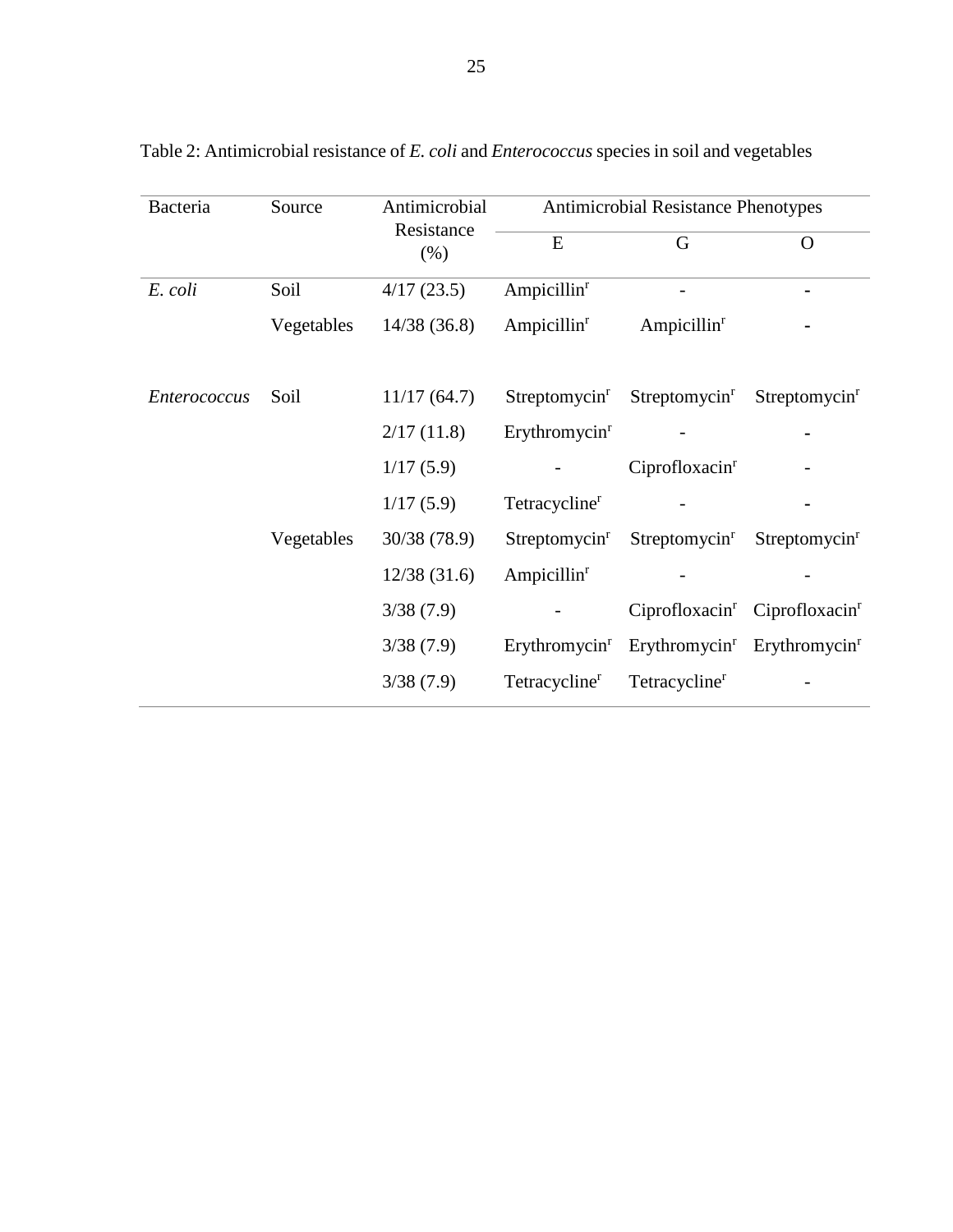

Figure 3: Prevalence of *Enterococcus* species in soil and vegetables. n= 55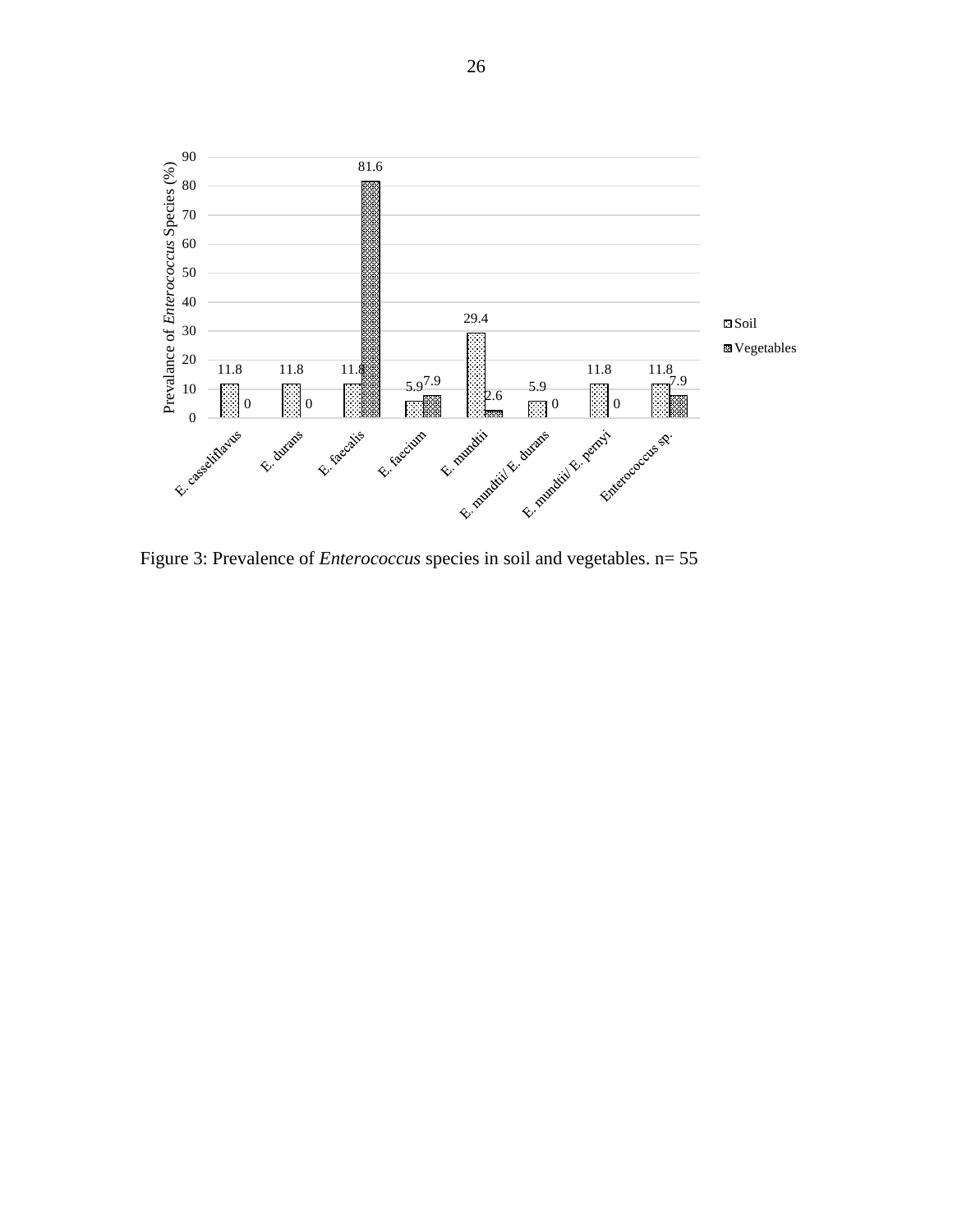

Figure 4: Antimicrobial resistance of *Enterococcus* species isolated from soil. n=17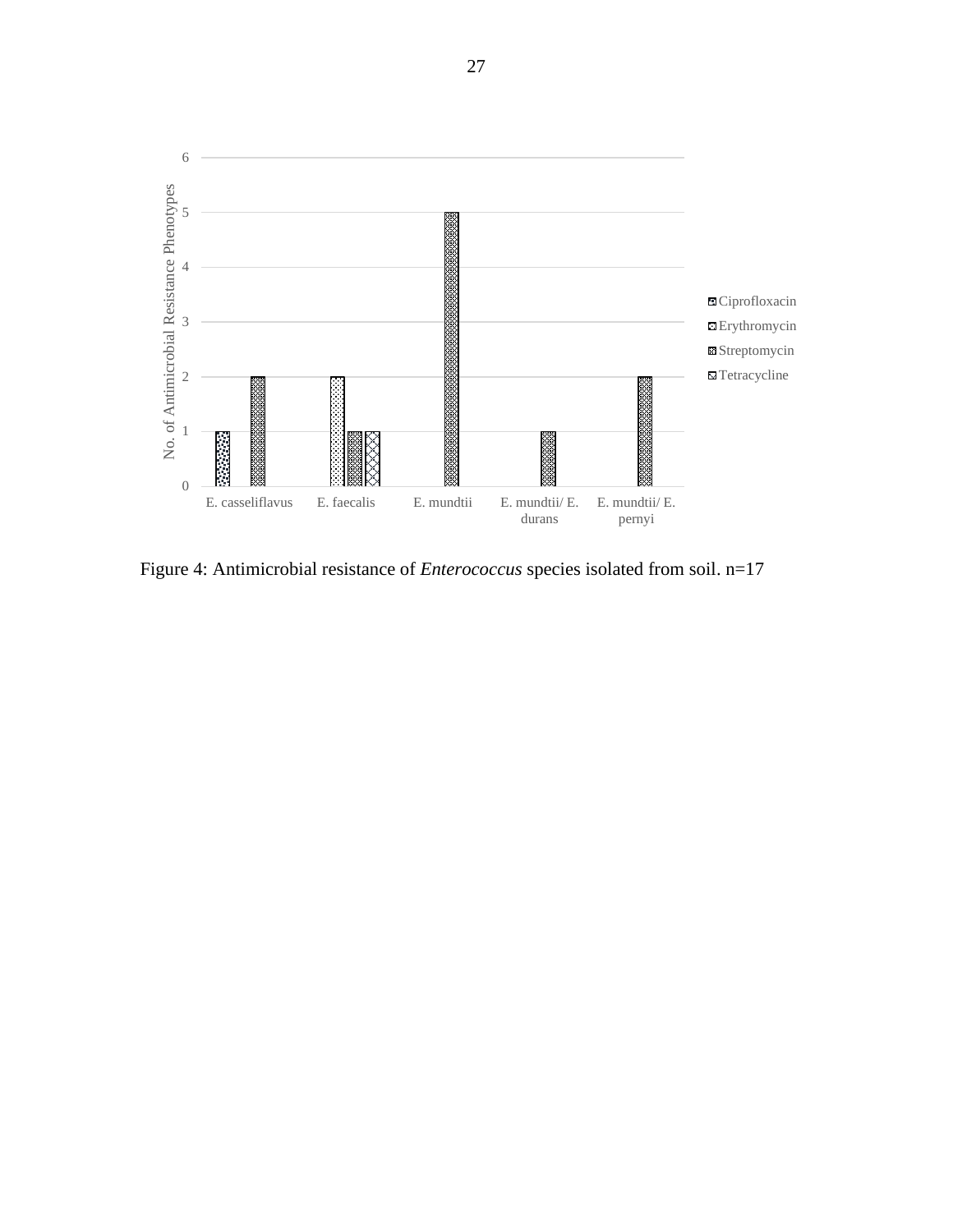|                          |                    | Antimicrobial Resistance (%) |                  |                  |                  |                 |                  |                  |  |  |
|--------------------------|--------------------|------------------------------|------------------|------------------|------------------|-----------------|------------------|------------------|--|--|
| Identity of the Bacteria | Number of Isolates | Ampicillin                   | Chloramphenicol  | Ciprofloxacin    | Erythromycin     | Streptomycin    | Tetracycline     | Vancomycin       |  |  |
| E. faecalis              | 31                 | 12/31<br>(38.7)              | $\boldsymbol{0}$ | $\overline{0}$   | 2/31<br>(6.5)    | 25/31<br>(80.1) | 1/31<br>(3.2)    | $\boldsymbol{0}$ |  |  |
| E. faecium               | 3                  | $\boldsymbol{0}$             | $\boldsymbol{0}$ | 3/3<br>(100)     | 1/3<br>(33.3)    | 3/3<br>(100)    | 2/3<br>(66.7)    | $\boldsymbol{0}$ |  |  |
| E. mundtii               | $\mathbf{1}$       | $\boldsymbol{0}$             | $\boldsymbol{0}$ | $\boldsymbol{0}$ | $\boldsymbol{0}$ | 1/1<br>(100)    | $\boldsymbol{0}$ | $\overline{0}$   |  |  |
| Enterococcus<br>sp.      | 3                  | $\boldsymbol{0}$             | $\boldsymbol{0}$ | $\boldsymbol{0}$ | $\boldsymbol{0}$ | 1/3<br>(33.3)   | $\boldsymbol{0}$ | $\boldsymbol{0}$ |  |  |
| Total                    | 38                 | 12/38<br>(32.4)              | $\boldsymbol{0}$ | 3/38<br>(7.9)    | 3/38<br>(7.9)    | 30/38<br>(78.9) | 3/38<br>(7.9)    | $\boldsymbol{0}$ |  |  |

Table 3: Antimicrobial resistance of *Enterococcus* species isolated from vegetables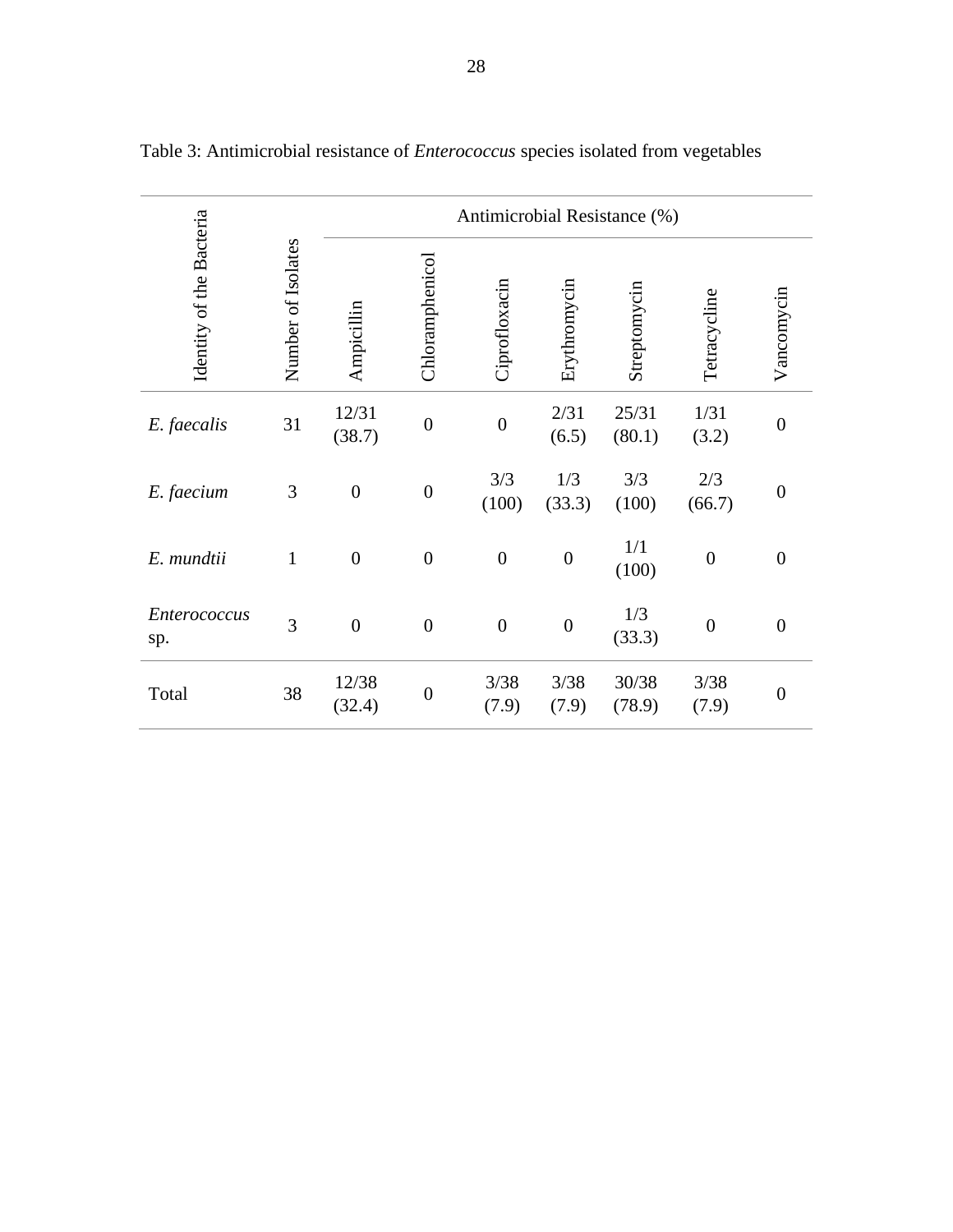|                | Sample Type |                          | Enterococcus Species Abundance (%) |                  |                  |                  |                  |                               |                               |                     |  |
|----------------|-------------|--------------------------|------------------------------------|------------------|------------------|------------------|------------------|-------------------------------|-------------------------------|---------------------|--|
| Garden         |             | Number of Isolates       | casseliflavus<br>E.                | E. durans        | E. faecalis      | E. faecium       | E. mundtii       | $E.$ mundti $i/E$ .<br>durans | $E.$ mundti $i/E$ .<br>pernyi | Enterococcus<br>sp. |  |
| E              | Soil        | $\boldsymbol{7}$         | $\boldsymbol{0}$                   | $\boldsymbol{0}$ | 2/7<br>(28.6)    | 1/7<br>(14.3)    | 2/7<br>(28.6)    | 1/7<br>(14.3)                 | 1/7<br>(14.3)                 | $\boldsymbol{0}$    |  |
|                | Vegetables  | 17                       | $\boldsymbol{0}$                   | $\overline{0}$   | 17/17<br>(100)   | $\boldsymbol{0}$ | $\boldsymbol{0}$ | $\boldsymbol{0}$              | $\boldsymbol{0}$              | $\boldsymbol{0}$    |  |
| $\mathbf G$    | Soil        | 5                        | 2/5<br>(40)                        | $\overline{0}$   | $\boldsymbol{0}$ | $\boldsymbol{0}$ | 3/5<br>(60)      | $\boldsymbol{0}$              | $\boldsymbol{0}$              | $\boldsymbol{0}$    |  |
|                | Vegetables  | $\overline{\mathcal{L}}$ | $\boldsymbol{0}$                   | $\boldsymbol{0}$ | $\boldsymbol{0}$ | 2/4<br>(50)      | $\boldsymbol{0}$ | $\boldsymbol{0}$              | $\boldsymbol{0}$              | 2/4<br>(50)         |  |
| $\overline{O}$ | Soil        | 5                        | $\boldsymbol{0}$                   | $2/5$<br>(40)    | $\boldsymbol{0}$ | $\boldsymbol{0}$ | 1/5<br>(20)      | $\boldsymbol{0}$              | 1/5<br>(20)                   | 1/5<br>(20)         |  |
|                | Vegetables  | 17                       | $\boldsymbol{0}$                   | $\boldsymbol{0}$ | 14/17<br>(82.3)  | 1/17<br>(5.9)    | 1/17<br>(5.9)    | $\boldsymbol{0}$              | $\boldsymbol{0}$              | $1/17$<br>(5.9)     |  |
|                | Total       | 55                       | 2/55<br>(3.6)                      | 2/55<br>(3.6)    | 33/55<br>(60)    | 4/55<br>(7.3)    | 7/55<br>(12.7)   | 1/55<br>(1.8)                 | 2/55<br>(3.6)                 | 4/55<br>(7.3)       |  |

Table 4: Distribution of *Enterococcus* species in the three gardens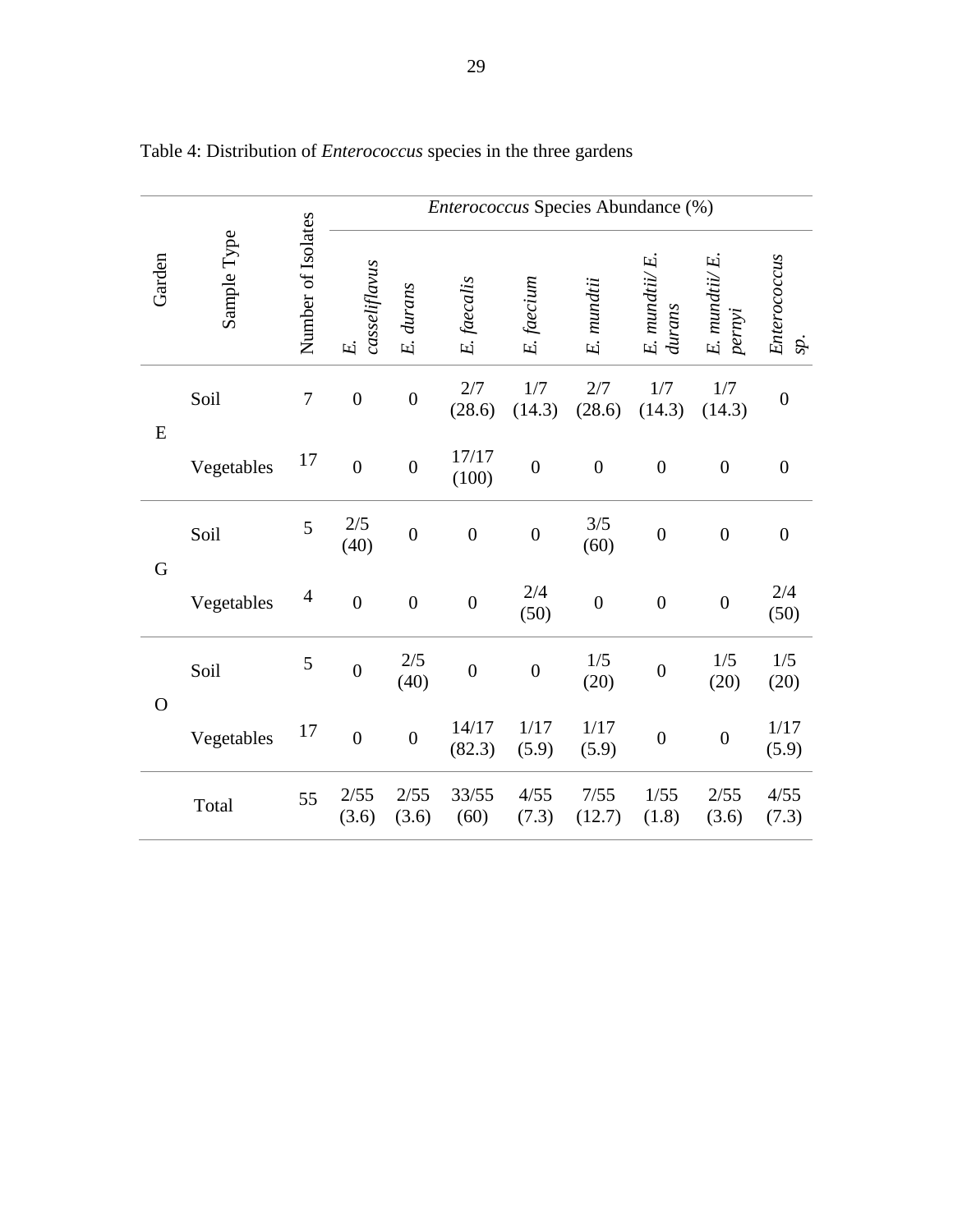

Figure 5: PFGE dendrogram representing the genetic similarity of 30 typeable isolates of *E. coli* based on the *Xbal* digestion and their antimicrobial susceptibility profiles. \* Black, resistant; grey, intermediate; white, susceptible. AMP, ampicillin; CHL, chloramphenicol; CIP, ciprofloxacin; CRO, ceftriaxone; STR, streptomycin; SXT, sulfamethoxazoletrimethoprim; TET, tetracycline.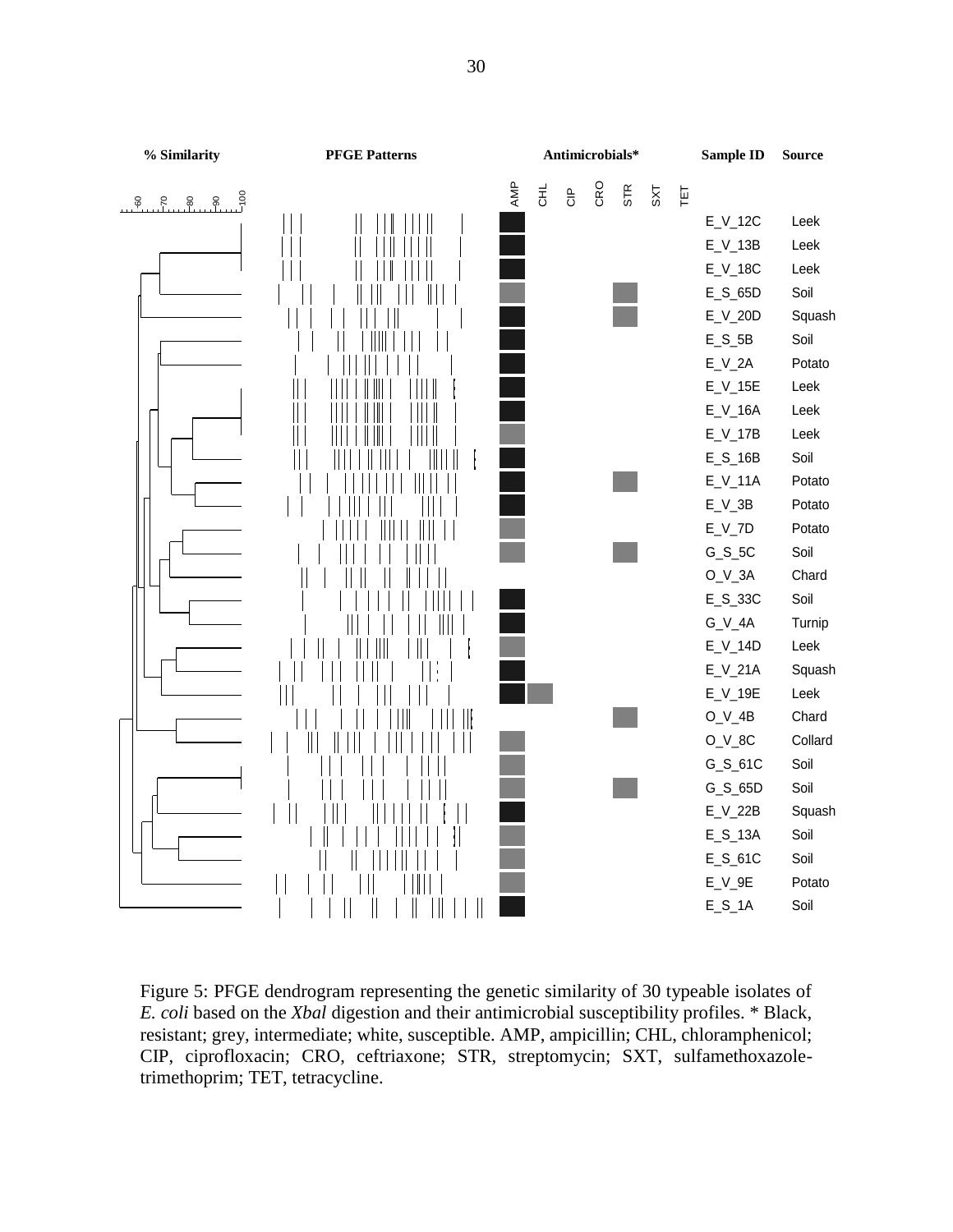#### **REFERENCES**

- 1. De Bon, H., L. Parrot, and P. Moustier, *Sustainable urban agriculture in developing countries. A review.* Agron Sustain Dev, 2010. **30**(1): p. 21-32.
- 2. Vagneron, I., *Economic appraisal of profitability and sustainability of peri-urban agriculture in Bangkok.* Ecol Econom, 2007. **61**(2): p. 516-529.
- 3. Mogk, J.E., S. Wiatkowski, and M.J. Weindorf, *Promoting urban agriculture as an alternative land use for vacant properties in the city of Detroit: Benefits, problems and proposals for a regulatory framework for successful land use integration.* Wayne L Rev, 2010. **56**: p. 1521.
- 4. Christensen, D.M., *Securing the momentum: Could a Homestead Act help sustain Detroit urban agriculture.* Drake J Agric L, 2011. **16**: p. 241.
- 5. Draus, P.J., J. Roddy, and A. McDuffie, *'We don't have no neighbourhood': Advanced marginality and urban agriculture in Detroit.* Urban Stud, 2014. **51**(12): p. 2523-2538.
- 6. Zezza, A. and L. Tasciotti, *Urban agriculture, poverty, and food security: empirical evidence from a sample of developing countries.* Food policy, 2010. **35**(4): p. 265- 273.
- 7. Brown, K.H. and A.L. Jameton, *Public health implications of urban agriculture.* J Public Health Policy, 2000: p. 20-39.
- 8. Colasanti, K.J., M.W. Hamm, and C.M. Litjens, *The City as an" Agricultural Powerhouse"? Perspectives on Expanding Urban Agriculture from Detroit, Michigan.* Urban Geogr, 2012. **33**(3): p. 348-369.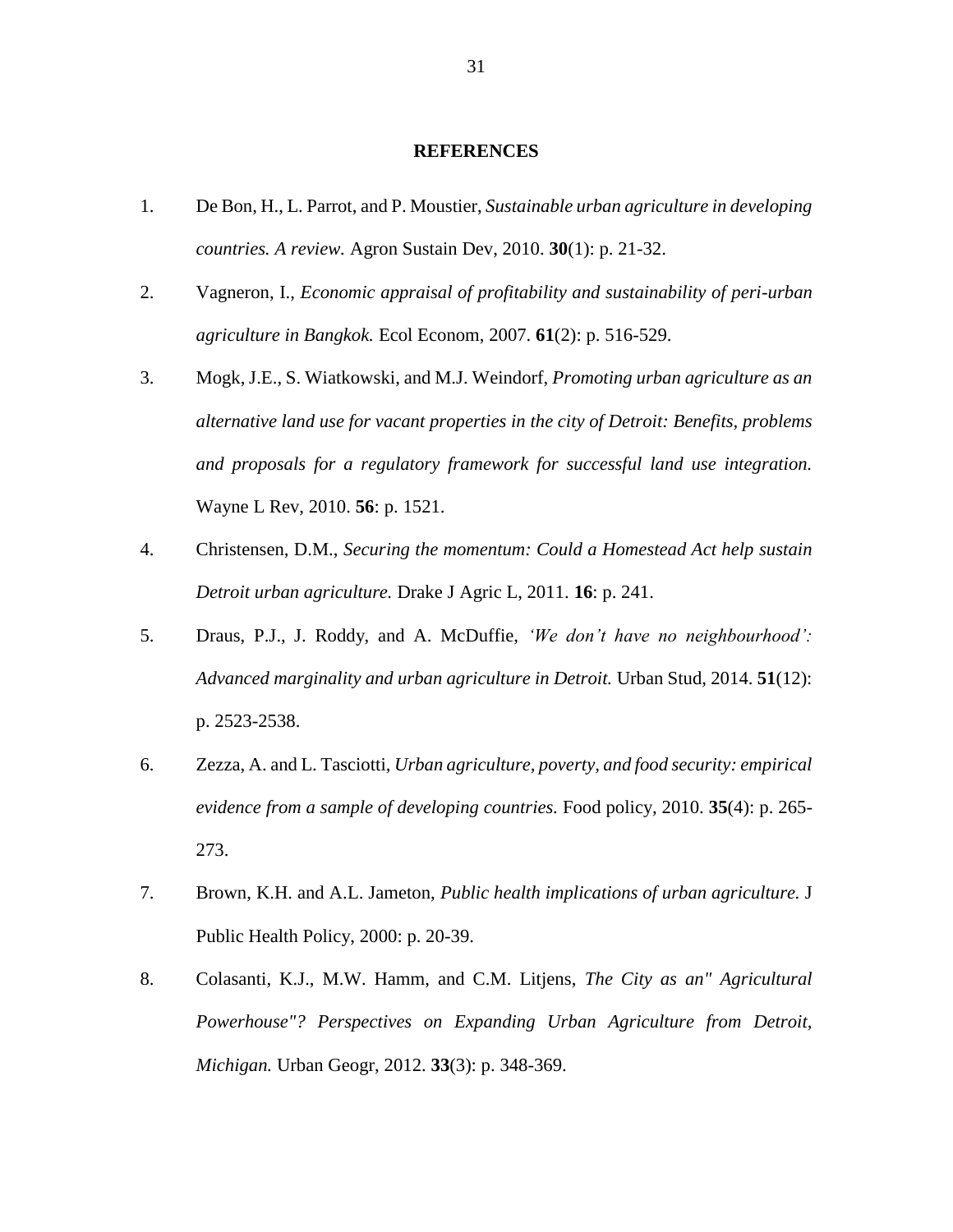- 9. Boeing, H., et al., *Critical review: vegetables and fruit in the prevention of chronic diseases.* Eur J Clin Nutr, 2012. **51**(6): p. 637-663.
- 10. Berger, C.N., et al., *Fresh fruit and vegetables as vehicles for the transmission of human pathogens.* Environ Microbiol, 2010. **12**(9): p. 2385-2397.
- 11. Goodburn, C. and C.A. Wallace, *The microbiological efficacy of decontamination methodologies for fresh produce: a review.* Food Control, 2013. **32**(2): p. 418-427.
- 12. Olaimat, A.N. and R.A. Holley, *Factors influencing the microbial safety of fresh produce: a review.* Food Microbiol, 2012. **32**(1): p. 1-19.
- 13. Sivapalasingam, S., et al., *Fresh produce: a growing cause of outbreaks of foodborne illness in the United States, 1973 through 1997.* J Food Prot, 2004. **67**(10): p. 2342-2353.
- 14. Scallan, E., et al., *Foodborne illness acquired in the United States—major pathogens.* Emerg Infect Dis, 2011. **17**(1).
- 15. Scharff, R.L., *Economic burden from health losses due to foodborne illness in the United States.* J Food Prot, 2012. **75**(1): p. 123-131.
- 16. McManus, P.S., et al., *Antibiotic use in plant agriculture.* Annu Rev Phytopathol, 2002. **40**(1): p. 443-465.
- 17. Schwaiger, K., et al., *Antibiotic resistance in bacteria isolated from vegetables with regards to the marketing stage (farm vs. supermarket).* Int J Food Microbiol, 2011. **148**(3): p. 191-196.
- 18. Khachatourians, G.G., *Agricultural use of antibiotics and the evolution and transfer of antibiotic-resistant bacteria.* Can Med Assoc J, 1998. **159**(9): p. 1129-1136.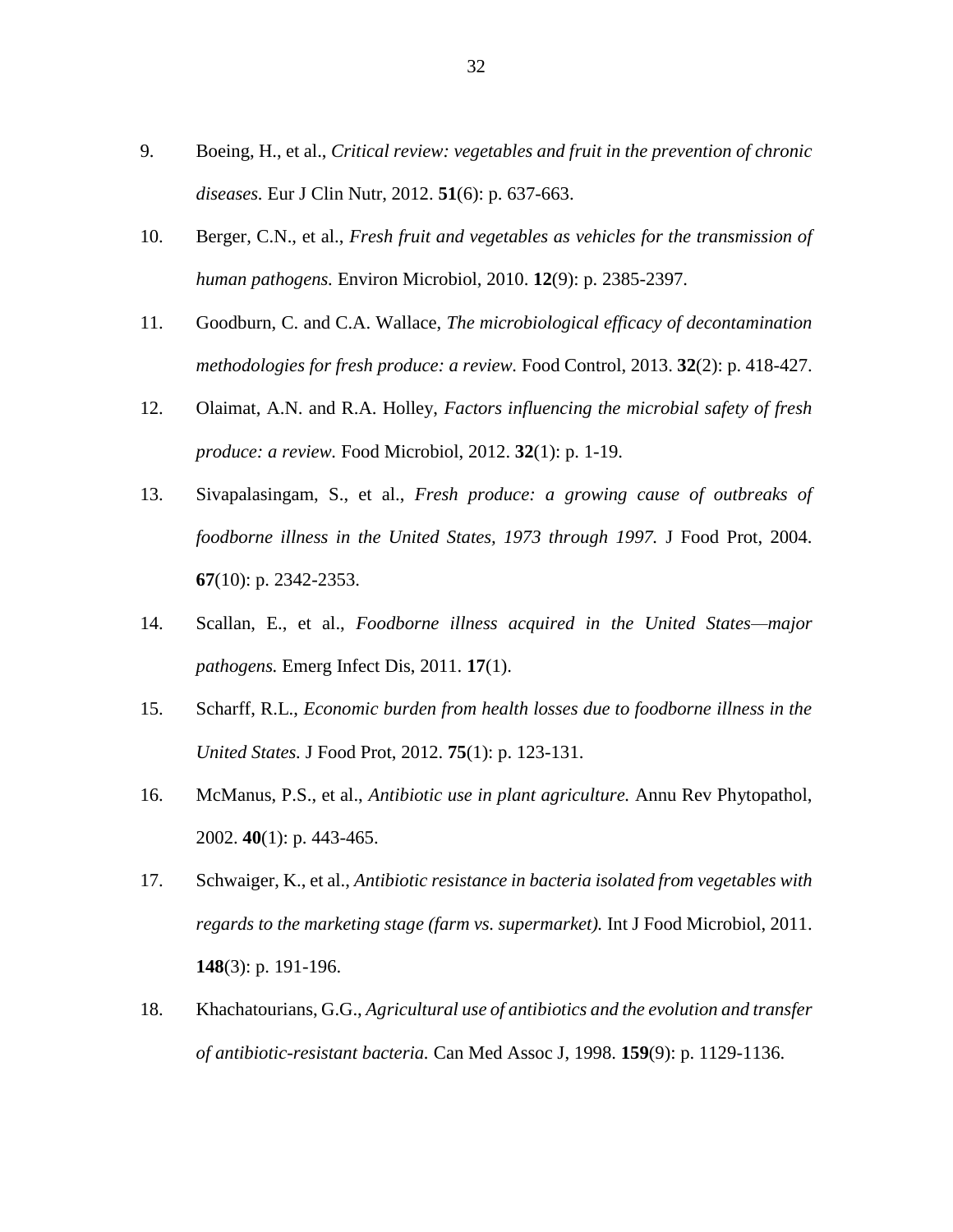- 19. Vidaver, A.K., *Uses of antimicrobials in plant agriculture.* Clin Infect Dis, 2002. **34**(Supplement 3): p. S107-S110.
- 20. Kumar, K., et al., *Antibiotic use in agriculture and its impact on the terrestrial environment.* Adv Agron, 2005. **87**: p. 1-54.
- 21. Boehme, S., et al., *Occurrence of antibiotic‐resistant enterobacteria in agricultural foodstuffs.* Mol Nutr Food Res, 2004. **48**(7): p. 522-531.
- 22. Negreanu, Y., et al., *Impact of treated wastewater irrigation on antibiotic resistance in agricultural soils.* Environ Sci Technol, 2012. **46**(9): p. 4800-4808.
- 23. Heuer, H., H. Schmitt, and K. Smalla, *Antibiotic resistance gene spread due to manure application on agricultural fields.* Curr Opin Microbiol, 2011. **14**(3): p. 236-243.
- 24. Schmitt, H., et al., *Tetracyclines and tetracycline resistance in agricultural soils: microcosm and field studies.* Microb Ecol, 2006. **51**(3): p. 267-276.
- 25. Séveno, N.A., et al., *Occurrence and reservoirs of antibiotic resistance genes in the environment.* Rev Med Microbiol, 2002. **13**(1): p. 15-27.
- 26. Pruden, A., et al., *Antibiotic resistance genes as emerging contaminants: studies in northern Colorado.* Environ Sci Technol, 2006. **40**(23): p. 7445-7450.
- 27. Nataro, J.P. and J.B. Kaper, *Diarrheagenic escherichia coli.* Clin Microbiol Rev, 1998. **11**(1): p. 142-201.
- 28. Wendel, A.M., et al., *Multistate outbreak of Escherichia coli O157: H7 infection associated with consumption of packaged spinach, August–September 2006: the Wisconsin investigation.* Clin Infect Dis, 2009. **48**(8): p. 1079-1086.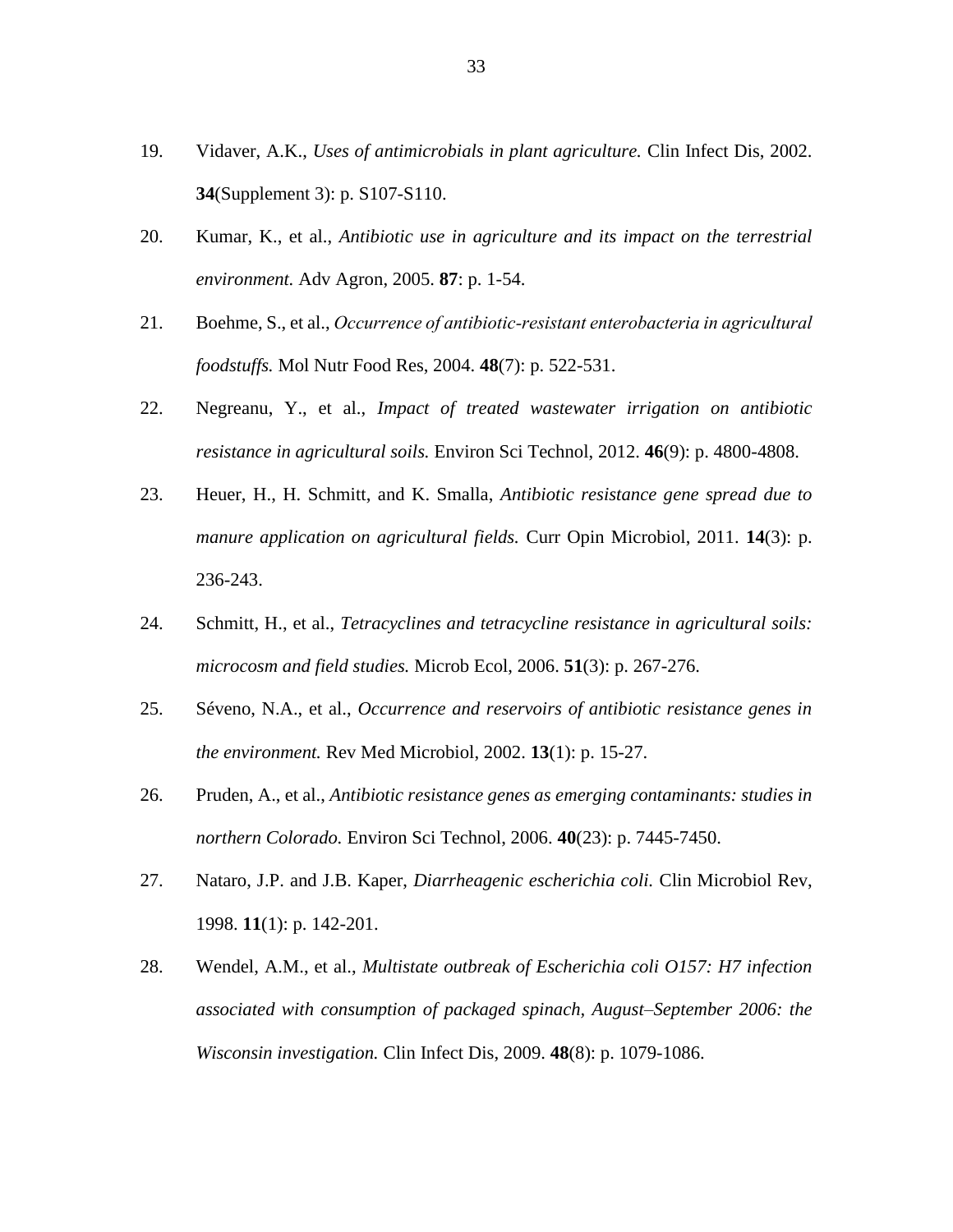- 29. Brandl, M.T., *Fitness of human enteric pathogens on plants and implications for food safety 1.* Annu Rev Phytopathol, 2006. **44**: p. 367-392.
- 30. Zhao, S., et al., *Identification and characterization of integron-mediated antibiotic resistance among Shiga toxin-producing Escherichia coli isolates.* Appl Environ Microbiol, 2001. **67**(4): p. 1558-1564.
- 31. Roe, M.T., E. Vega, and S.D. Pillai, *Antimicrobial resistance markers of class 1 and class 2 integron-bearing Escherichia coli from irrigation water and sediments.* Emerg Infect Dis, 2003. **9**(7): p. 822-826.
- 32. Iweriebor, B.C., et al., *Antibiotic susceptibilities of Enterococcus species isolated from hospital and domestic wastewater effluents in Alice, eastern Cape Province of South Africa.* Int J Environ Res Public Health, 2015. **12**(4): p. 4231-4246.
- 33. Kayser, F., *Safety aspects of enterococci from the medical point of view.* Int J Food Microbiol, 2003. **88**(2): p. 255-262.
- 34. Abriouel, H., et al., *Comparative analysis of genetic diversity and incidence of virulence factors and antibiotic resistance among enterococcal populations from raw fruit and vegetable foods, water and soil, and clinical samples.* Int J Food Microbiol, 2008. **123**(1): p. 38-49.
- 35. Gomes, B.C., et al., *Prevalence and characterization of Enterococcus spp. isolated from Brazilian foods.* Food Microbiol, 2008. **25**(5): p. 668-675.
- 36. Giraffa, G., *Enterococci from foods.* FEMS Microbiol Rev, 2002. **26**(2): p. 163- 171.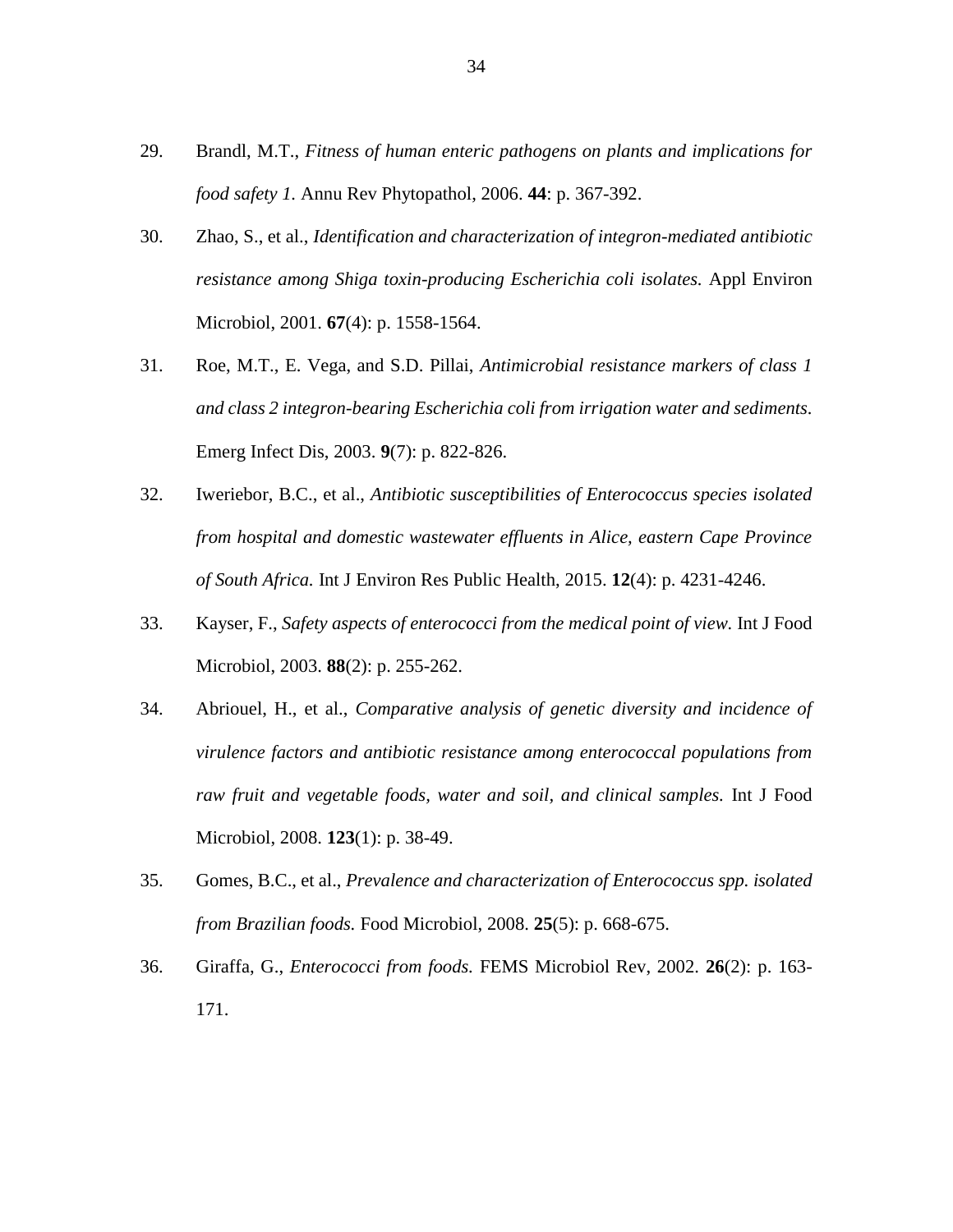- 37. Wang, R.F., W.W. Cao, and C. Cerniglia, *A universal protocol for PCR detection of 13 species of foodborne pathogens in foods.* J Appl Microbiol, 1997. **83**(6): p. 727-736.
- 38. Ke, D., et al., *Development of a PCR assay for rapid detection of enterococci.* J Clin Microbiol, 1999. **37**(11): p. 3497-3503.
- 39. CLSI, *Performance Standards for Antimicrobial Susceptibility Testing; Twenty-Fifth Informational Supplement.* CLSI document M100-S25. Wayne, PA: Clinical and Laboratory Standards Institute, 2015. **35**(3).
- 40. Layton, B., et al., *Enterococcus species distribution among human and animal hosts using multiplex PCR.* J Appl Microbiol, 2010. **109**(2): p. 539-547.
- 41. Manero, A. and A.R. Blanch, *Identification of Enterococcus spp. based on specific hybridisation with 16S rDNA probes.* J Microbiol Methods, 2002. **50**(2): p. 115- 121.
- 42. Frank, J.A., et al., *Critical evaluation of two primers commonly used for amplification of bacterial 16S rRNA genes.* Appl Environ Microbiol, 2008. **74**(8): p. 2461-2470.
- 43. Senkel Jr, I.A., et al., *Isolation and characterization of Escherichia coli recovered from Maryland apple cider and the cider production environment.* J Food Prot, 2003. **66**(12): p. 2237-2244.
- 44. Zhao, C., et al., *Prevalence of Campylobacter spp., Escherichia coli, and Salmonella serovars in retail chicken, turkey, pork, and beef from the Greater Washington, DC, area.* Appl Environ Microbiol, 2001. **67**(12): p. 5431-5436.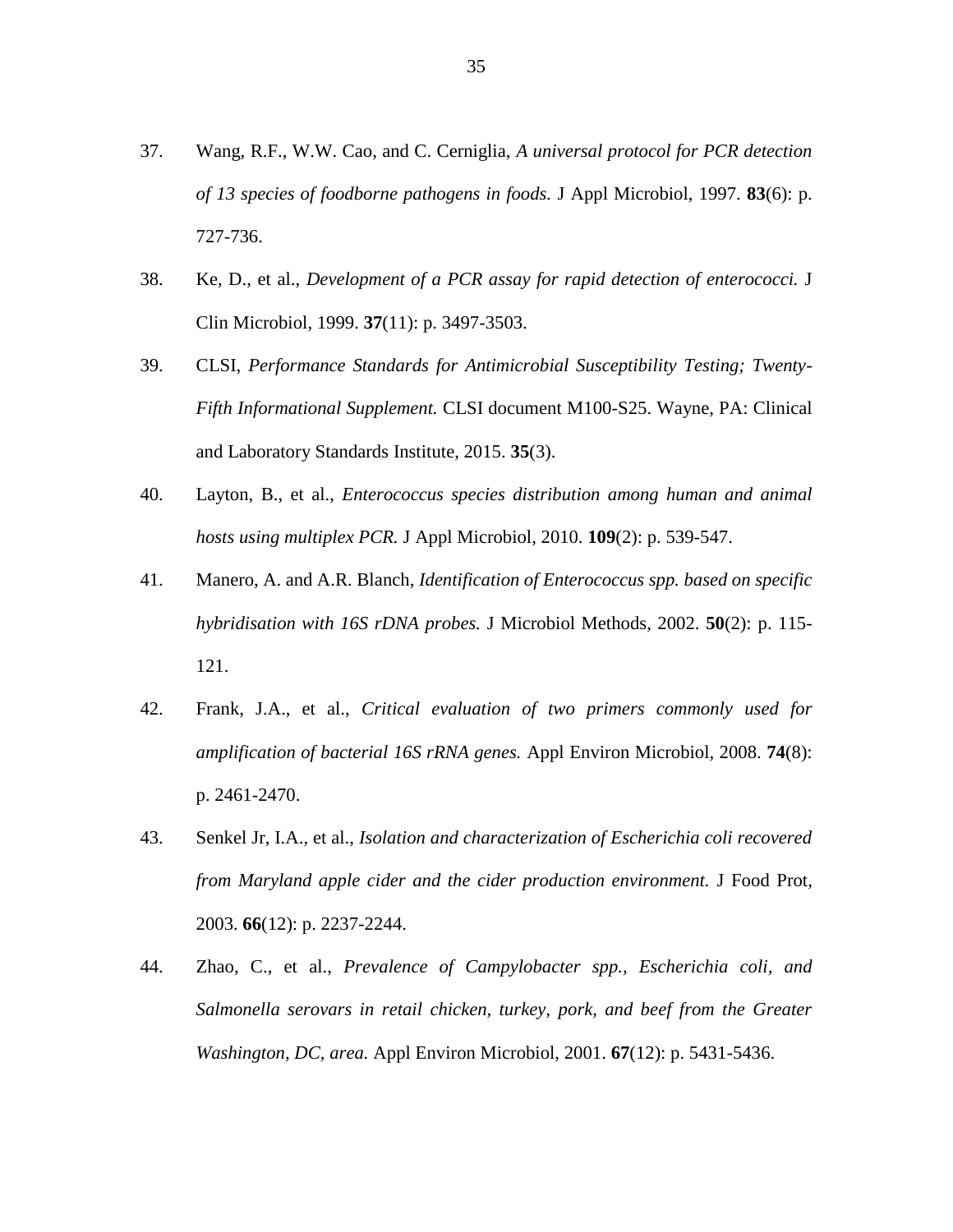- 45. Schwaiger, K., et al., *Comparative analysis of the bacterial flora of vegetables collected directly from farms and from supermarkets in Germany.* Int J Environ Health Res, 2011. **21**(3): p. 161-172.
- 46. Mukherjee, A., et al., *Soil survival of Escherichia coli O157: H7 acquired by a child from garden soil recently fertilized with cattle manure.* J Appl Microbiol, 2006. **101**(2): p. 429-436.
- 47. Beuchat, L.R., *Ecological factors influencing survival and growth of human pathogens on raw fruits and vegetables.* Microb Infect, 2002. **4**(4): p. 413-423.
- 48. Gagnon, B. and S. Berrouard, *Effects of several organic fertilizers on growth of greenhouse tomato transplants.* Can J Plant Sci, 1994. **74**(1): p. 167-168.
- 49. Kramer, S.B., et al., *Reduced nitrate leaching and enhanced denitrifier activity and efficiency in organically fertilized soils.* Proc Natl Acad Sci U S A, 2006. **103**(12): p. 4522-4527.
- 50. Popowska, M., et al., *Influence of soil use on prevalence of tetracycline, streptomycin, and erythromycin resistance and associated resistance genes.* Antimicrob Agents Chemother, 2012. **56**(3): p. 1434-1443.
- 51. Davies, J. and D. Davies, *Origins and evolution of antibiotic resistance.* Microbiol Mol Biol Rev, 2010. **74**(3): p. 417-433.
- 52. Chen, J., et al., *Occurrence and persistence of erythromycin resistance genes (erm) and tetracycline resistance genes (tet) in waste treatment systems on swine farms.* Microb Ecol, 2010. **60**(3): p. 479-486.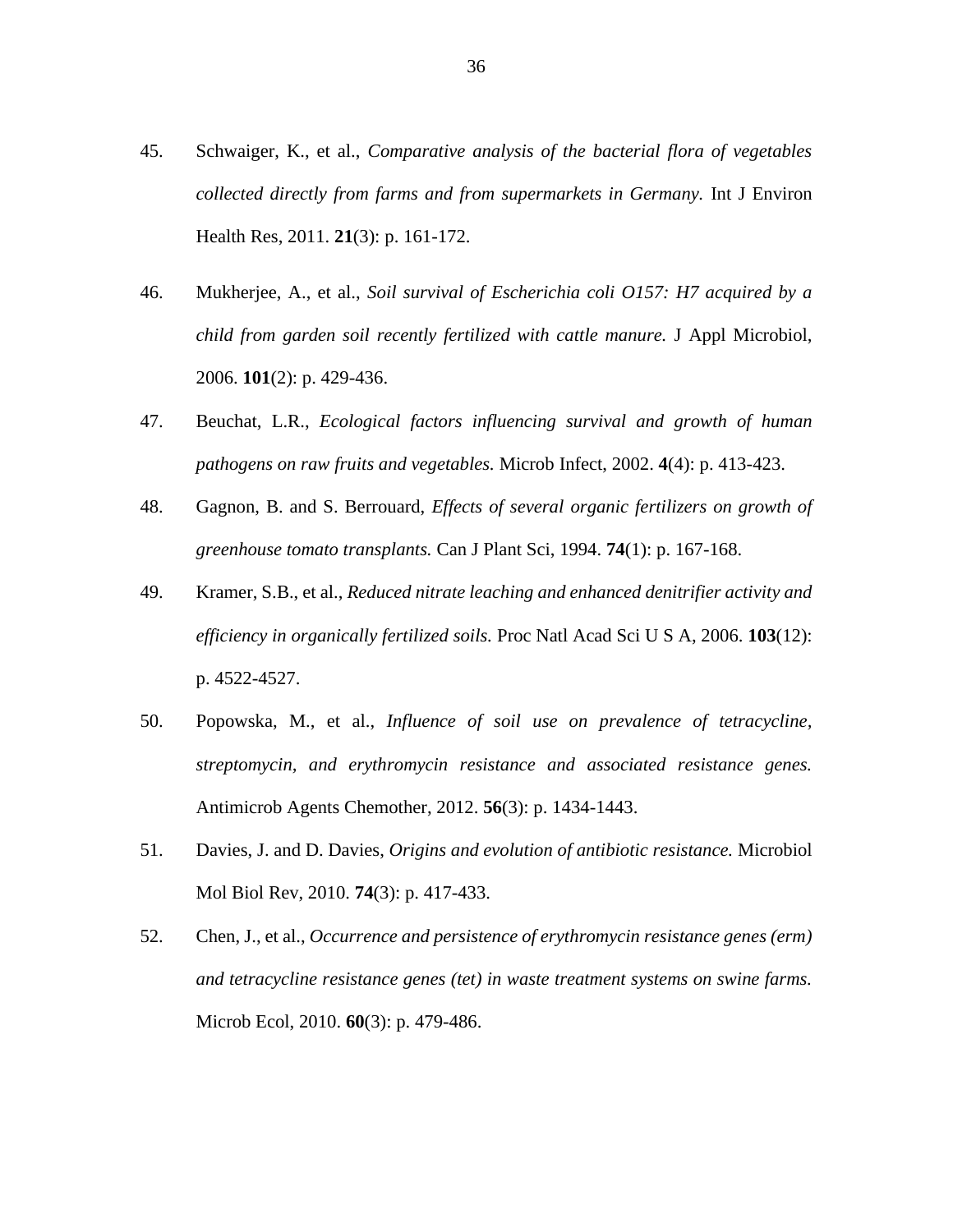#### **ABSTRACT**

# **PREVALENCE AND ANTIMICROBIAL RESISTANCE OF** *E. COLI* **AND**  *ENTEROCOCCUS* **SPECIES IN DETROIT URBAN AGRICULTURE**

By

#### LIYANAGE NIRASHA WIJAYANGI PERERA

May, 2017

**Advisor:** Dr. Yifan Zhang

**Major:** Nutrition and Food Science

**Degree:** Master of Science

Urban farming is gaining popularity around the world as a sustainable agricultural system for providing healthy and inexpensive food. However, there are limited data available on the microbial safety related to this sector of agriculture. The objective of the present study was to examine the prevalence and antimicrobial susceptibilities of *E. coli* and *Enterococcus* in soil and vegetables associated with urban agriculture.

A total of 19 soil samples and 48 vegetable samples, including 21 leafy greens and 27 root vegetables, were collected from three urban gardens in Detroit. *E. coli* and *Enterococcus* were isolated and identified by PCR. *Enterococcus* species were determined on unique isolates by PCR and 16S rDNA sequencing. The disc diffusion test was used to examine the antimicrobial susceptibility profile of all unique isolates of *E. coli* and *Enterococcus.*  Pulsed-field gel electrophoresis (PFGE) was performed to distinguish the bacteria at the molecular level.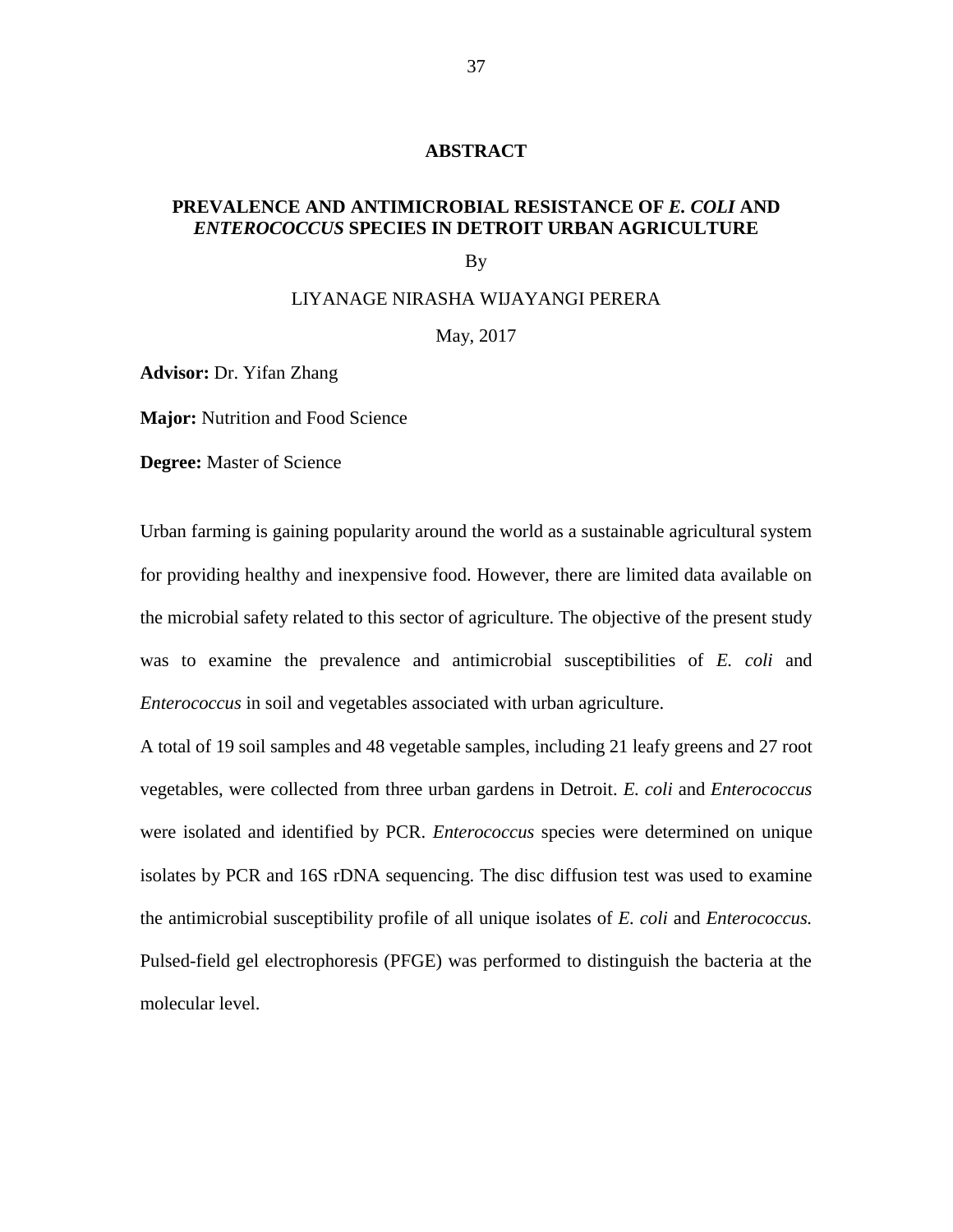Out of 19 soil samples, 11 (57.9%) carried *E. coli* and 17 (89.5%) contained *Enterococcus*. Of 48 vegetable samples, 23 (48%) were positive for *E. coli* and 38 (79%) for *Enterococcus*. *Enterococcus mundtii* (29.4%) was the most abundant in soil, followed by *Enterococcus casseliflavus* (11.8%), *Enterococcus durans* (11.8%) and *Enterococcus faecalis* (11.8%). In contrast, the vast majority of *Enterococcus* from vegetables was identified as *E. faecalis* (81.6%).

*E. coli* showed resistance to ampicillin only in both soil and vegetables, with a prevalence rate of 23.5% and 36.8% respectively. Streptomycin resistance was observed in 64.7% of *Enterococcus* isolated from soil followed by 11.8% erythromycin. Antimicrobial-resistant phenotypes in *Enterococcus* in vegetables were more diverse than soil. Streptomycin resistance was the most prominent with a prevalence of 78.9%. Further, resistance to ampicillin (31.6%), ciprofloxacin (7.9%), erythromycin (7.9%) and tetracycline (7.9%) was observed in *Enterococcus* of vegetable origin. Two *E. faecium* strains (3.6%) showed multi-drug resistance and both were isolated from vegetables and *E. faecalis* (1.8%) isolated from soil also showed multidrug-resistant. No statistical difference was observed in antimicrobial resistance prevalence between isolates of soil and vegetable origin.

PFGE results demonstrate a diverse population of *E. coli* and no unique patterns identified in isolates from soil or vegetables. The identification of common PFGE patterns suggests the clonal distribution of *E. coli* in urban gardens.

In conclusion, common foodborne bacteria are prevalent in the urban agricultural system and may serve as a vital source of food contamination and antimicrobial resistance.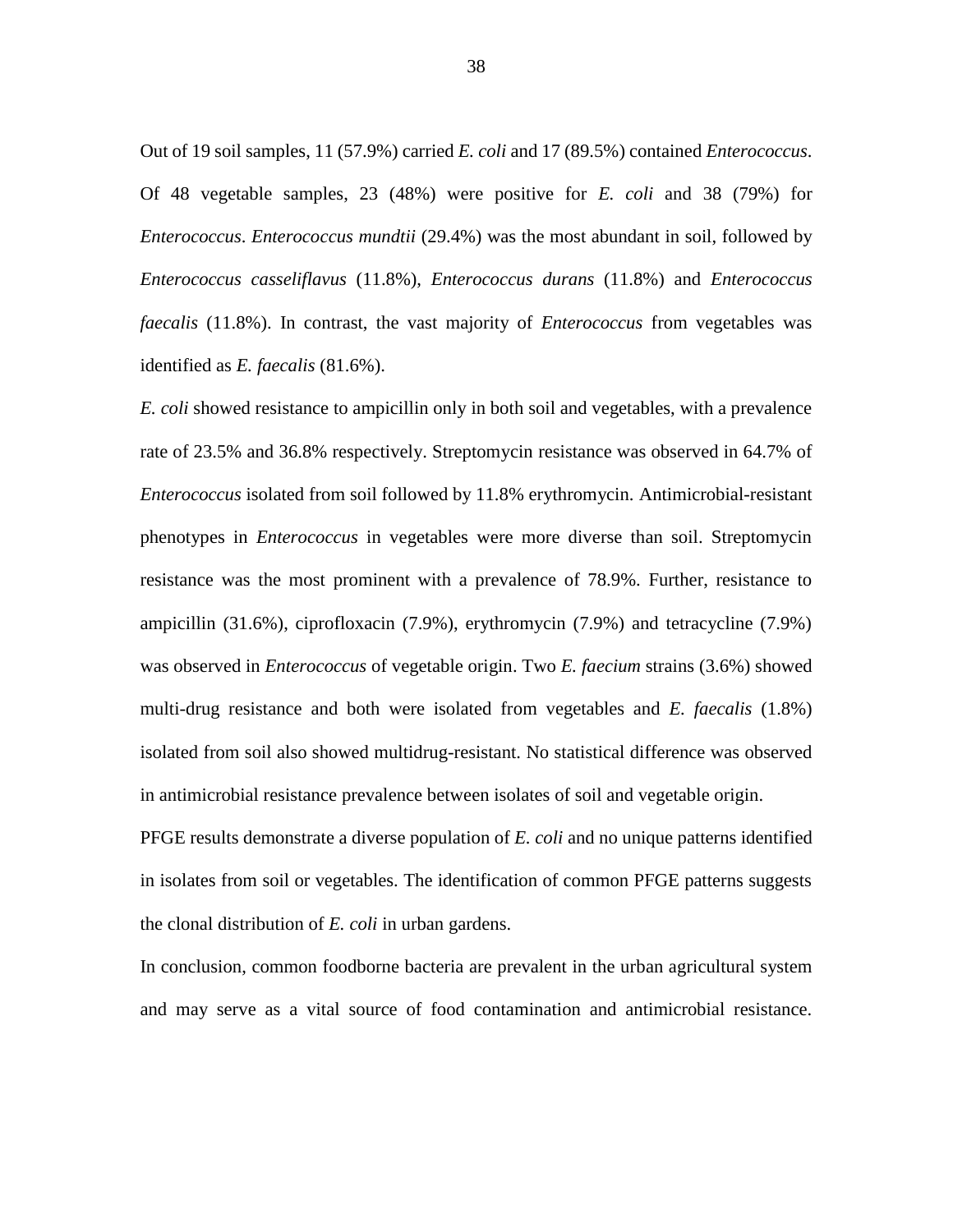Antimicrobial resistance also confers *E. coli* and *Enterococcus* a fitness advantage to persist in the environment.